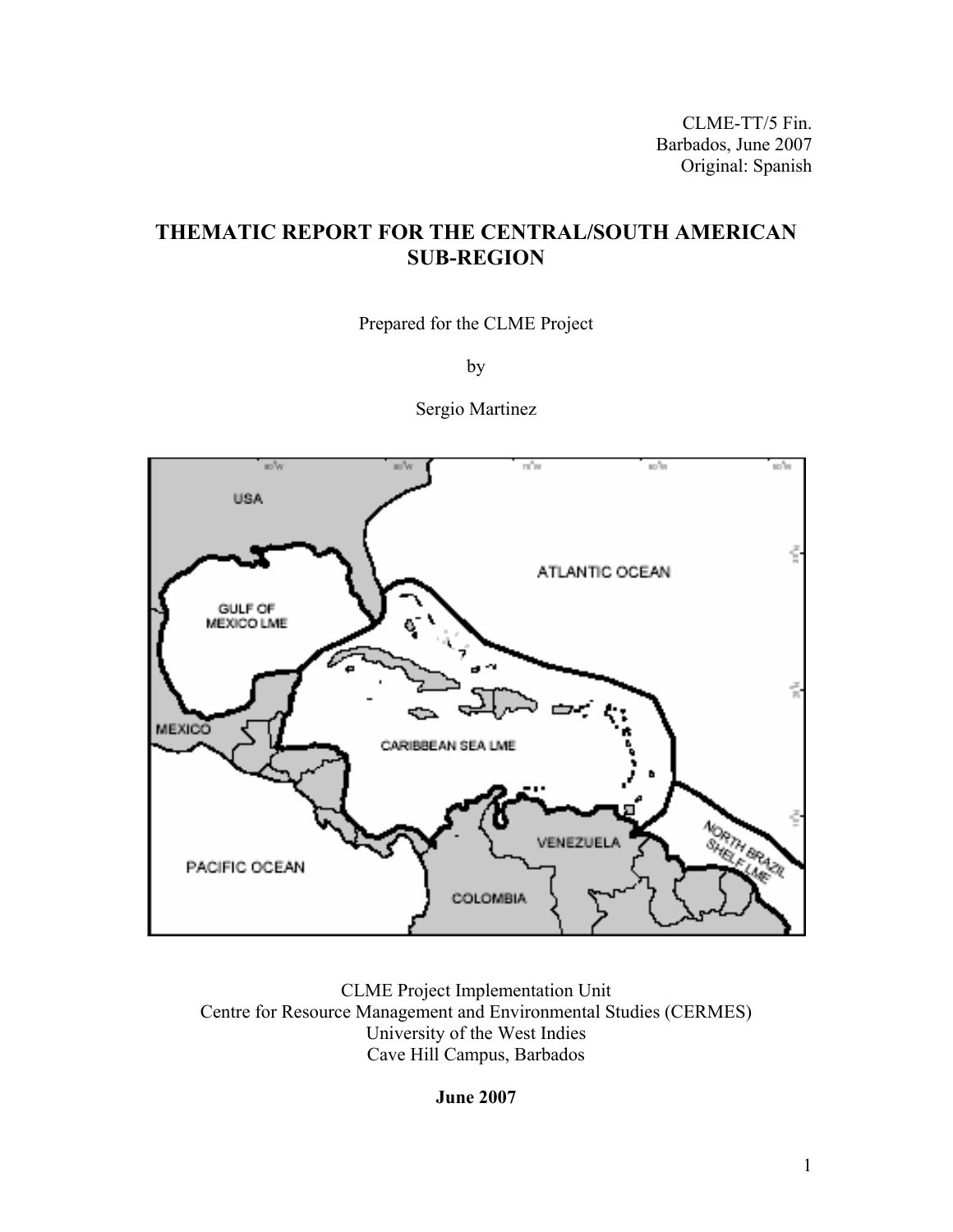# **CONTENTS**

| $\mathbf{1}$ |               |                                                         |      |
|--------------|---------------|---------------------------------------------------------|------|
| 2            |               | DESCRIPTION OF THE CENTRAL/SOUTH AMERICAN SUB-REGION  5 |      |
|              | 2.1           |                                                         |      |
|              | $2.2^{\circ}$ |                                                         |      |
|              | 2.2.1         |                                                         |      |
|              | 2.2.2         |                                                         |      |
|              | 2.2.3         |                                                         |      |
|              | 2.2.4         |                                                         |      |
|              | 2.3           |                                                         |      |
| 3            |               |                                                         |      |
|              | 3.1           |                                                         |      |
|              | 3.1.1         |                                                         |      |
|              | 3.1.2         |                                                         |      |
|              | 3.1.3         |                                                         |      |
|              | 3.1.4         |                                                         |      |
|              | 3.1.5         |                                                         |      |
|              | 3.1.6         |                                                         |      |
|              | 3.1.7         |                                                         |      |
|              | 3.1.8         |                                                         |      |
|              | 3.2           |                                                         |      |
|              | 3.2.1         |                                                         |      |
|              | 3.2.2         |                                                         |      |
|              | 3.2.3         |                                                         |      |
|              | 3.2.4         |                                                         |      |
|              | 3.2.5         |                                                         |      |
|              | 3.2.6         |                                                         |      |
|              | 3.2.7         |                                                         |      |
|              | 3.2.8         |                                                         |      |
|              | 3.3           |                                                         |      |
|              | 3.3.1         |                                                         |      |
|              | 3.3.2         |                                                         |      |
|              | 3.3.3         |                                                         |      |
|              | 3.3.4         | Immediate causes                                        | . 24 |
|              | 3.3.5         |                                                         |      |
|              | 3.3.6         |                                                         |      |
|              | 3.3.7         |                                                         |      |
|              | 3.3.8         |                                                         |      |
| 4            |               |                                                         |      |
| 5            |               |                                                         |      |
|              | 5.1           |                                                         |      |
|              | 5.2           |                                                         |      |
|              | 5.3           |                                                         |      |
| 6            |               |                                                         |      |
|              |               |                                                         |      |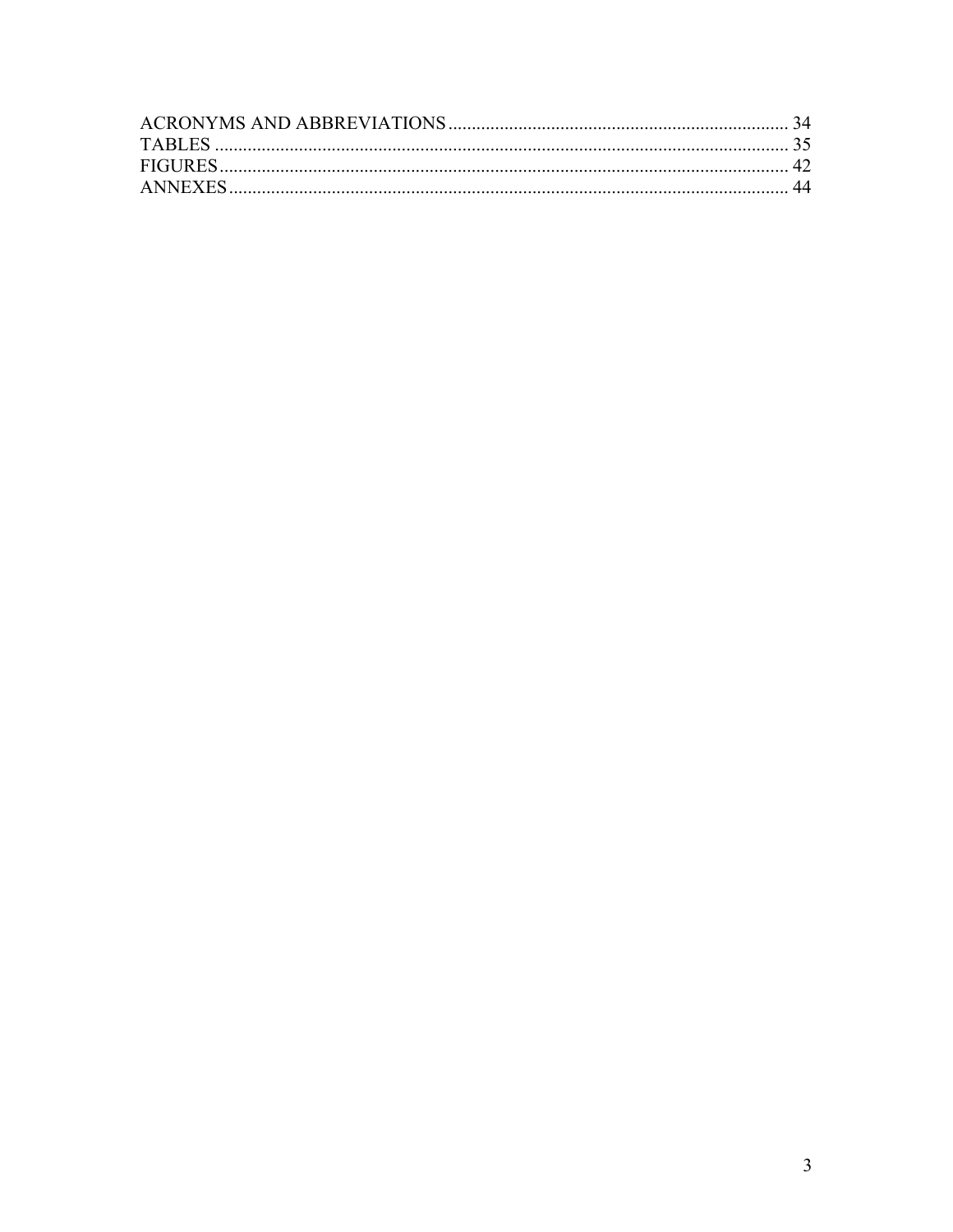## **1 INTRODUCTION**

The Caribbean Sea Large Marine Ecosystem is a semi-enclosed tropical sea bounded by North America (South Florida), Central and South America and the Lesser Antilles island chain (Figure 1). The region includes 26 countries and 19 dependent territories of the USA, UK, France and the Netherlands, from the largest (e.g. Brazil and the USA) to the smallest (e.g. Barbados, St. Kitts and Nevis) in the world, and from the most to the least developed. Throughout the region, there is high dependence on living marine resources for food and livelihoods, particularly from fishing and tourism. As such, the sustainability of its living marine resources is of considerable socio-economic importance to most of the countries in the region.

The ocean circulation patterns in the Caribbean Sea and the transboundary nature of its living marine resources give rise to significant linkages among the region's coastal and marine areas and living marine resources. This requires a collaborative approach among the countries for addressing the problems facing the region's living marine resources. The countries, in collaboration with IOCARIBE and the Centre for Resource Management and Environmental Studies of the University of the West Indies, have obtained the support of the Global Environment Fund (GEF) to develop a project that will provide the opportunity for the implementation of management reforms that will permit sustainable development and management of the shared living marine resources of the CLME and adjacent regions. Since most of the living marine resources of the CLME are shared in some way, these reforms can be expected to lead to improved food security and enhanced livelihoods, especially in coastal communities that rely on fisheries and tourism (CLME Project Coordinating Office, 2006).

This Thematic Report outlines the key transboundary living marine resources issues for the Central/South American sub-region, their environmental impacts, socio-economic consequences, major causes, knowledge gaps, and proposes options for addressing these problems. For the purposes of this report, the Central/South American sub-region is considered as the marine area bounded by Belize, Guatemala, Honduras, Nicaragua, Costa Rica, Panama, Mexico (Quintana Roo), Colombia and Venezuela (Figure 1).

The report provides information on productivity, fishes and fisheries, pollution and ecosystem health, socio-economics and governance. It focuses on shared living marine resources, in relation to the following:

- Migratory resources coastal and oceanic pelagic species;
- Resources with transboundary distribution as adults (some demersal species);
- Resources with transboundary larval stages (such as lobster, conch);
- Dispersion of pollutants and exotic species;
- Resources with trans-boundary trophic linkages.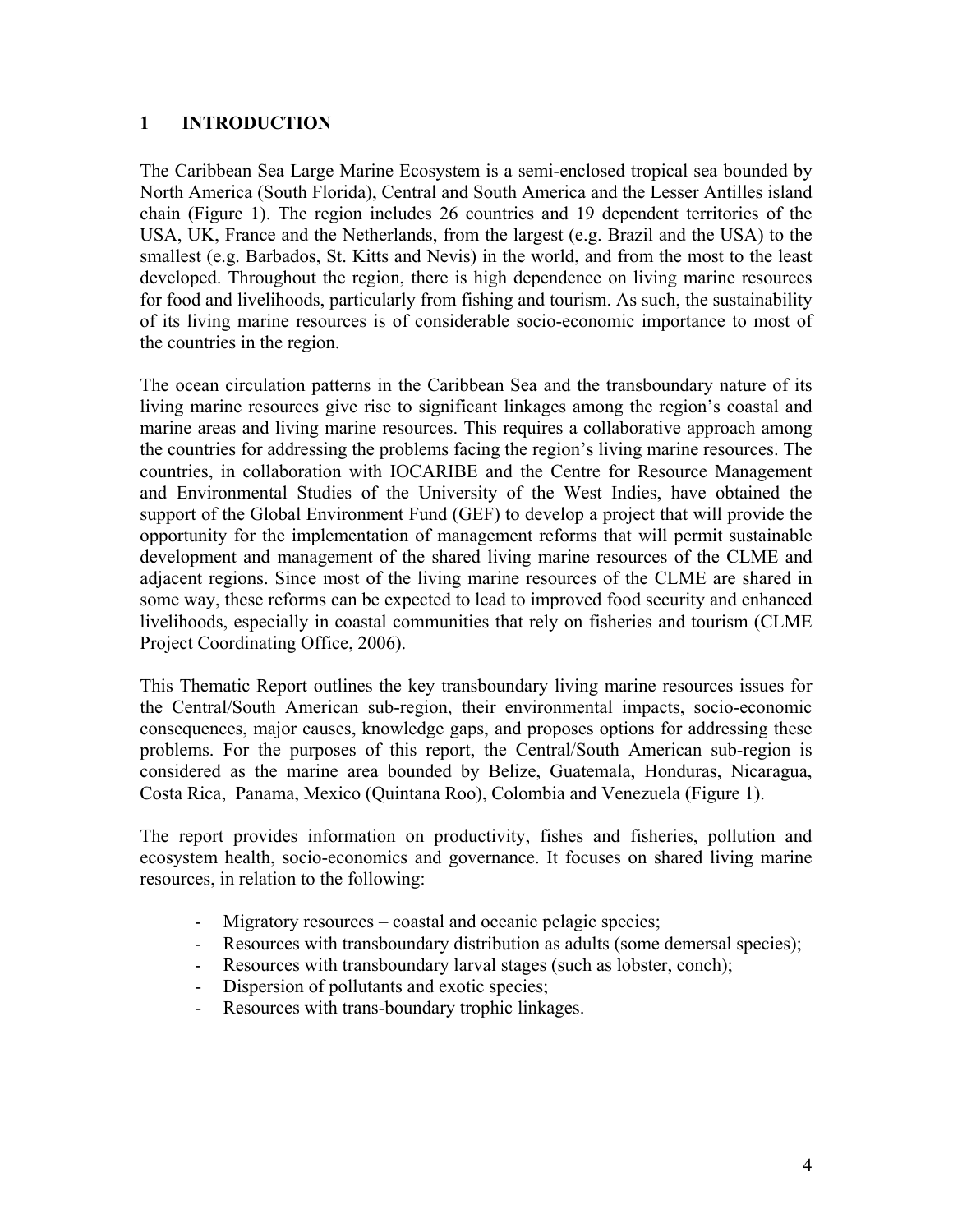## **2 DESCRIPTION OF THE CENTRAL/SOUTH AMERICAN SUB-REGION**

This section provides an overview of the Central/South American sub-region, including its geographical characteristics, ecological status, and socio-economic situation.

#### *2.1 Physical and Geographical Characteristics*

The Central/South American sub-region borders the western part of the CLME, and extends from the shoreline to the 200 mile Exclusive Economic Zone (EEZ) of the countries. The coastal and marine areas as well as the distribution of the pelagic and demersal fisheries resources show very similar characteristics.

Like the rest of the LME, the sub-region has a tropical climate. The marine areas are influenced by the Caribbean Current, which transports water northwestwards through the Caribbean Sea. The flow turns sharply westward as it crosses the Cayman Basin and enters the Gulf of Mexico as a narrow boundary current, the Yucatan Current, which hugs the Yucatan Peninsula (Fratantoni, 2001). The circulation in the Caribbean experiences much variation in both space and time, some of it in the form of mesoscale eddies and meanders. In the southwestern Caribbean, there are no geographical limitations to the Caribbean Current, so it is wide and with large eddies in this area. On meeting the Mosquitos Bank off Nicaragua, the Caribbean Current turns towards the coast and downwards, producing a continuous counterclockwise circulation (Anisimov *et al*., 1986). This current is stronger in the latter part of the year (Carleton *et al*., 1979).

The strongest flow in the Caribbean Sea is found across the southern third of the sea (Gordon 1967; Kinder 1983). In this area, the highest surface velocities can reach 70 cm s<sup>-1</sup> along the coasts of Venezuela and the Netherland Antilles (Fratantoni 2001). There are also strong  $(60 \text{ cm s}^{-1})$  currents along the Panamanian and Colombian coasts, but there is little flow over the Central American Rise, since most of the northwestward flow gets channeled through a trough southwest of Jamaica. The winds in the Caribbean Sea region generate a circulation cell where deep waters upwell along the north coast of South America and surface waters (enriched by upwelling and by discharges from the Orinoco River) are advected northwards into the region, especially during the rainy season.

The river basins of Colombia and Venezuela (Magdalena, Orinoco and Catatumbo rivers) have a significant influence on the Caribbean Sea (Sierra-Correa, 2001; INVEMAR, 2003).

## *2.2 Ecological status*

## **2.2.1 Productivity**

The Caribbean Sea LME is considered a Class III, low productivity ecosystem  $(\leq 150 \text{ gCm}^{-2} \text{yr}^{-1})$ , based on SeaWiFs global primary productivity estimates (NOAA, 2007). Exceptions are the plumes of the continental rivers, the localized upwelling zone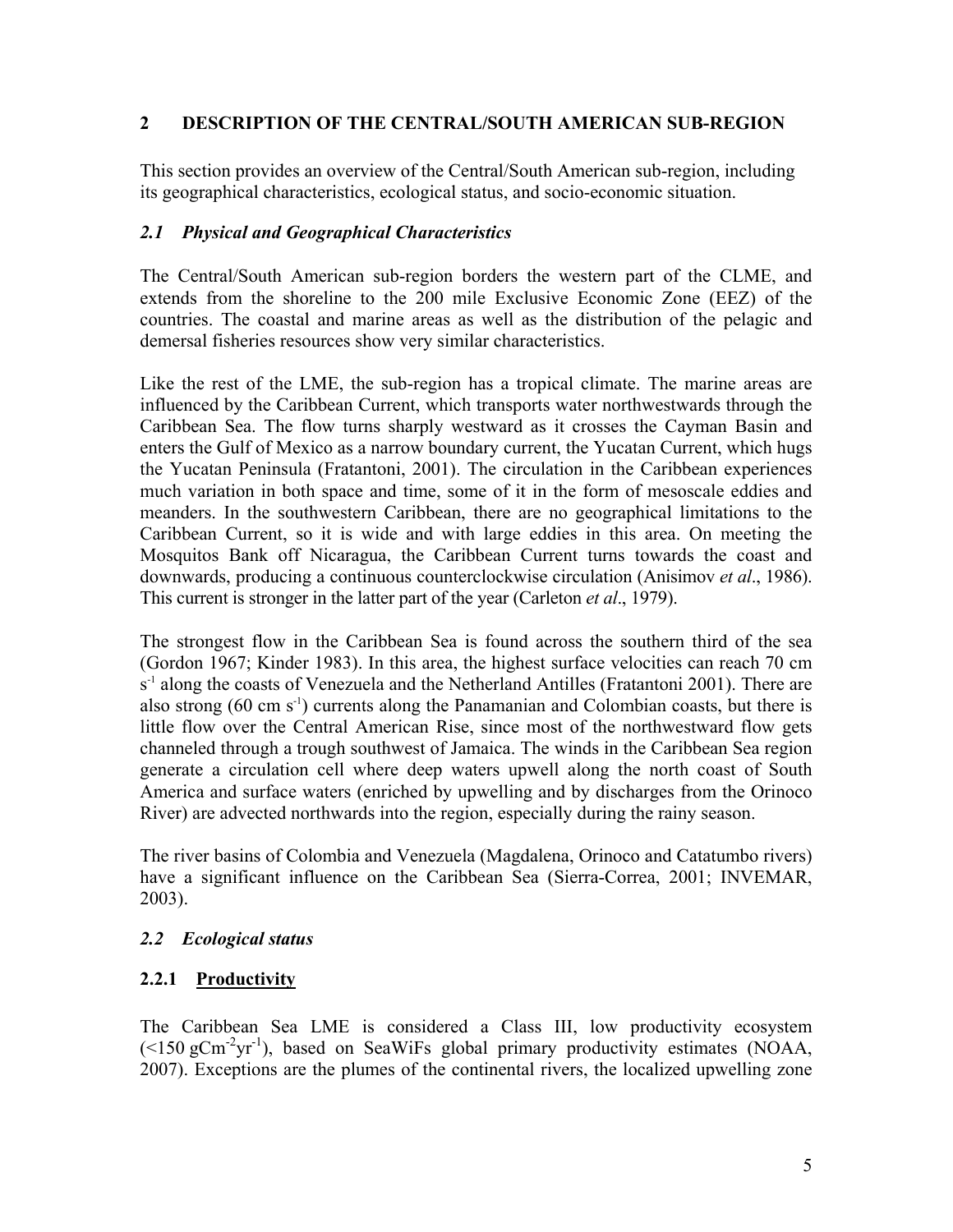off northwestern Venezuela, and nearshore habitats such as coral reefs, mangroves, and seagrass beds.

Most of the coastal and marine environments and ecosystems of the tropical Western Atlantic are represented in the Central/South American sub-region. The principal aquatic ecosystems are coral reefs, seagrass beds, mangrove and coastal lagoons, beaches, rock reefs, cliffs, and estuaries. Coral reefs are scattered over the Colombian continental platform, forming atolls and wide chasms in the San Andres and Providencia archipelago. Along the continental coast, there are small fringing and patch reefs, while around the Rosario and San Bernardo archipelagoes and around Isla Fuerte there are extensive coral reefs (Diaz *et al*., 2000; Penchaszadeh *et al*., 2000). The Colombian coral reefs have a low density of economically valuable marine species.

The Central American States and Mexico's Quintana Roo State are characterized by diverse environmental features, including low-lying terrain, highly permeable rocks (Mexico), barrier reefs, and coastal wetlands (Gobierno de Quintana Roo, 2002). Their biodiversity represents the confluence of the flora and fauna from two biogeographical regions, the Nearctic of North America and the Neotropical of South and Central America, including the Caribbean. In the Central American area, the Meso-American Barrier Reef off Belize is the second largest in the world after the Great Barrier Reef of Australia. The wide zone of Cayos Miskitos in Nicaragua and the Honduras platform are also some prominent features of the sub-region. However, these have not been adequately described in the scientific literature (Colin, 1988).

Oceanic fronts in the sub-region are generated by coastal wind-induced upwelling off Venezuela and Colombia (Belkin *et al*., 2005). A front of about 100 km long dissects the Gulf of Venezuela along 70°40'W, likely caused by the brackish outflow from Lake Maracaibo combined with coastal upwelling. A 200 km-long front in the Gulf of Honduras peaks in winter, likely related to a salinity differential between the Gulf's apex and offshore waters caused by high precipitation in southern Belize (Heyman and Kjerfve, 1999).

## **2.2.2 Fish and fisheries**

Fishing is of economic, social, and cultural importance to the populations of the Central/South American Sub-Region. Most of the coastal communities practice some type of fishing, capture or collection of marine species, both for food and for commercial purposes. Because of the high energy coast, where the Northeast Trade Winds blow year round, fishing in the open sea is carried out mainly by industrial fleets for high value species. Artisanal fishing is mainly carried out in the coastal lagoons and in coral reef areas. Among the wide diversity of commercially valuable species in the sub-region are penaeid shrimps, lobsters, conchs, snappers, sea basses, and pelagic species (of lesser importance).

Due to their biological cycles, their population dynamics, and their dispersion throughout the Central/South American sub-region, the major fisheries species have some degree of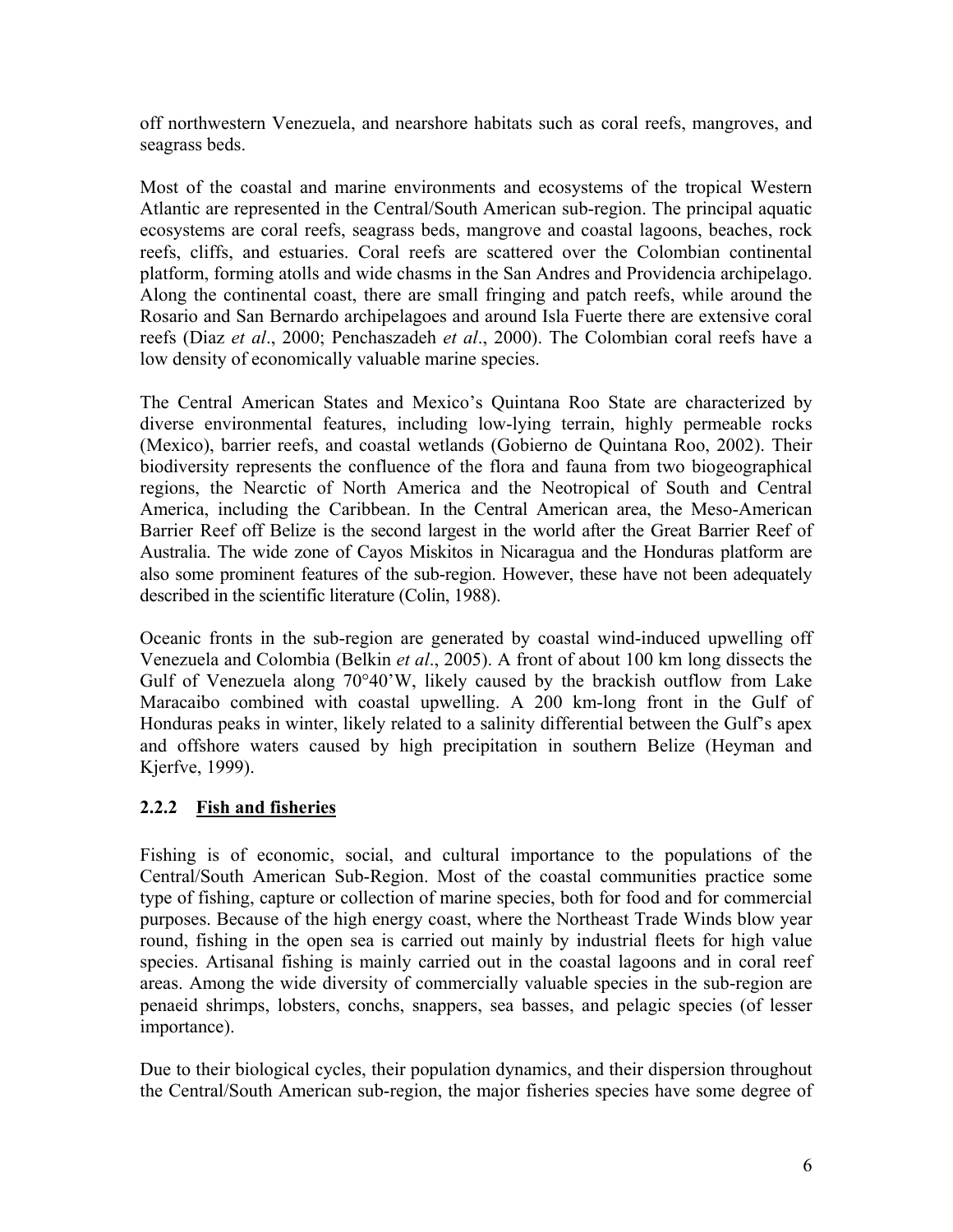transboundary linkage, include trophic linkages, either in their larval or adult stage. For instance, the lobster larvae initially feed on plankton as they drift in the ocean for almost one year, then consume another type of food when they settle, and finally consume carrion as adults. This trophic shift is not exclusive of lobster. The large pelagic fishes travel over greater spaces than the lobster, during which they switch food types not only by zones, but also by trophic link and, even though they could consume multiple food types, they could obtain most of their nutrition from only one source (Borer *et al*., 2005). Some studies suggest that sea bass associated with coral patches have a significant predatory impact on the night fodder crabs of adjacent seaweed beds, indicating an important trophic link between tropical coral patches and the marine seaweed habitats (Eggleston *et al*., 1998).

Although there is greater information availability in the Central American countries (ANNEX I), available landing statistics show that the majority of the countries have maintained very productive fisheries (Table 1). Due to the fact that the problems and pressures on the different species are very specific, information on these fisheries is presented separately for each one:

Shrimp: The industrial shrimp fishery is the most important fishery in the sub-region. With the exception of Mexico, Belize, Costa Rica, and Panama, all the countries have important industrial shrimp fisheries in the Caribbean Sea. The main species captured in the sub-region are: *Farfantepenaeus brasiliensis*, *Farfantepenaeus notialis*, *Farfantepenaeus subtilis*, *Litopenaeus schmitti,* and *Xiphopenaeus kroyer* (Carpenter, 2002). The biology of these species has been widely described (Gulland and Rothschild, 1984; Garcia and Le Reste, 1986).

Venezuela, Nicaragua, and Honduras are the major shrimp producers in the sub-region (Table 1), as a result of the greater expanses of trawlable areas on their continental platforms. Guatemala, Costa Rica, and Panama do not have important shrimp fisheries in the Caribbean Sea, and in Colombia available information indicates a capture of 650,000 kg in the Atlantic, even though the majority of the captures take place in the Pacific Ocean (Espinal *et al*., 2005).

Trawling for demersal species is having a great impact on the benthic habitats and nontarget species, such as in the case of shrimp fishing, in which shrimps represent less than 10% of the total catch. Also of concern is post-harvest loss caused by the shrimp boats' limited carrying capacity, which is a reflection of the design, size, operational system, and operation costs (FAO, 1982). Despite their low mobility, there is evidence that shrimps have a transboundary migratory pattern, which implies the need for joint management in the countries sharing these stocks. Measures to address the overfishing of shrimp include spatial or temporal prohibition of fishing, and improving the socioeconomic situation of the fishers and the personnel involved in processing.

Lobster: The spiny lobster fishery is one of the most valuable fisheries in the sub-region. In Central America, the first export records are from the 1950s, but it was not until the 1960s that the capture and exportation of this crustacean was done in a systematic way,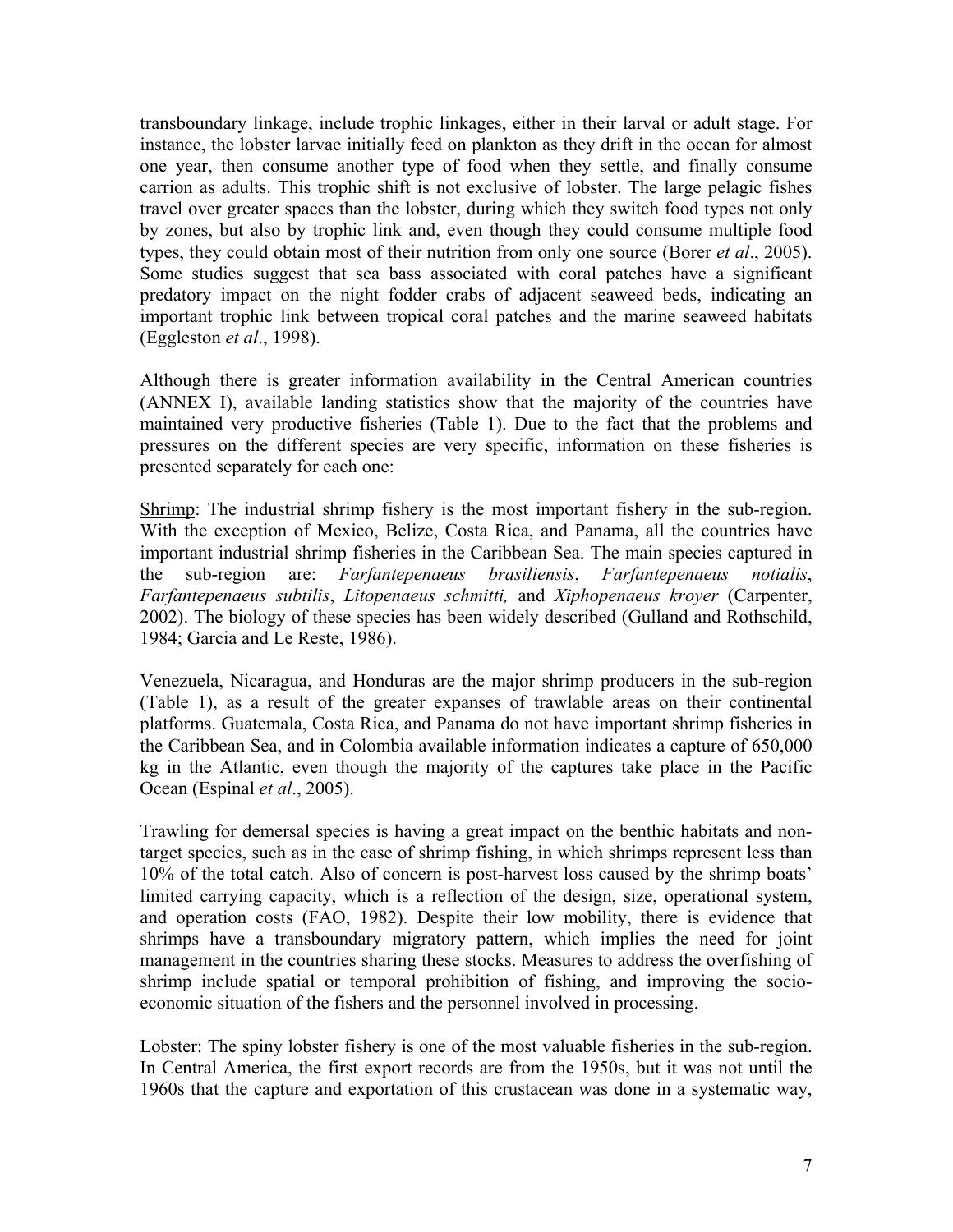especially for USA markets. At the end of the 1960s, a Fisheries Development Project was conducted by the United Nations Development Programme (UNDP) and the Food and Agriculture Organization (FAO), in which exploratory cruises were carried out to determine with greater precision the relative abundance and distribution of the lobster in the Central American Caribbean region (Giudicelli, 1971). This led to the development of the commercial fishery for lobster, exclusively by divers and with nets.

Both artisanal and commercial methods (traps – wooden bag nets and 'casitas', and use of 'hookah' and SCUBA) are employed sequentially in the lobster fishery, with the artisanal fishers targeting the younger lobsters and the industrial fishers targeting the adult population. The most important species captured in the Central/South American subregion is *Panulirus argus*, followed by *P*. *guttatus,* and *P*. *laevicauda* (Carpenter, 2002). During the last three years, the lobster has been the only species captured in all the countries, with Nicaragua having the highest landings (1.3 million kg) followed by Honduras and Quintana Roo (Table 1). These countries have wide continental platforms, which provide suitable conditions for the settlement and growth of the larvae.

Lobsters are transboundary resources owing to the long duration of their larval stage  $(8 - 12)$ months), which are dispersed over wide geographic areas by oceanic currents. The life cycle of the Caribbean spiny lobster has been widely described (Riveros, 1972; Olsen and Koblic, 1975; Bowen, 1980; García, 1980; Marx and Hernnkind, 1986; Cruz, 1987; Colin, 1988; Phillips *et al*., 1994). Research conducted in Nicaragua has shown that the peak spawning periods (Martínez, 1997), as well as peak recruitment take place in June, when more young individuals are caught (Barnutti, 2000; Barnutti, 2001; FAO, 2003a). These life cycle studies reveal the possibility that larval transportation by oceanic currents is an important mechanism in the recruitment of lobster to fisheries in areas distant from the spawning grounds (Ehrhardt, 1994).

During the recruitment phase, the young lobsters remain in shallow waters, where they are easily caught by divers in large quantities. Because of their high price, these small lobsters are sold illegally in the USA. Spawning females captured in deeper waters with bag nets are manipulated to remove the eggs, causing severe disruption of their biological cycle. Controls to prevent illegal fishing or to prevent the sale of females with eggs are inadequate. Exchanging lobsters for drugs at sea has become a routine practice. The degradation of critical habitats over corals and submarine vegetation, in which the settlement of the puerulus larval stage takes place, has also contributed to the decline of lobsters in the subregion. Due to the wide distribution of lobster, including its widely-dispersed larvae stage, it must be jointly managed by all the countries that exploit this resource.

The only regional initiative to harmonize fishing for lobsters has been developed by OSPESCA, during the workshop called "Regional Alternatives for a Harmonious Administration of Spiny Lobster Fishing, Based on Joint Actions". In this workshop Honduras and Nicaragua reached an agreement to harmonize the prohibition, sizes, and other management measures, supported by the other participating countries, among which were Belize, Bermudas, and Colombia.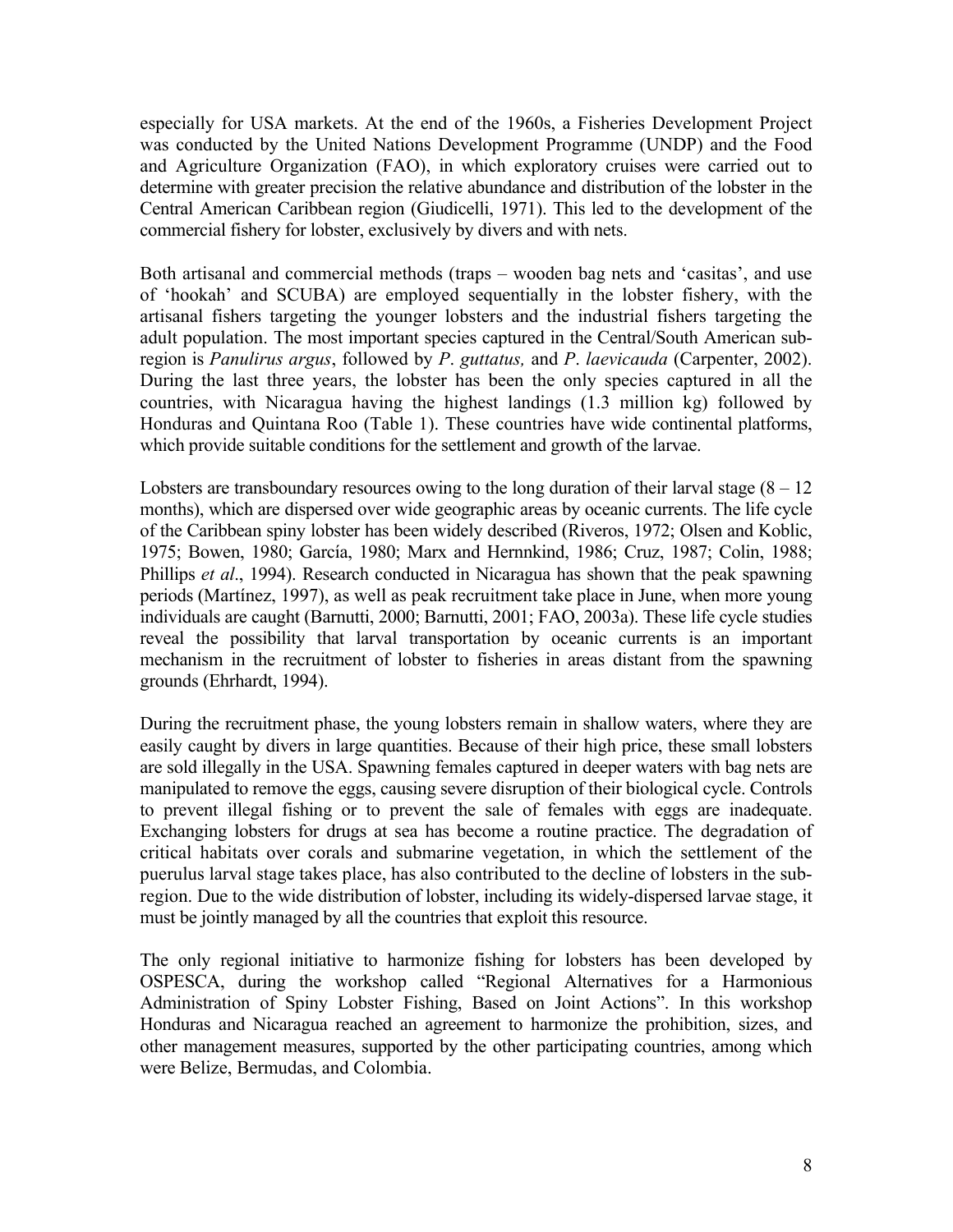Conch: The conch species of highest commercial interest in the Western Central Atlantic are: *Strombus gigas* (queen conch), *S. costatus*, *S. pugilis,* and *Melongena melongena*  (Fischer, 1978). Queen conch is the most important species and of which the biology is best known (Hesse, 1979; Brownell and Stevely, 1981; Botero, 1984; Appeldoorn, 1988; Rathier, 1992). Within the sub-region Quintana Roo has the highest catch of queen conch (Table 1). The catches by other countries are more modest, since they have been obliged by the Convention on International Trade in Endangered Species (CITES) to reduce their catches and in some cases, to close the fishery - as in Honduras, which in 2002-2003 caught more than 1 million kg of queen conch.

Queen conchs are generally found at shallower depths than lobsters. Their adult phase is strictly herbivorous, feeding on algae and seagrass. It has been reported that more than 52 species of food items are consumed, mainly green algae (Suárez *et al*., 1990). Since this type of food is always found in shallow waters where capture by divers is easier, this factor might contribute to their over-exploitation. Also, the easier access to conch in shallow waters provides an alternative to lobster fishing or to incidental fishing. This has caused a great impact on conch, resulting in the closure of several of the most important fisheries in the Caribbean. The traditional queen conch banks are found in the Bahamas, Turks and Caicos, Honduras, Grenada, Mexico, and Belize.

Excessive fishing effort for queen conch is a severe problem throughout the Caribbean, especially due to the decrease in its abundance as a consequence of the increase in its value during the last few years. This requires strict management measures, as in the case of Venezuela and other countries where some fisheries have been closed. The queen conch is a transboundary resource that is dispersed in the larval phase, therefore its management must be approached jointly by the countries in which it is exploited.

Demersal species: Some demersal species such as red snapper, sea basses, and groupers are important fisheries resources in the sub-region. These include the red snapper (*Lutjanus campechanus*), cherna rojo (*Epinephelus morio*), Nassau sea bass (*E. striatus*), Goliath sea bass (*E. itajara*), red drum (*Sciaenops ocellata*), and the besugo (*Rhomboplites aurorubens*). Other commercially important snapper species such as *L. guttatus*, *L. analis*, and *L. synagris* are also captured throughout the sub-region. The condition of the majority of the species of lesser commercial importance is unknown (Carpenter, 2002). Some demersal species are transboundary in their adult phase, migrating from the spawning areas  $-$  in the open sea or coral reefs  $-$  towards nursery areas, which could be within one or more countries.

With few exceptions, the snapper and sea bass fisheries are conducted by artisanal fishers and using primitive gear and boats. Venezuela has the highest landings of snappers, which amounted to more than 3.8 million kg in 2003 (FAO, 2005b), followed by Honduras and Nicaragua (Table 1). The Central American countries do not have important fishing industries for this resource and only Honduras targets snappers. Nicaragua's export to the USA was 1.8 million kg of snappers and 52.7 million kg of sea basses, which included the catches from the Pacific Ocean (Rivera *et al*., 2005). In Colombia the catches also contain species from the Pacific Ocean, therefore they are not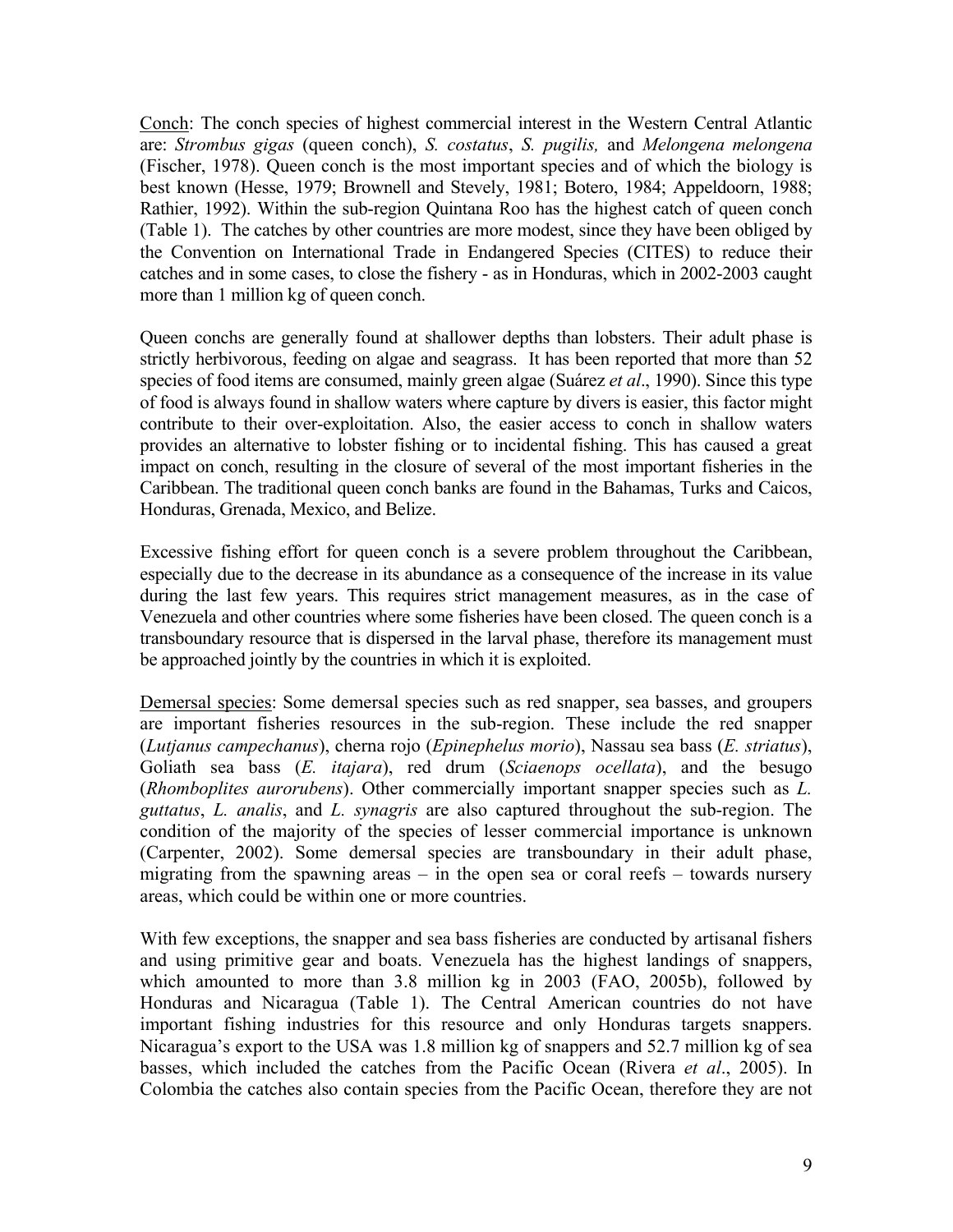included. In 2003, Quintana Roo landed around 258 thousand kg of different snapper species and 799 thousand kg of sea bass and other similar species (CONAPESCA, 2003).

In countries such as Mexico, Colombia, and Venezuela there are very precise regulations to control exploitation of demersal species of commercial importance, while in the other countries there is no specific regulation for such species. In Central America – with the exception of Honduras – these species are not fully exploited since there are no fisheries specifically targeting them.

Pelagic species: In the Central/South American sub-region, a number of pelagic species are of commercial importance, for direct consumption, as well as for sport and industrial fishing. In this report, only the large pelagic resources are considered, given their transboundary and/or highly migratory characteristics. The species of large tunas found in the sub-region are: *Thunnus alalunga, T. albacares, T. atlanticus, T. obesus, and T. thynnus,* as well as their smaller relatives *Auxis rochei rochei, Euthynnus alletteratus,* and *Katsuwonus pelamis* (Carpenter, 2002). Other important species are: *Scomberomorus brasiliensis*, *S*. *cavalla*, *S*. *maculates,* and *S*. *regalis*, which are exploited at the local level, as well as the species captured in sport fishing such as *Istiophorus albicans*, *Makaira nigricans*, *Tetrapturus albidus, T*. *pfluegeri*, and *Xiphias gladius*, which is a cosmopolitan species (Carpenter, 2002).

Table 1 shows the landings of pelagic species in the Central/South American sub-region. These catches do not include only tunas, and in the case of Venezuela, the figures correspond only to mackerels and jack since, as in Colombia, the largest tuna catches come from the Pacific Ocean. Venezuela has the highest landings of pelagic species (5 million kg) followed by Nicaragua and Quintana Roo (729 thousand and 461 thousand kg, respectively), which shows the importance of these fisheries in these countries. The Central American countries capture mainly mahi-mahi (dolphinfish - *Coryphaena hippurus*) and tuna fishes in the Pacific Ocean; in the Caribbean Sea they capture mainly mahi-mahi, swordfish, sailfishes, marlin, jacks, and sharks.

As can be deduced from Table 1, with the exception of Venezuela, the sub-region's large pelagic fisheries can be considered modest and are under-exploited, especially in the Central American countries. The coastal communities have limited access to these resources due to a lack of appropriate fishing and navigation equipment, illiteracy, poverty, and lack of government attention to these communities. In contrast to the insular States that depend more on the pelagic species for consumption and trade, the Central/South American continental countries obtain larger catches of demersal or coastal pelagic species – such as sharks, snook, and sea trouts - very close to the coast or in inshore lagoons, using artisanal gear and methods. Recent strategies to exploit the large pelagic resources as well as the technical support from extra-regional countries may promote the exploitation of these species, not only as a food source, but also for sport fishing, which is increasing in the whole region. Measures to harmonize the management of sport fishing are being developed and are expected to help in the conservation of these species.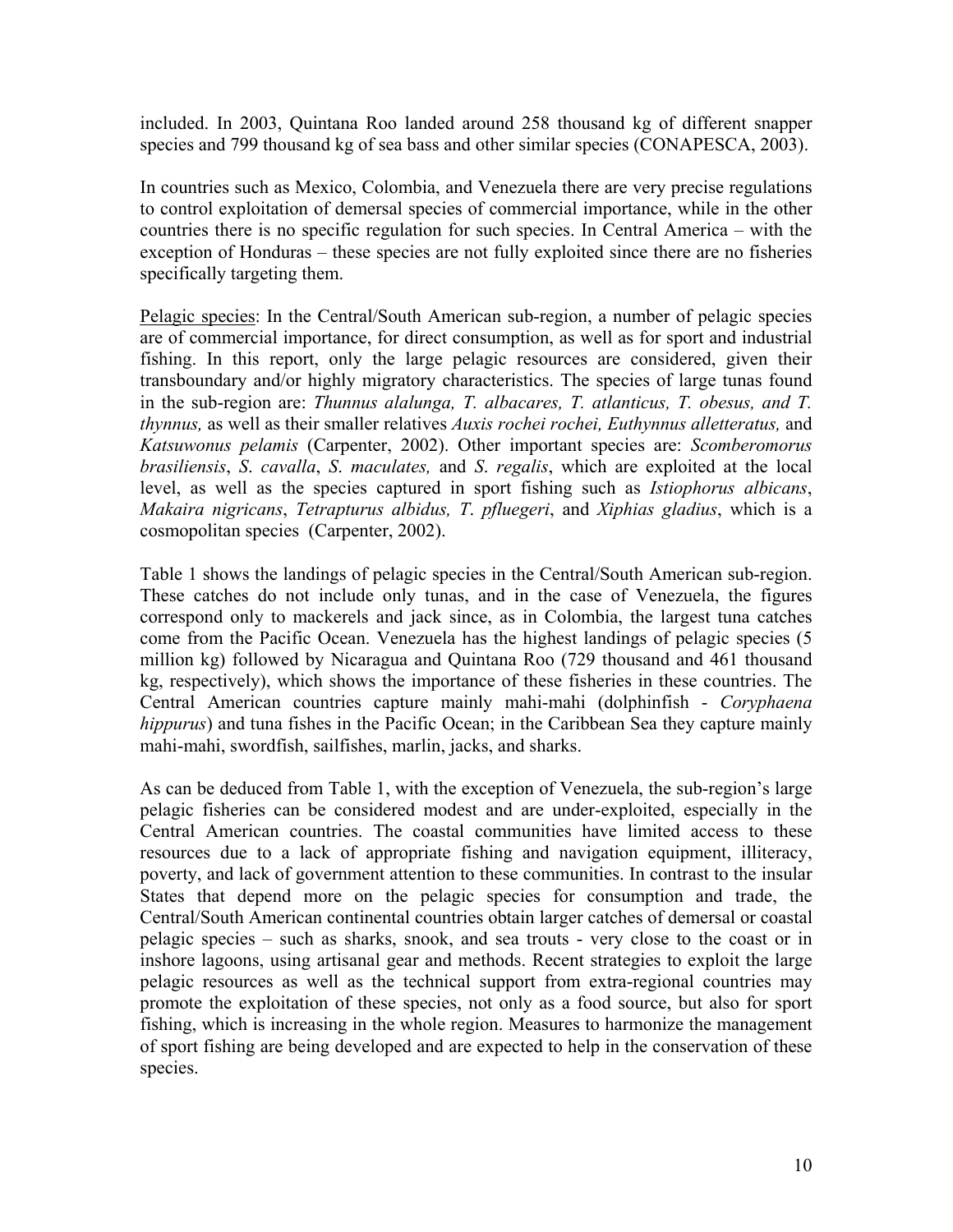The migratory nature of these resources gives rise to important transboundary linkages with the problems and activities of other continental and insular countries, where the high exploitation of pelagic species has had an impact on their size and abundance. It is very likely that this has also affected the abundance and availability of these species in the countries where they are not fully fished. In most of the countries the regulation of the pelagic fisheries is not very specific, and in some cases, even non-existent. There are also cases of foreign vessels that have not complied with their contracts due to the deficient monitoring and vigilance of their fishing activities.

Turtles: The sea turtle species found in the sub-region are *Caretta caretta*, *Chelonia mydas*, *Eretmochelys imbricata*, *Dermochelys coriacea,* as well as *Lepidochelys olivacea*, found mainly in Colombia and Venezuela (Carpenter, 2002). In spite of the fact that turtles are no longer commercially exploited in the Central/South American sub-region, their meat and eggs are still used for subsistence consumption. Harvesting of turtles takes place mainly by the Miskito ethnic group of Honduras and Nicaragua. In Nicaragua more than 11 thousand turtle are consumed annually, while in Costa Rica, more than 4 million eggs are consumed each season (Troëng and Drews, 2004). In the reefs and the channels between them, the capture of turtles is common, especially the green (*C*. *mydas*) and the hawksbill (*E*. *imbricata*). The exploitation and subsistence consumption of the green turtle is an ancient tradition, while the hawksbill shell is used in gold and silver jewelry and other objects that have a high demand in national and international markets.

Almost all the marine turtle species are in danger of extinction, despite the fact that most of the countries have some type of regulation for the consumption of turtle meat and eggs. In addition to direct captures for food, incidental capture in non-selective fishing gear such as longlines, gillnets, and shrimp trawl nets poses another threat to turtles. This problem should be addressed at the regional level, since it exists in almost all of the countries of the region, and is linked to other activities that promote, not only the catching of turtles, but the overfishing of other species and the degradation of the region's habitats. The lack of a feasible and sustainable nutritional alternative for the indigenous human populations of the Caribbean continental countries aggravates the problem. The key sectors that contribute to this problem are mainly the shrimp trawler fishers, the artisanal fishers, the native groups that consume their meat and collect the eggs for sale among the indigenous population. Important protection and re-population efforts have been made in Mexico, Costa Rica, Colombia, and Venezuela, which provide good examples and experiences for transfer to the other countries of the sub-region.

## **2.2.3 Pollution and ecosystem health**

The coastal and marine environment and the living marine resources of the Central/South American sub-region are greatly influenced by socio-economic activities, especially on land. These activities are associated with sectors such as urbanization, tourism, industry, agriculture, forestry, aquaculture, fishing, and shipping. Marine pollution is mainly the product of the discharge of municipal and industrial solid wastes and residual waters, of the rain water that runs through agricultural areas, and of marine transportation (especially of dangerous substances, oil and gas). The regional capacity for the treatment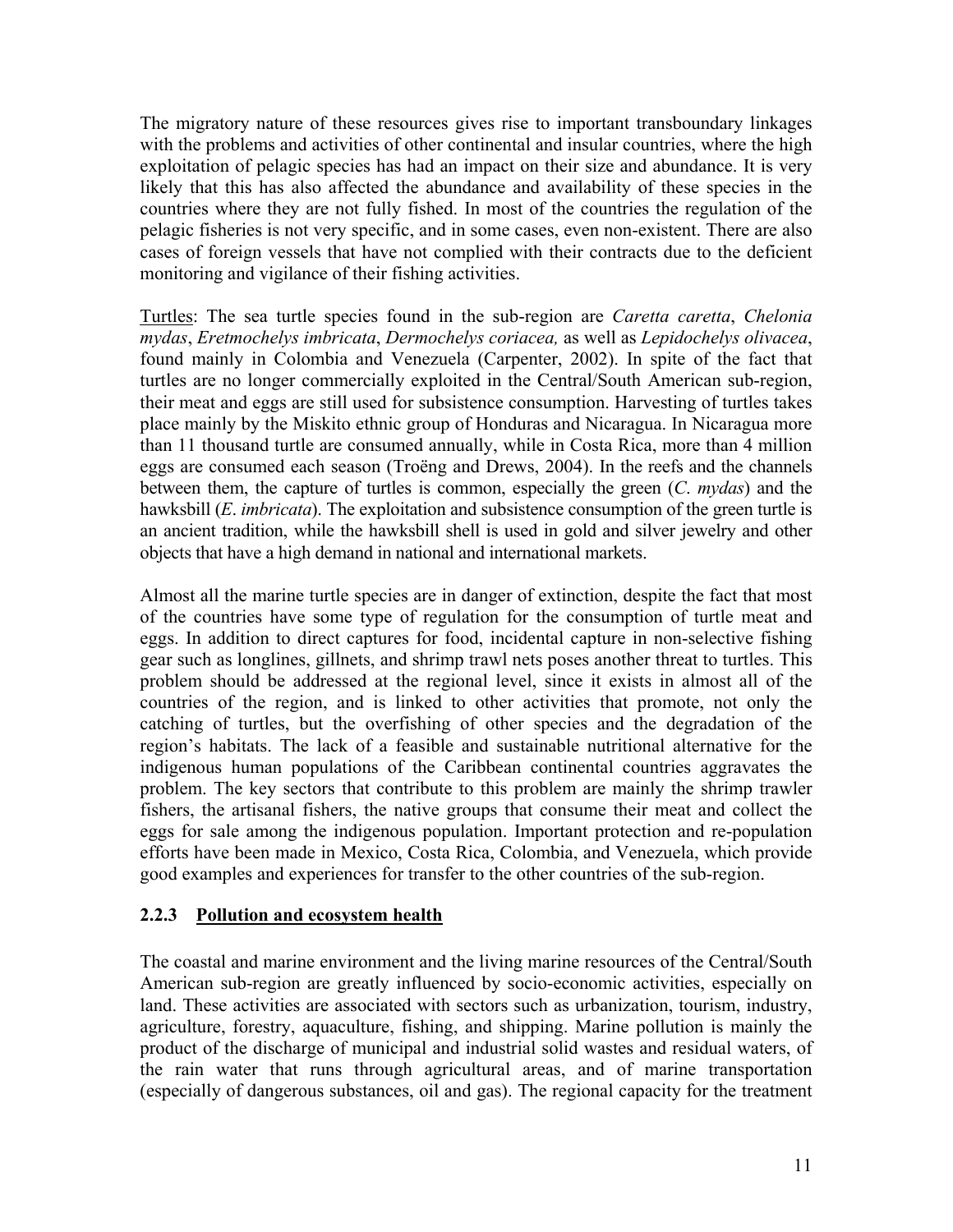of residual waters is low; approximately 90% of the residual domestic waters are discharged without any treatment whatsoever<sup>1</sup> into the Wider Caribbean.

The river valleys and coastal and marine areas are closely linked by physical and biological processes, with the latter invariably serving as receivers of river-borne pollutants and being affected by hydrological changes in the basins (UNEP, 2006). Poor agricultural practices in the countries' watersheds significantly impact coastal waters. Removal of vegetation and the excessive use of fertilizers and agricultural pesticides result in soil erosion and large sediment loads being transported to coastal waters, as well as in pollution of these waters from agricultural chemicals.

Fishing and aquaculture activities contribute to pollution of the sub-region's coastal and marine environment. One of the functions of the Western Central Atlantic Fisheries Commission (WECAFC) is "*to promote and coordinate, within the national and regional scope, the studies on the effect on the environment and contamination on fishing, as well as the studies on adequate control and enhancement methods*" 2 , which indicates the importance of the subject of pollution from fishing activities. The following are the main sources of pollution from fishing and aquaculture:

- Hydrocarbon residues and bilge water from vessels;
- Remains of riggings and structural materials, both in the sea and in the coastal zone;
- Use of chemical substances in fishing for lobsters;
- Sewage from the processing companies;
- Packaging materials and plastics from the companies and vessels;
- Nutrients from the shrimp farms due to the limited or absence of treatment of waste water from the farms.

Tourism in the coastal zone has high potential for pollution of these areas. According to Altés (2006), one of the negative environmental impacts more frequently associated with tourism is the contamination of water bodies through recreational activities or the dumping of untreated residues from tourism infrastructure such as hotels, and from recreational vessels. In many cases, these effects are not directly attributable to tourism, but tourism makes the existing problems more evident, more so than in other sectors, since the natural environment is an important asset in tourism.

Some of the countries in the Central/South American sub-region (Venezuela, Mexico, and Colombia) are dedicated to offshore extraction of oil and gas. In addition to operational discharges of pollutants from activities related to exploration, production, transportation, and distribution of oil and gas, the offshore oil and gas industry is subject to dangerous environmental conditions, especially storms, huge waves, and strong currents (COI, 2002), which increase the risk of accidents and spills. The oil industry is doubtlessly one of the greatest environmental threats for the countries of the sub-region. This threat is considered as increasing, for instance by Venezuela's offer to support some

<sup>&</sup>lt;sup>1</sup>: www.sustainlabour.org/documents/<br><sup>2</sup>: http://www.rls.fee.org/organes/come

 $\frac{1}{2}$ : http://www.rlc.fao.org/organos/copaco/default.htm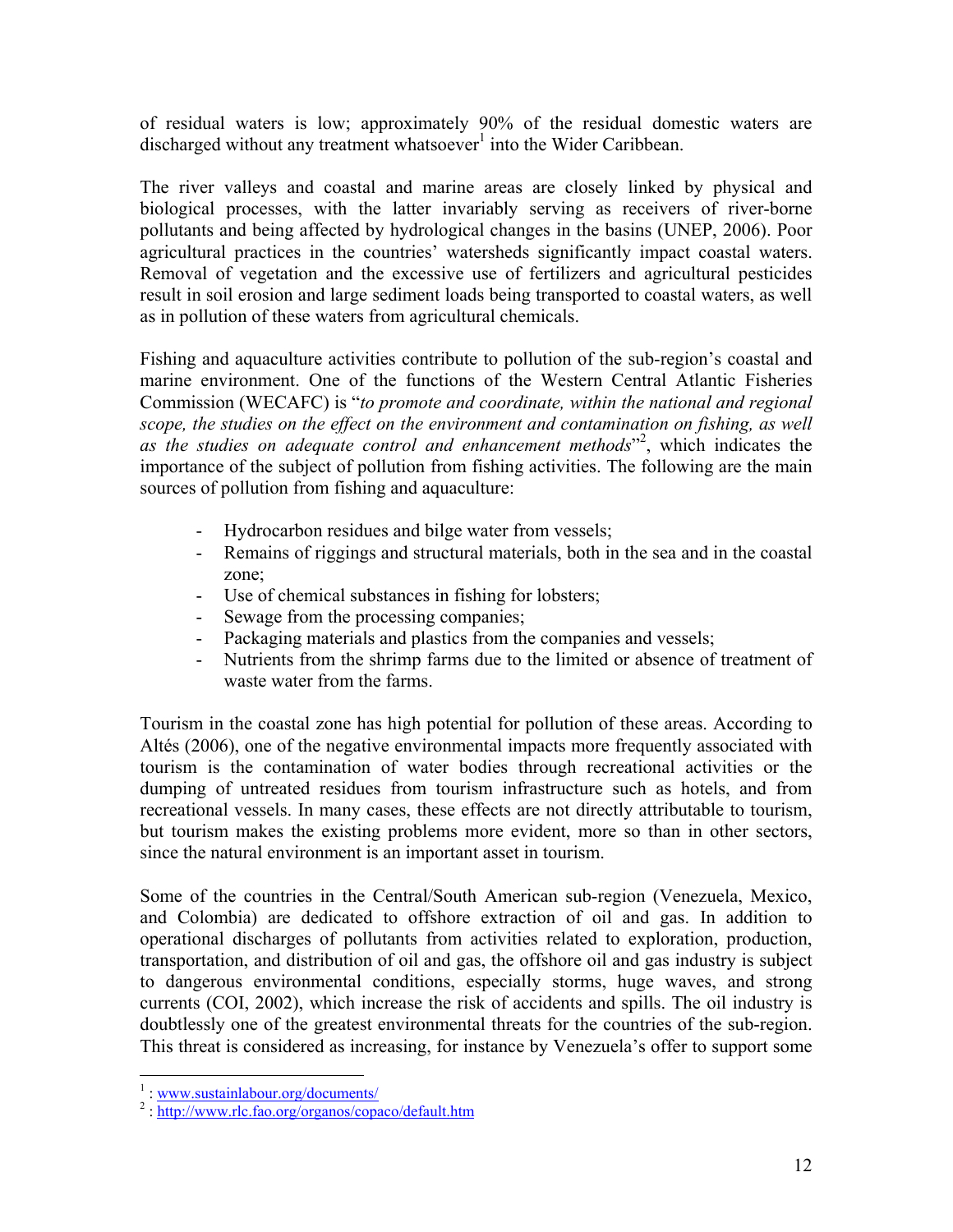of the countries of the region in the supply of petroleum by the construction of oil pipelines.

Within the Caribbean there is also great concern over pollution from activities in the sea. These include the unloading of petroleum and of residual ballast water and sewage, as well as the dumping of garbage and other human wastes from ships (Burke and Maidens, 2005). The Panama Canal has significant influence on pollution within the canal and in the Caribbean Sea, although Panama has formal laws that govern the passing of the ships through the canal and the discharge of hydrocarbons from them (Agreement No. 71 of December 16, 2003). Despite the fact that international regulations exist regarding the dumping of hydrocarbons and sewage, these are not adequately implemented and enforced in most of the countries. Usually, the issuance of navigation certificates for fishing is left at the discretion of the port and naval authorities, without considering the condition of the vessels.

Natural causes such as climatic and meteorological factors also contribute to pollution of coastal areas. For instance, heavy rains can cause large quantities of sediments and agricultural chemicals to be carried to coastal areas and be deposited in the critical habitats such as mangrove swamps. Hurricanes also transport solid materials such as wood, metal, and plastics, which are products of the destruction caused by the phenomenon itself. While it has not been quantified, it is assumed that large quantities of contaminating substances are deposited annually in coastal areas as a result of natural causes.

## **2.2.4 Habitat and community modification**

Environmental degradation is the gradual change in the quality of an ecological system, as a consequence of satisfying human needs and the processes and activities that are carried out at a given time. The interaction of mangrove swamps, seagrass meadows, and coral reefs is being severely impacted by activities carried out in the respective watersheds, especially deforestation and intense agriculture, which produce sediments and contamination by fertilizers and pesticides. These pollutants also affect the aquatic populations. The increase in the liberation of sediments into coastal waters causes significant stress on the coral reefs; it hampers the penetration of light necessary for photosynthesis, threatens the survival of young corals due to the loss of adequate substrate for settlement and in extreme cases leads to the complete asphyxia of the corals.

One of the problems faced by the sub-region is coral bleaching, an impact of global warming that is affecting the biodiversity of the Caribbean Sea (Burke and Maidens, 2005). Coral bleaching occurs independently of the extensive use of chemical substances by divers to catch lobsters on the reefs, which also provokes death of the corals.

Another cause of habitat degradation is destructive fishing practices and aquaculture. The most harmful is bottom trawling by shrimp boats, for which no mitigation or preventative measures currently exist. This is followed very closely by the catching of lobsters with traps, which cause the breaking of corals when they are allowed to fall on them. Portable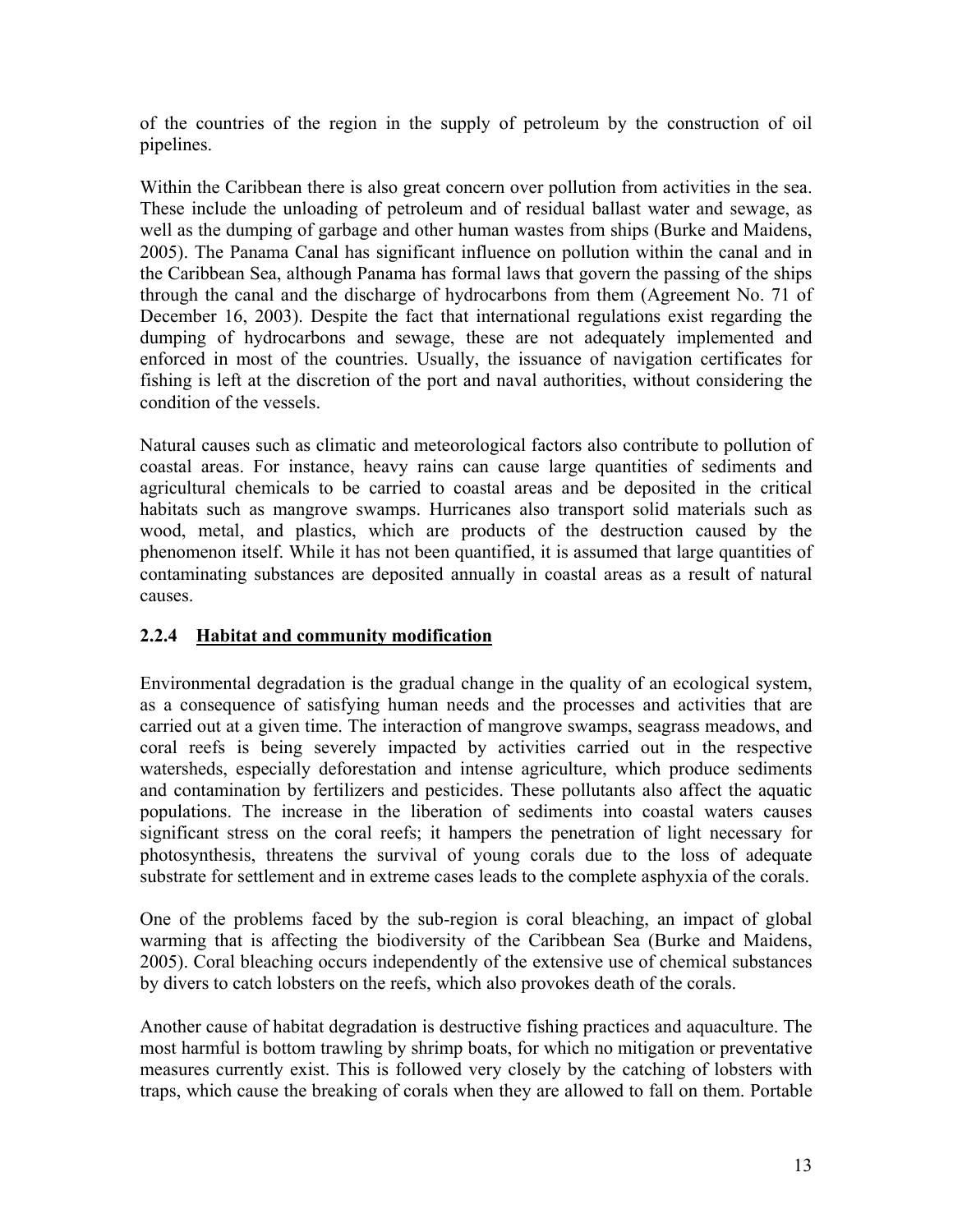fish traps, the fishing gear most widely used in the Caribbean Sea, are very cheap, effective and can also be destructive and wasteful: destructive when they are dropped directly on the reef, breaking the corals and wasteful when they are lost in the water and continue catching fish for extended periods, a phenomenon known as phantom fishing (Burke and Maidens, 2005).

A source of marine waste that requires special attention is abandoned fishing gear, both sections of or entire nets, as well as discarded lines and plastic parts associated with traps and nets. Whether they are intentionally discarded or accidentally lost during storms or fishing operations, abandoned fishing gear poses serious threats worldwide, trapping marine life, destroying coral reefs and other habitats and even putting people in danger. Almost all the fishing nets are made of synthetic fibers that are extremely resistant to degradation. Even though the abandonment of fishing gear is a global problem, at present no international treaty or action plan takes it into consideration (U.S. Commission on Ocean Policy, 2004).

Aquaculture in coastal areas can also degrade coastal habitats, for instance, through the destruction of mangrove swamps and the discharge of nutrients into coastal inlets and lagoons. These can have important impacts on the populations of juvenile fish and the abundance of marine fish. In the case of aquaculture, basic studies are an essential element of a monitoring program for regulation purposes and should be undertaken before establishing an aquaculture farm or extending an existing one. The scope of the study should consider seasonal variations, as well as the size and the impact of the potential of the planned activity (GESAMP, 1996).

Tourism has also contributed to the degradation of the once pristine coastal zones and bottom habitats, especially coral reefs, not only through physical impacts, but also by the discarding of cardboard and plastic materials, personal articles, and waste. The degradation of the environment also occurs as a consequence of shoreline modification and removal of terrestrial and aquatic vegetation for building of infrastructure.

According to Altés, C. (2006), the following are the impacts on habitats more frequently associated with tourism:

- − Rapid urban growth and unplanned coastal development;
- − Pressure on scarce resources and the destruction of fragile ecosystems, such as coral ecosystems, mangrove swamps, and seagrass;
- − Contamination of bodies of water by recreational activities, or the dumping of untreated residues; and
- − Aesthetic deterioration of the landscape and urban surroundings.

## *2.3 Socio-economic background*

The political division and maritime boundaries of the countries within the Central/South American sub-region are shown in Figure 2. This has been published in United Nations documents even though some countries have not yet publicly delimited their maritime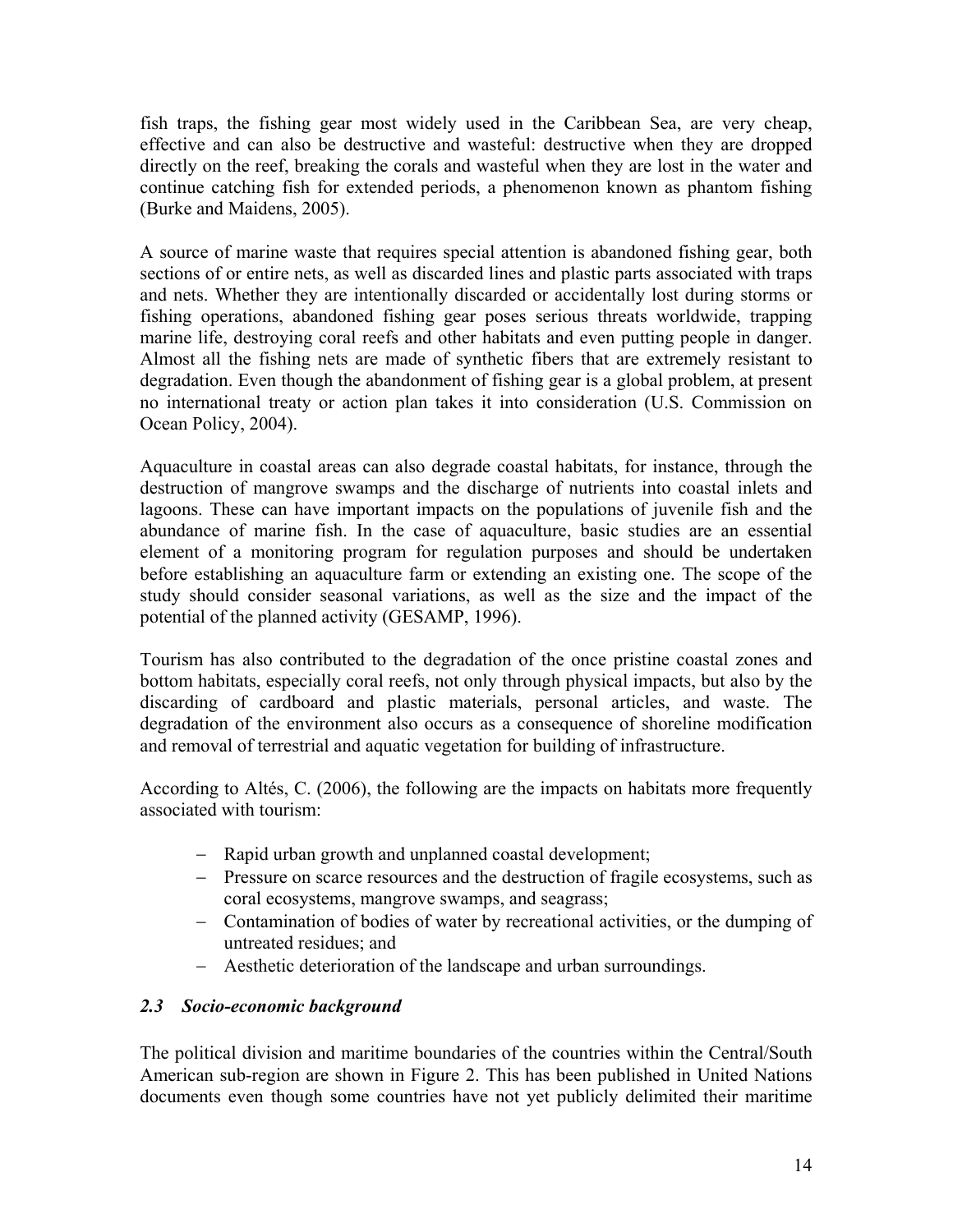borders, mainly due to unresolved border conflicts. However, for the purposes of this report, Figure 2 has been adopted to illustrate the maritime spaces, since it explicitly describes the borders of the countries located within the Central/South American subregion. This also illustrates graphically the relationship of the migratory routes of some of the living marine resources, and potential transboundary influences and intervention possibilities.

The socio-economic indicators of the Economic Commission for Latin America (CEPAL, 2005) place Mexico as the most populated country in the sub-region, with a total of 106,147 million inhabitants, followed by Colombia and Venezuela, with 46,039 and 26,577 million inhabitants, respectively (Table 2). Among the Central American countries, which have a total population of 33,350 million inhabitants, Belize has the lowest population of only 270 thousand (Table 2). Costa Rica has the lowest gross mortality (4/thousand persons), while Guatemala reached 6.1/thousand in 2005; the rest of the countries show similar numbers around 5.1/thousand (CEPAL, 2005). The child mortality trend is very similar to gross mortality, with Costa Rica having the lowest (10.5/ thousand live births), and Guatemala the highest with 38.6/thousand (CEPAL, 2005). The average for the sub-region is 25.9/thousand, which implies the existence of a health problem that is still unresolved.

The sub-region's population above 15 years old has educational problems, with an average of 13% of the population being illiterate. Nicaragua has the highest illiteracy index of 31.9%, while Costa Rica, which has notably overcome illiteracy, only 3.7%.

The highest Human Development Index (HDI) is shown by Costa Rica (0.834) and the lowest by Guatemala (0.649), which is a clear reflection of the violence and extreme poverty in this country (PNUD, 2002, quoted in Hoagland and Jin, 2006). The socioeconomic indicators show that Mexico, Colombia, and Venezuela have the highest economically active population of the sub-region, as well as the highest aggregated value to production (Table 3). The highest Gross Internal Product is shown by Venezuela (9.3) while the lowest is shown by Belize  $(3.1)$ . The annual average unemployment rates indicate that Colombia, Venezuela, and Panama have the highest with 13.9, 12.4, and 12.0, respectively (CEPAL, 2005).

Latin America and the Caribbean attracted US\$61 billion in direct foreign investment net flow in 2004, 50% more than in 2003. This was only slightly behind East Asia and the Pacific and behind Europe and Central Asia (WDI, 2006). Private investment in infrastructure development has made important contributions that have served to alleviate the demand for coercive taxes, improvement of service infrastructure, and the expansion of some services to the poor. Latin America and the Caribbean attracted more than one third of the total private investment in infrastructure in the developing world during 2000-2004. However, a little more than US\$70 billion of private investments in regional infrastructure in 1998 fell to only US\$17 billion dollars in 2004 (WDI, 2006). This reflects a total decrease of the private investments in infrastructure projects in developing countries, from a little more than US\$114 million dollars in 1997, to approximately US\$64 million in 2004 (WDI, 2006).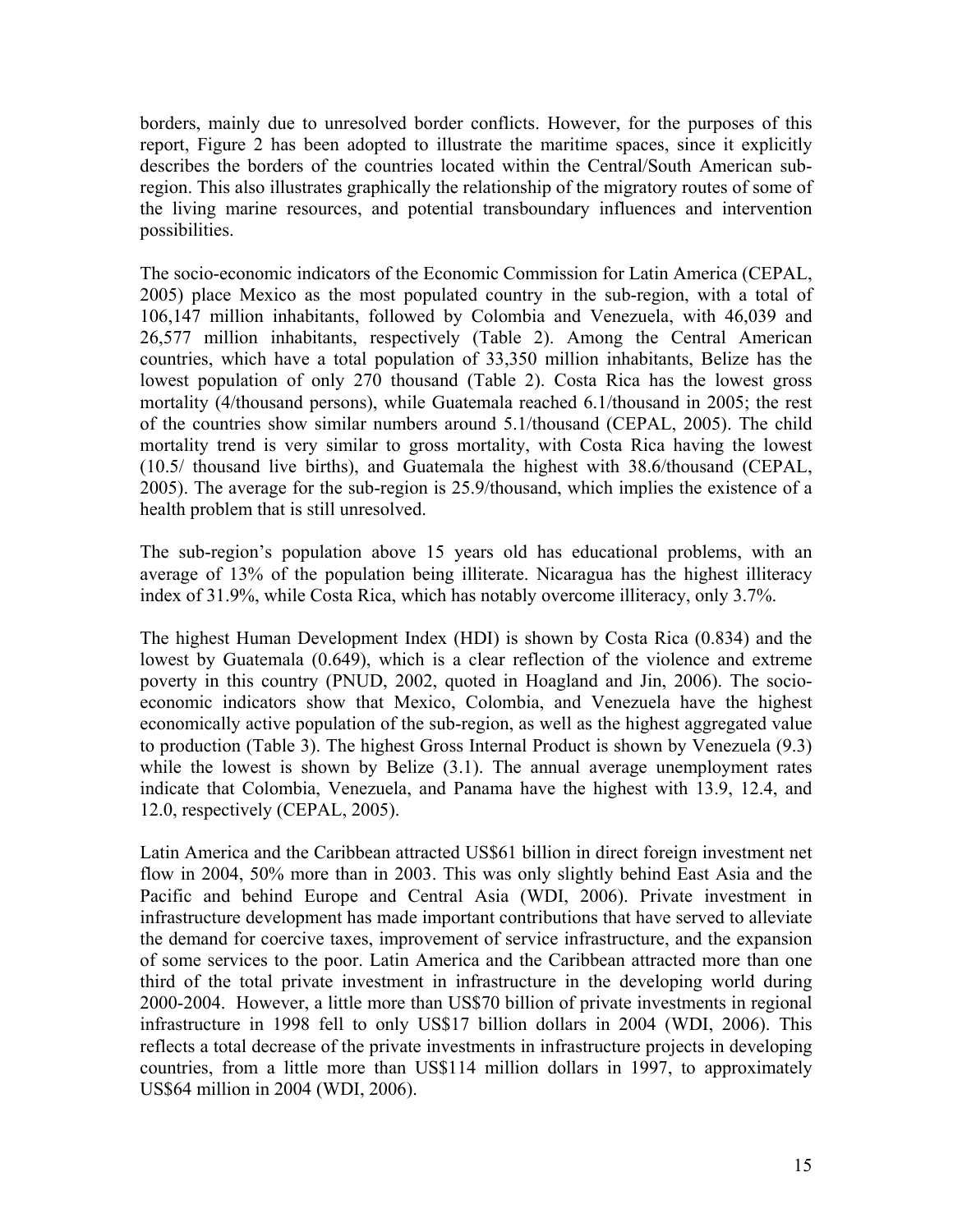Fishing and tourism are very important in the Central/South American sub-region and a great majority of the inhabitants, such as specialized laborers, depend on these sectors. In 2003, the total marine fisheries landings for the Sub-region amounted to nearly 2.3 million metric tonnes (mt), of which Mexico accounted for about 62% (Table 4). The case is similar for marine plants, in which Mexico accounted for 38% (FAO, 2003, quoted in Hoagland and Jin, 2006).

The tourism sector in the Central/South American sub-region is very irregular, caused mainly by the lack of infrastructure, inadequate facilities, and especially by the extreme poverty in some of the countries. Nevertheless, the countries are making increasing efforts to enhance tourism, especially from the USA and Europe. Mexico leads in the maritime activity indices. This country dominates the tourism sector, followed by Costa Rica and Guatemala. The State of Quintana Roo, with more than 59,000 hotel rooms, had 10.8 million tourists in  $2004<sup>3</sup>$ , one million more than the previous year. Of these, 3.5 million arrived on luxury cruise ships and half a million from Belize and from Mexico itself. In contrast, countries such as Guatemala, Nicaragua, and Panama do not have adequate transportation infrastructure and other facilities, even though there are many pristine areas with potential for tourism. In Colombia the tourism sector has expanded and become modernized, with a direct foreign investment in 2003 of US\$208 million; in 2004, the number of hotel rooms reached  $55,110^4$ . Venezuela currently has 2,456 tourist lodging establishments (hotels, inns, camps, residential hotels, motels), with 78,212 rooms and  $169,910$  beds<sup>5</sup>.

## **3 KEY TRANSBOUNDARY ISSUES**

In the Central/South American sub-region, socio-economic activities generate problems in the coastal and marine environment and their living resources, which the government of each country is trying to prevent, mitigate, or restore at the national level. The problems affecting the marine areas sometimes transcend the borders of the countries. The identification of transboundary problems in the Central/South American sub-region is one of the most important purposes of the Transboundary Diagnostic Analysis (TDA). In the Central/South American sub-region the transboundary problems that affect two or more countries from the north of Mexico to the south of Venezuela are taken into consideration in this report. Priority is given to those which, due to their very particular characteristics, are well-known by scientists, technicians, national administrations, and users in general. These are, in order of priority:

- − Species and overfishing;
- − Pollution;
- − Habitat degradation; and
- − Resources with transboundary trophic linkages.

 $\frac{3}{4}$ : http://sedetur.qroo.gob.mx/index.php<br> $\frac{4}{4}$ : www.tyrismeselembia.com

<sup>&</sup>lt;sup>4</sup>: www.turismocolombia.com

<sup>&</sup>lt;sup>5</sup>: www.embavenarg.org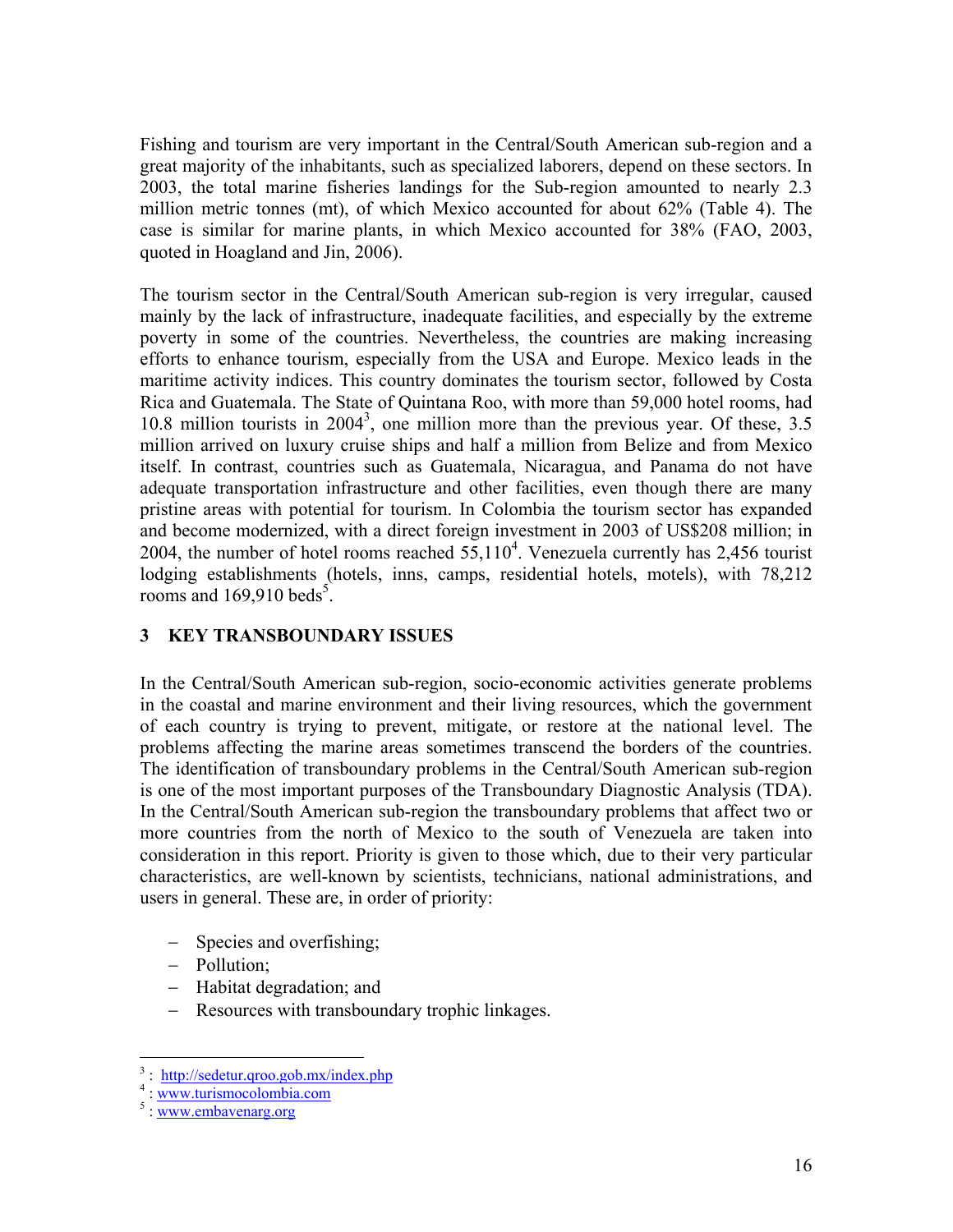Table 5 presents the problems identified, the intensity of the impact itself – appraised as None, Low, Medium, High and Very High - as well as the problem's tendency to decrease or increase in time and intensity, and a brief description of the specific resources affected.

Within the context of the LME Modules (productivity, fish/fisheries, pollution/ecosystem health, socio-economics, and governance (Duda and Sherman, 2002), the key transboundary issues in the Central/South American sub-region that need to be addressed are set out below.

# *3.1 Fish and fisheries*

# **3.1.1 Environmental impacts**

The issue of overfishing repeatedly comes up in discussions of marine resources in the Central/South American sub-region. As a result of the excessive fishing pressure on the sub-region's fish stocks, overfishing is one of the major problems in almost all the fisheries (Table 5). Overfishing and destructive fishing practices have resulted in a decrease in catches and in the sizes of fish caught, as well as in a number of endangered species in the sub-region.

The main problem in the shrimp fisheries arises from the destruction of their habitats and the high incidental catches, mainly of young stages of species of commercial and recreational importance, which may have transboundary impacts in the region. Recruitment and growth overfishing are also seriously affecting the shrimp fisheries. Lobsters are also overfished in a number of areas in the sub-region, as a result of high fishing pressure and the catching of undersized lobsters and of berried females. The queen conch is heavily exploited on the traditional queen conch banks and, in several areas has been over-exploited (FAO, 1997). Almost all the marine turtle species are in danger of extinction in the sub-region, largely as a result of heavy subsistence fishing on adults and harvesting of the eggs by indigenous people, as well as their incidental capture in non-selective fishing gear such as gillnets and trawls.

In the countries where the demersal species are being fully exploited or overfished, the main problem is excessive fishing effort, which has reduced the stocks and the individual sizes of the captured species. Some demersal species, such as red snapper and the sea basses and groupers, are also impacted as a result of fishing during the spawning periods, during which time they are highly vulnerable to capture. The high incidence of bycatch and discarding of demersal fish species has resulted in changes in the species composition of the faunal communities. Various studies show that the changes in the composition of fish species have dramatic effects on other animal species that are dependent on fish, such as birds and marine mammals (Monaghan 1992, and Hamre 1994, both in Gray, 1997; Monaghan 1996).

The overexploitation of migratory pelagic species in other continental and insular countries has had an impact on the size and abundance of these stocks, which has very likely affected the abundance and availability of these species in areas where they are not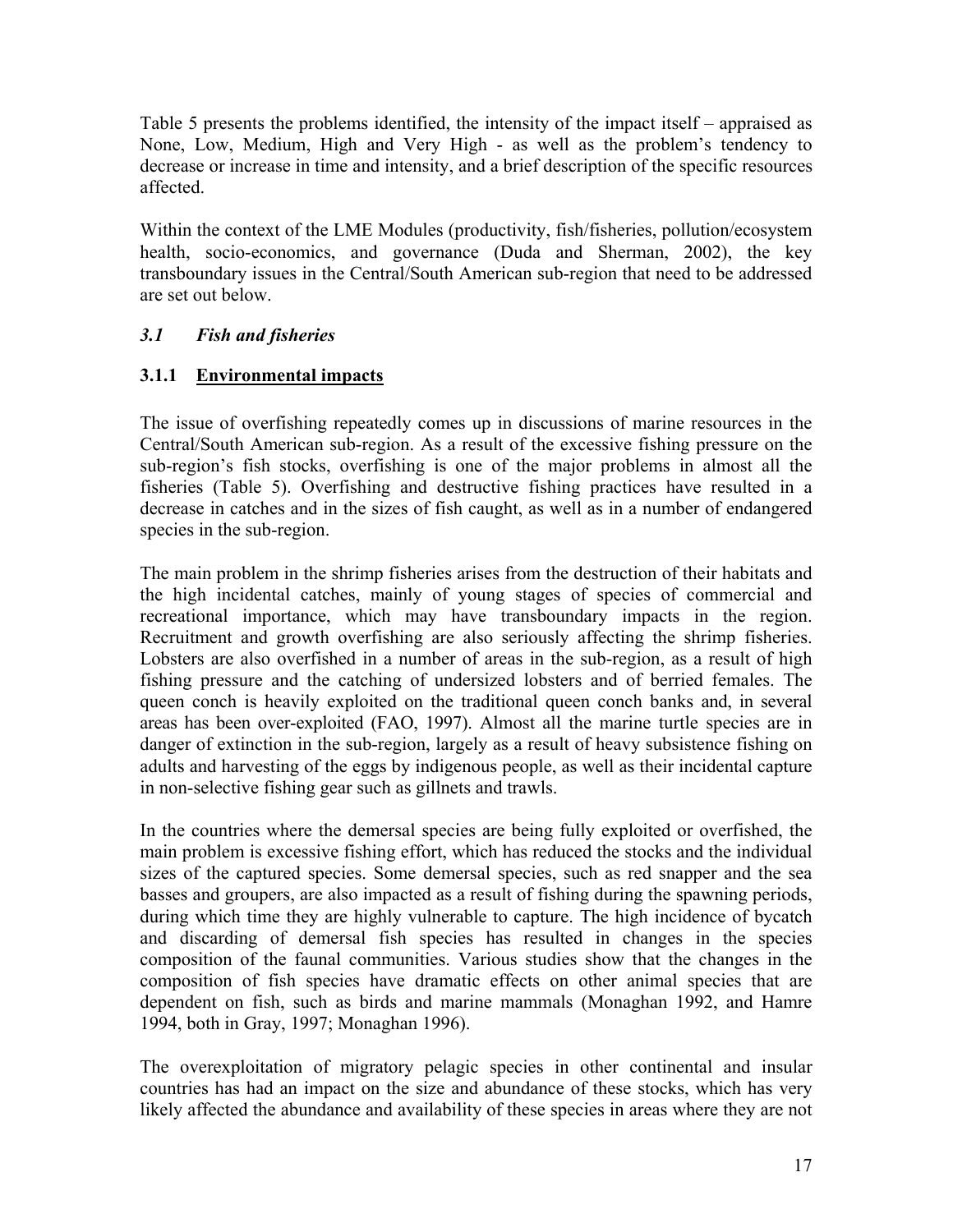as highly exploited. In spite of fisheries regulations, the oceanic fishing industry continues to decline, with almost 70% of the stocks fully exploited or overfished (UNEP, 2001).

# **3.1.2 Socio-economic consequences**

Overfishing has important socio-economic consequences in the Central/South American sub-region. It has been widely documented among the diver population of the Miskito ethnic group from Honduras and Nicaragua – as in other Caribbean countries – that diving accidents are more frequent than believed, and that the social-economic effects in this sector are the most serious compared to other activities conducted in the sea, since the affected people usually become crippled or disabled, and on many occasions face death

One of the issues that has not been considered in this document, but which is of great importance, is that of the native cultures and their traditions, "which tend to disappear with their languages and knowledge, with people who live in close harmony with their environment being at greatest risk" (UNEP, 2001). In the neighborhood of San Andres, fish stocks are depleted. In Providencia, the fisheries are still exploitable because there is only artisanal fishing by the people of Providencia; in the keys, the depletion is accelerated by Honduran, Jamaican and, to a lesser degree, Colombian fleets. If prohibitions and controls are not established for fishing, the resource will suffer irreversible deterioration; this is perhaps already the case in some instances, resulting in a loss of social welfare<sup>6</sup>.

# **3.1.3 Linkages with other transboundary problem**

Overfishing is linked with habitat degradation, as in the case of destructive fishing practices. For instance, lobster fishing poses a threat to coral reefs, since the bag nets, traps, use of chemical substances to take the lobsters out of the hideout within the coral, as well as the divers themselves produce negative and occasionally irreversible alterations in the reefs.

# **3.1.4 Immediate causes**

 $\overline{a}$ 

Some of the immediate causes of overfishing are presented in Table 6. The main problem is excessive fishing effort represented by large numbers of vessels and fishers, and nonselective fishing gear (e.g. in the shrimp fishery), including small mesh sizes and the resulting high incidence of by-catch and discards. Another recurring problem is illegal fishing practices, especially in countries where surveillance is inadequate or non-existing. This also encourages foreign fleets to enter those territories to fish commercially important species such as snapper.

<sup>&</sup>lt;sup>6</sup>: http://www.lablaa.org/blaavirtual/geografia/carcol/visisl.htm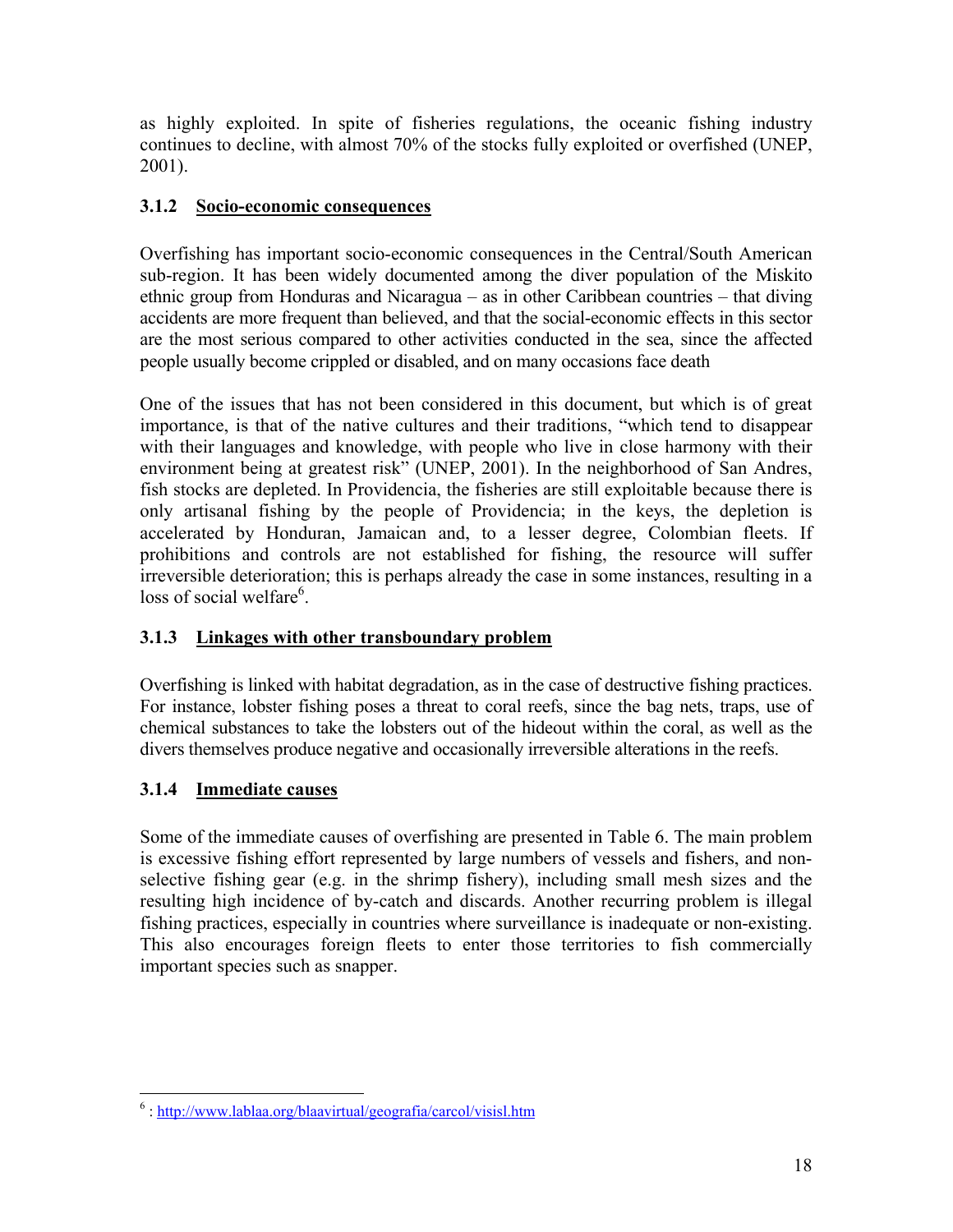# **3.1.5 Underlying causes**

The main underlying causes of overfishing are given in Table 6. Despite the existence of fisheries laws, these are not efficiently applied. There is an extremely chaotic policy in allocating access rights, since there is always the tendency to distribute more fishing licenses and permits than are necessary to achieve the allocated catches. In the sub-region knowledge gaps also prevent the development of effective and harmonized fisheries management measures. Other causes include non-compliance with regulations by foreign fleets due to inadequate monitoring and surveillance.

## **3.1.6 Socio-economic, legal, and political root causes**

The main socio-economic, legal, and political roots causes of overfishing in the Central/South American sub-region include poverty, lack of alternative food sources for local human communities, social and institutional problems, lack of adequate governance, lack of political will, and the general lack of harmonized regulations for the transboundary fisheries. In reference to environmental issues, the Secretary-General of the United Nations, during his Millennium Report, stated that "The ecological crises that we are confronting have many causes. They include poverty, negligence and greed – and above all, failures in governance" (UNEP, 2001). This has proved to be true in Latin American countries, since "despite all the enormous efforts that practically all the countries in the region have made, the problem of poverty persists as one of the greatest challenges in this Century" (Parker, 2002).

## **3.1.7 Knowledge gaps**

A number of knowledge gaps exist in the different fisheries, including:

- Disparity regarding knowledge of the biological, economic, and social status of the shrimp fisheries, which prevents the use of harmonized methodologies;
- Level of fishing effort, for instance, in the lobster fishery, the number of bag nets in the sea or the exact number of divers is unknown;
- Lack of knowledge of lobster puerulus settlement spatial and temporal distribution, which would help to determine protected areas for lobsters;
- The biology of queen conch has many uncertainties, such as the size at first maturity and reproductive needs, which makes it difficult to establish appropriate measures to protect the different maturity and reproduction phases of this species. This is partly due to the inability to externally distinguish the sex and maturity of queen conch. It is very common to find small individuals that are already mature and large ones that have not yet matured. This lack of relationship between size and maturity makes the management measures based on the conch itself very uncertain, and *a priori* management measures have been taken;
- Inadequate information on the origin of conch catches. Some countries might be exporting conch caught outside their territory, either legally or illegally. This makes abundance or distribution studies difficult, thus masking the real exploitation areas and catch volumes;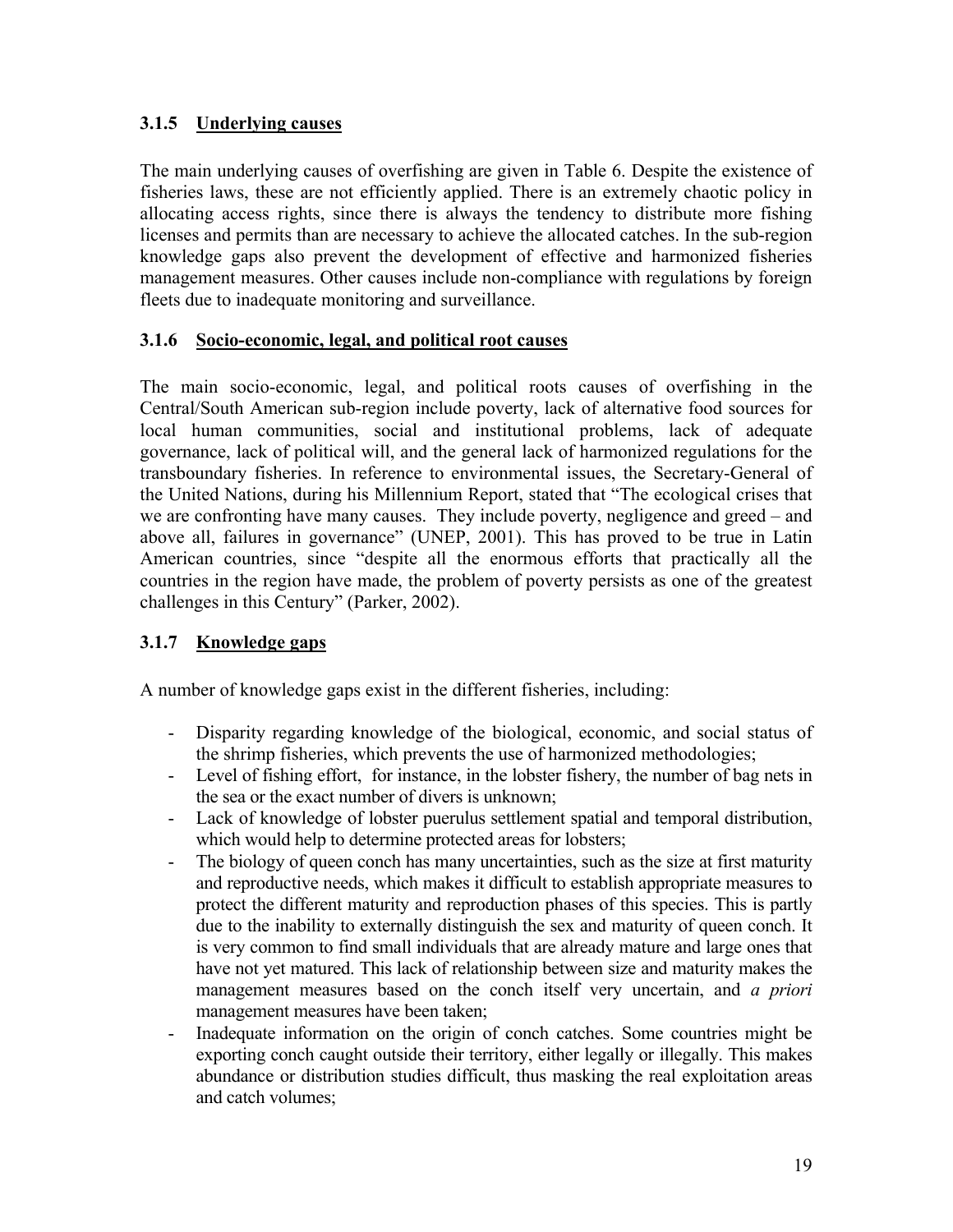- For demersal fish, knowledge gaps include local, national, and regional information about their biology and dynamics, as well as their distribution on the continental platform;
- For turtles, despite the existence of many very good studies on the biology and dynamics of the turtle in the Caribbean Sea, a vacuum exists regarding its life cycle stages, as well as of the appropriate mechanisms to efficiently raise awareness among fishermen and consumers. This should be taken into consideration in any programme for the protection of these resources, as in the case of turtle excluder devices (TEDs);
- Information on the key trophic linkages among the living marine resources of the sub-region.

# **3.1.8 Proposed options**

Policies to address overfishing should attempt to:

- Develop a harmonized system in the region that will provide information on artisanal fishing effort, and reduce fishing capacity in over-exploited fisheries;
- Apply a system of licenses to fishers in order to limit access, as well as the total prohibition of fishing of endangered species;
- Involve fishers, owners, and processors in managing lobsters and other fisheries in the Caribbean, and with the consent of government officials involved in fisheries management. In some cases - Mexico, Nicaragua, Honduras, and Panama - the indigenous populations play an important role in lobster conservation;
- Enhance environmental education (including on life cycles of the resources such as conch and lobsters) and administration principles at early ages of the resource users. Sustainable management of the resources should address all stages of the production cycle, from capture to marketing;
- As in the case of lobsters, management of the queen conch fishery should involve the key sectors (industrial private sector and the artisanal fishing sector), as well as the fishing institutions in each of the countries, and regional and non-government organizations that promote protection of this resource. Mitigating the negative effect of the industry on these fisheries requires dedicated effort to fully understand the biology of this species, information on the origin of the catches, in order to make inventories and to assign quotas according to those inventories;
- For the snapper and sea bass fisheries artisanal fishers must be among the key persons involved in management of these resources, along with the fishing administration and local government. It is essential to conduct assessment of the populations, their regional distribution and abundance, as well as the size at first maturity and spawning seasons;
- Draw up a specific plan for the protection of marine turtles affected by fishing;
- Develop a regional consultation process that will permit the harmonization of the existing standards regarding the management of the transboundary living marine resources;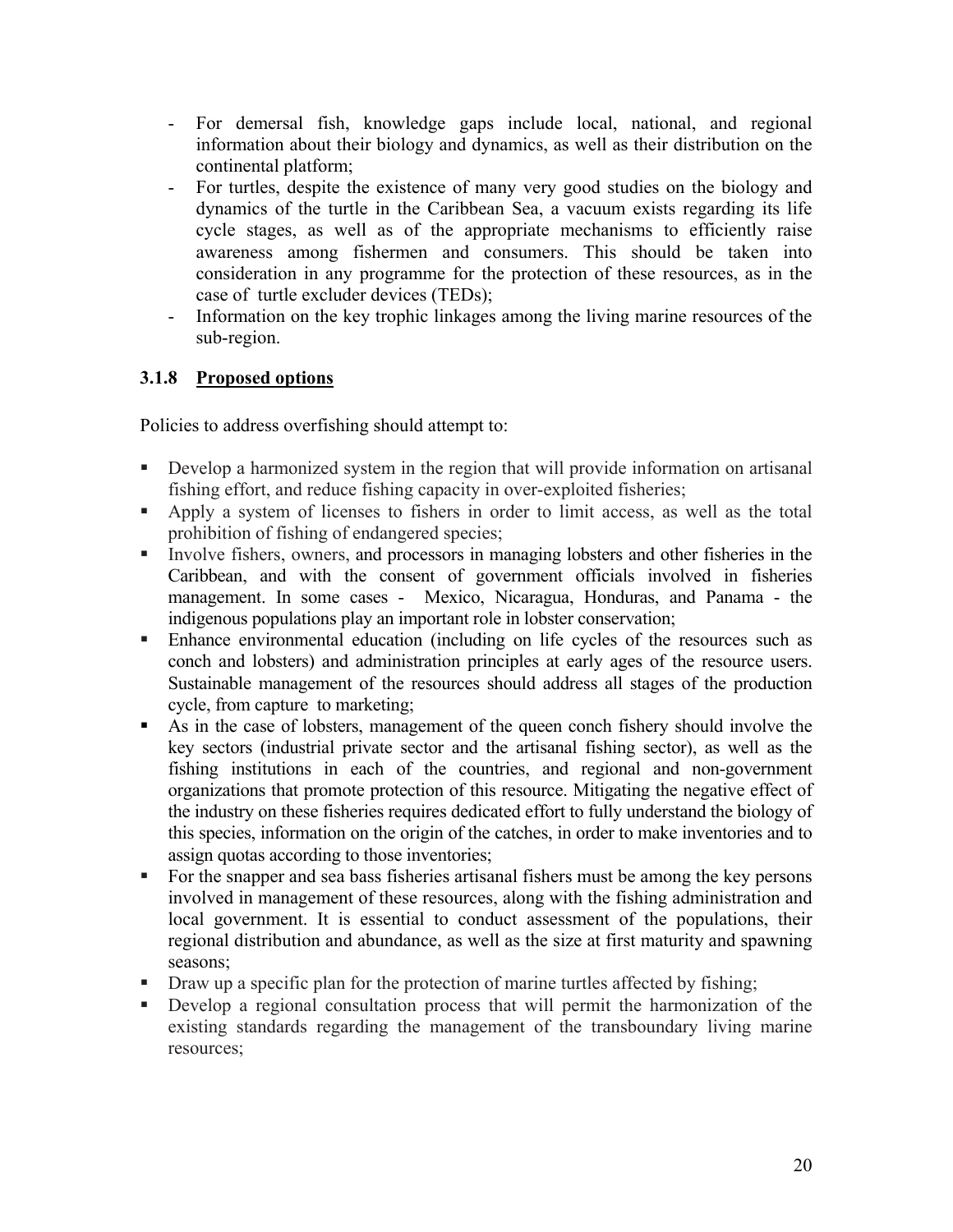Draw up a short, medium and long term plan to address current transboundary impacts on the living marine resources of the Caribbean Sea, which must be binding to the signatories of the relevant international agreements.

# *3.2 Pollution and ecosystem health*

# **3.2.1 Environmental impacts**

Pollution in the Central/America sub-region arises from a number of sources and includes petroleum and its derivatives, agrochemicals, plastics, packaging material, and soil erosion (Table 5). In Colombia and Venezuela pollution was evaluated as moderate. Microbiological pollution affects the Magdalena Basin, mainly in the dry season when the capacity for dispersion by the rivers is reduced due to their decreased volume. Poor land-use practices have increased the concentration of suspended solids in the water bodies, thus obstructing river flow and increasing sedimentation. In many cases, the sediments contain pesticides and nutrients, causing localized eutrophization and the bioaccumulation of chemical substances in aquatic species (PNUD, 2006).

In general, in Mexico and Central America pollution has severe environmental impacts. The marine environment has been affected unfavorably by terrestrial sources of contamination, such as agricultural chemicals and solid wastes, causing deterioration in the quality of the water (UNEP 2002, quoted in UNEP, 2006). The negative impacts of pollution by agricultural chemicals include harm to seagrass by herbicides and changes in the structure of the reef communities, such as the loss of live coral cover and an increase of seaweeds and sponges (Burke and Maidens, 2005). The accumulation of toxic pesticides in marine organisms is another concern related to pollution from agricultural areas.

Pollution arising from industrial activities has not decreased in the past few years, with spillage of petroleum, transport of suspended and sometimes contaminated sediments arising from industrial activities upstream, and the degradation of habitats due to liquid and solid waste discharges, continuing to be an issue in the sub-region.

## **3.2.2 Socio-economic consequences**

In the Central/South American sub-region, the socio-economic consequences of pollution vary from slight to severe. These include a decrease in the value of fisheries products through contamination, and loss of economic and aesthetic value of coastal areas. Chemical and organic compounds released into the environment by industrial and agricultural activities present a permanent threat to human health. Microbiological pollution from sewage is also a threat to human health, and in some areas downstream coastal communities have a high prevalence of gastrointestinal and dermal ailments (UNEP 2006).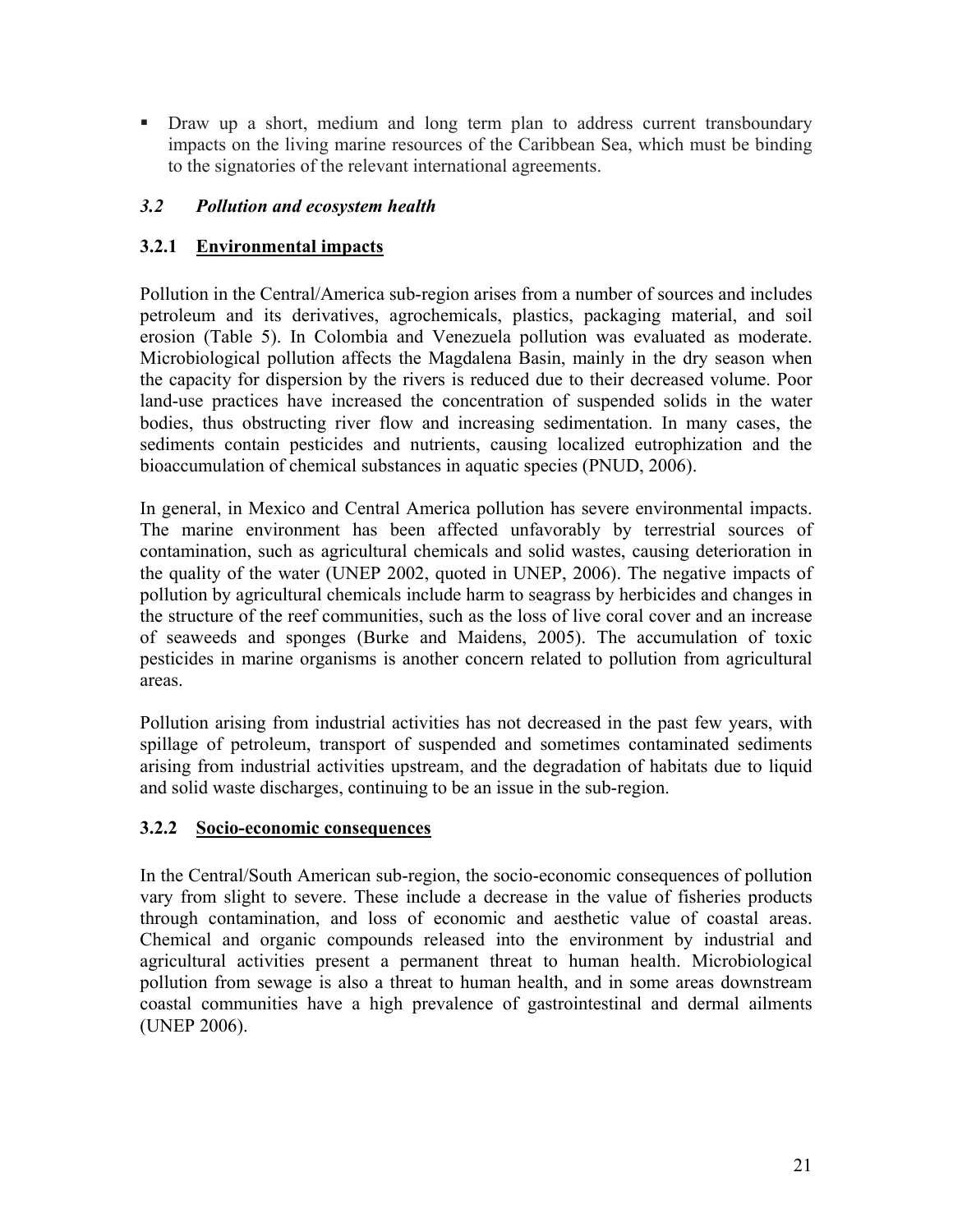# **3.2.3 Linkages with other transboundary problems**

Pollution of coastal and marine areas is a direct cause of habitat degradation and could also have serious negative impact on marine fish stocks and marine biodiversity.

# **3.2.4 Immediate causes**

Immediate causes of pollution in the Central/South American sub-region are shown in Table 6, and include spillage and leakage of contaminants due to poor waste handling, and poor agricultural and land use practices. A number of sea-based activities are also among the immediate causes of pollution, including operations related to the petroleum industry, maritime shipping, and fishing.

# **3.2.5 Underlying causes**

Underlying causes of pollution in the sub-region are shown in Table 6, and include inadequate information and limited application of national and international environmental standards.

# **3.2.6 Socio-economic, legal, and political root causes**

The socio-economic, legal, and political root causes of pollution include factors related to demography (e.g. concentration of population in the coastal zones); governance (e.g. weak governance, lack of political will, inadequate sectoral planning and absence of an integrated development strategy, lack of regional policies that promote the development of river basin, coastal and marine planning and management, poor land use and waste management practices); and knowledge (decision-making processes are hampered by limited information).

# **3.2.7 Knowledge gaps**

These include the impacts of certain pollutants on living marine resources. There are insufficient research initiatives regarding sustainable technologies and few environmental education programmes (UNEP, 2006).

# **3.2.8 Proposed options**

Among the options for addressing pollution in the sub-region are:

- − Improved application of national and international environmental standards;
- − Improved implementation of the relevant regional (e.g. Cartagena Convention) and international agreements (e.g. MARPOL);
- − Development of a regional action plan to prevent practices that result in the degradation of the coastal zones, including dumping of contaminating substances in the coastal zones and their associated ecosystems by addressing the different sources of pollution, including the fishing, tourism and industry sectors.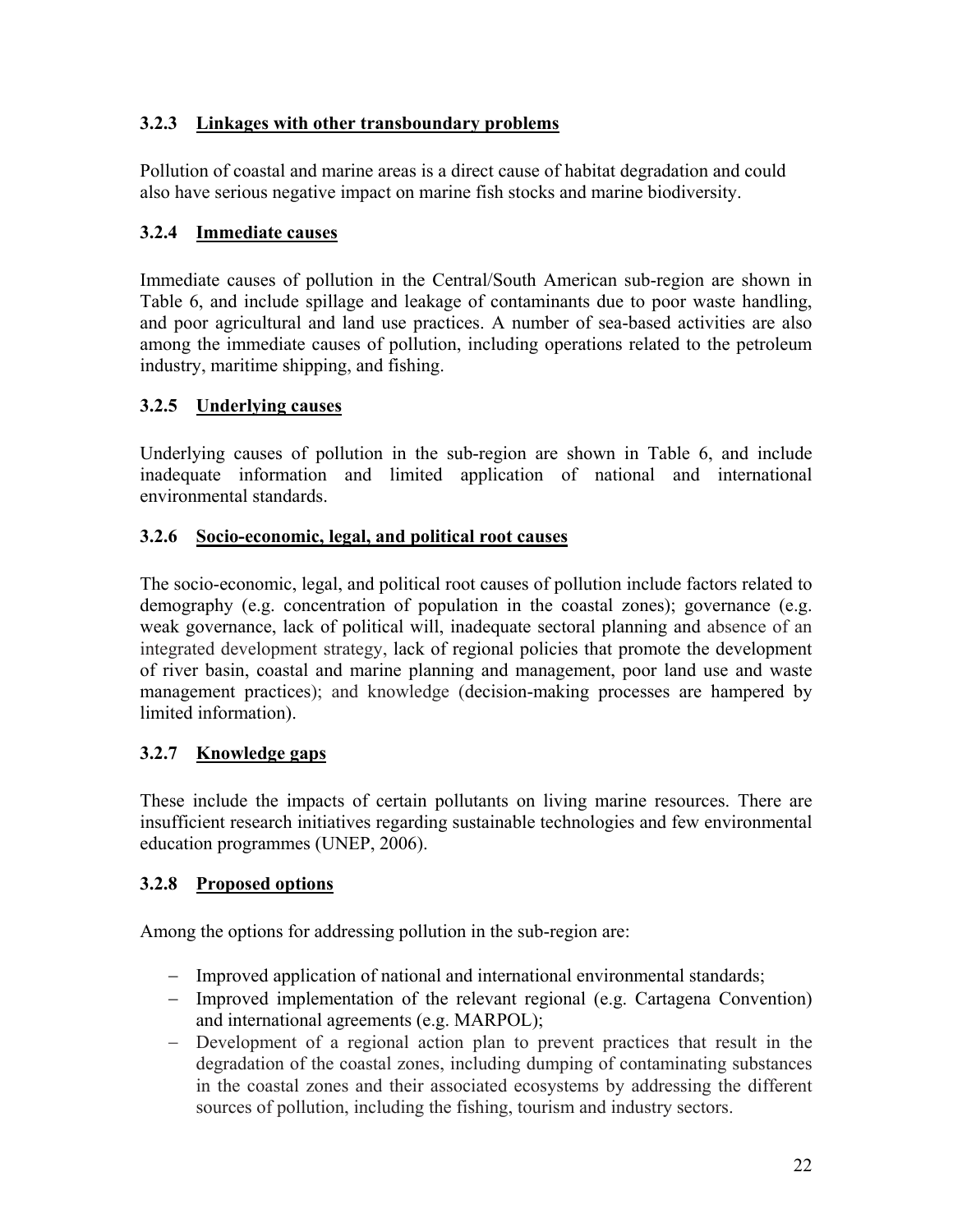# *3.3 Habitat and community modification*

# **3.3.1 Environmental impacts**

The destruction of coastal habitats is especially severe in tropical regions, where they are being destroyed at alarming rates. Of particular concern is the degradation of coral reefs, mangrove swamps, and seagrass meadows (Table 5).

Deforestation and mining, which are frequently many kilometers inland, have led to a great increase in the sediment loads in coastal areas. This has smothered coral reefs and other coastal habitats in the sub-region, especially in Colombia and Costa Rica (Lundin, 1993, quoted in Gray, 1997). Damage caused to coral reefs by sedimentation has also been documented in the coasts of Panama, Costa Rica, and Nicaragua, among other localities by Burke and Maidens (2005). The ecosystems of the islands of San Andres (Colombia) and Margarita (Venezuela) are among the most threatened, due to habitat destruction, overexploitation of the natural resources, and the introduction of exotic species<sup>7</sup>. Another problem faced by the sub-region's coral reef ecosystems is coral bleaching (Burke and Maidens, 2005).

The cutting of mangrove trees for the construction of houses and the production of charcoal is a common practice of Central American Caribbean communities. This affects the biodiversity of the marine fauna, several species of which use the coastal lagoons as spawning and nursery areas. The destruction of seagrass habitats by shrimp boats has a considerable impact on the feeding of turtles, which are also very vulnerable to the shrimp nets. The boats do not have TEDs, or if they do, they often do not function effectively.

Habitat degradation and community modification has far-reaching impacts in the subregion. For instance, various studies have shown that the changes in the composition of fish species have dramatic effects on other animal species that are dependent on fish, such as birds and marine mammals (Monaghan, 1992; Hamre, 1994, quoted in Gray, 1997).

## **3.3.2 Socio-economic consequences**

The economic impacts of habitat modification are moderate in the sub-region. The continued degradation of critical areas or habitats and the unsustainable exploitation of fisheries and other living marine resources in the sub-region could lead to unemployment and reduced incomes and consequent deterioration in the quality of life among coastal communities. Habitat and environmental degradation could lead to social disturbances, for instance, conflicts between tourists and the local population. Habitat degradation has potentially grave consequences for native people who live in close harmony with their environment (Altés, 2006).

<sup>&</sup>lt;sup>7</sup>: http://www.provitaonline.org/programas/bioinsula/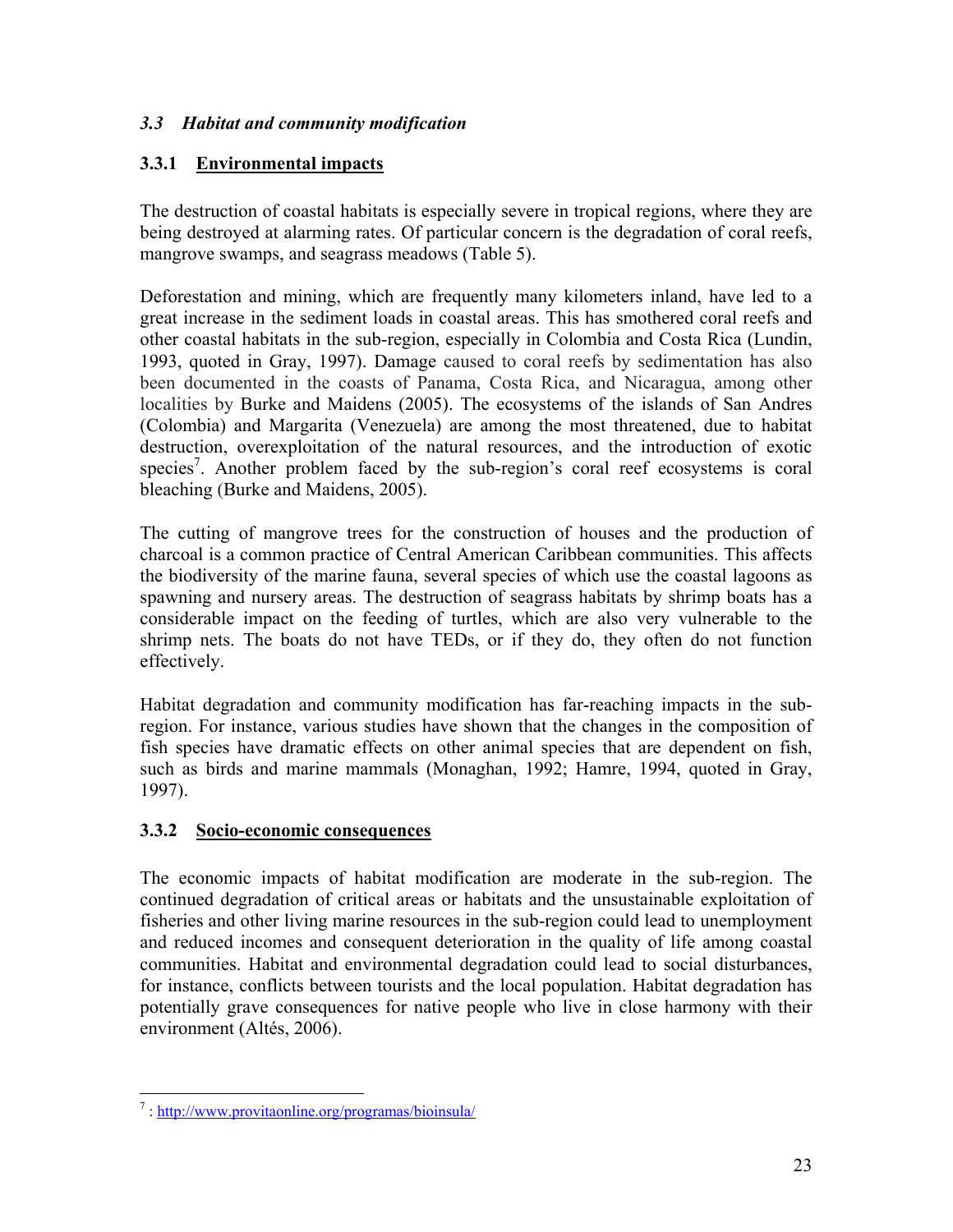# **3.3.3 Linkages with other transboundary problems**

Habitat degradation is linked with pollution, since pollution is a direct cause of degradation of the sub-region's coastal habitats. It is also linked with species and overfishing, in that loss of critical habitats could exacerbate declines in fish stocks and biodiversity loss.

# **3.3.4 Immediate causes**

The immediate causes of habitat degradation and community modification include the increase of tourism and industry in coastal areas (Table 6), as well as deforestation and coastal erosion. Other causes include pollution, destructive fishing practices, removal for construction of aquaculture farms and other infrastructure, for building materials and other purposes, and natural causes such as coral bleaching.

# **3.3.5 Underlying causes**

The underlying causes can be attributed to:

- − Non-existing standards or their limited application;
- − Poor land use practices;
- − Demand for food crops (nutrition and export); and
- − Limited alternatives in other sectors.

## **3.3.6 Socio-economic, legal, and political root causes**

The socio-economic, legal, and political root causes of habitat degradation and community modification include factors related to demography (e.g. concentration of population in the coastal zones); governance (e.g. weak governance, lack of political will, sectoral planning and absence of an integrated development strategy, lack of regional policies that promote the development of river basin, coastal and marine planning and management, poor land use practices); knowledge (decision-making processes are hampered by limited information on environmental and economic characteristics, including ecosystem values); poverty (forces the inhabitants to employ unsustainable practices to exploit natural resources for their short-term survival) (UNEP, 2006).

## **3.3.7 Knowledge gaps**

Knowledge gaps include economic valuation of coastal and marine ecosystems, and environmental degradation trends of river basins and aquifers. There are insufficient research initiatives regarding sustainable technologies and few environmental education programmes (UNEP, 2006).

## **3.3.8 Proposed options**

Many environmental challenges can only be addressed by means of international cooperation. Climate change, the access to sustainable sources of energy, the need to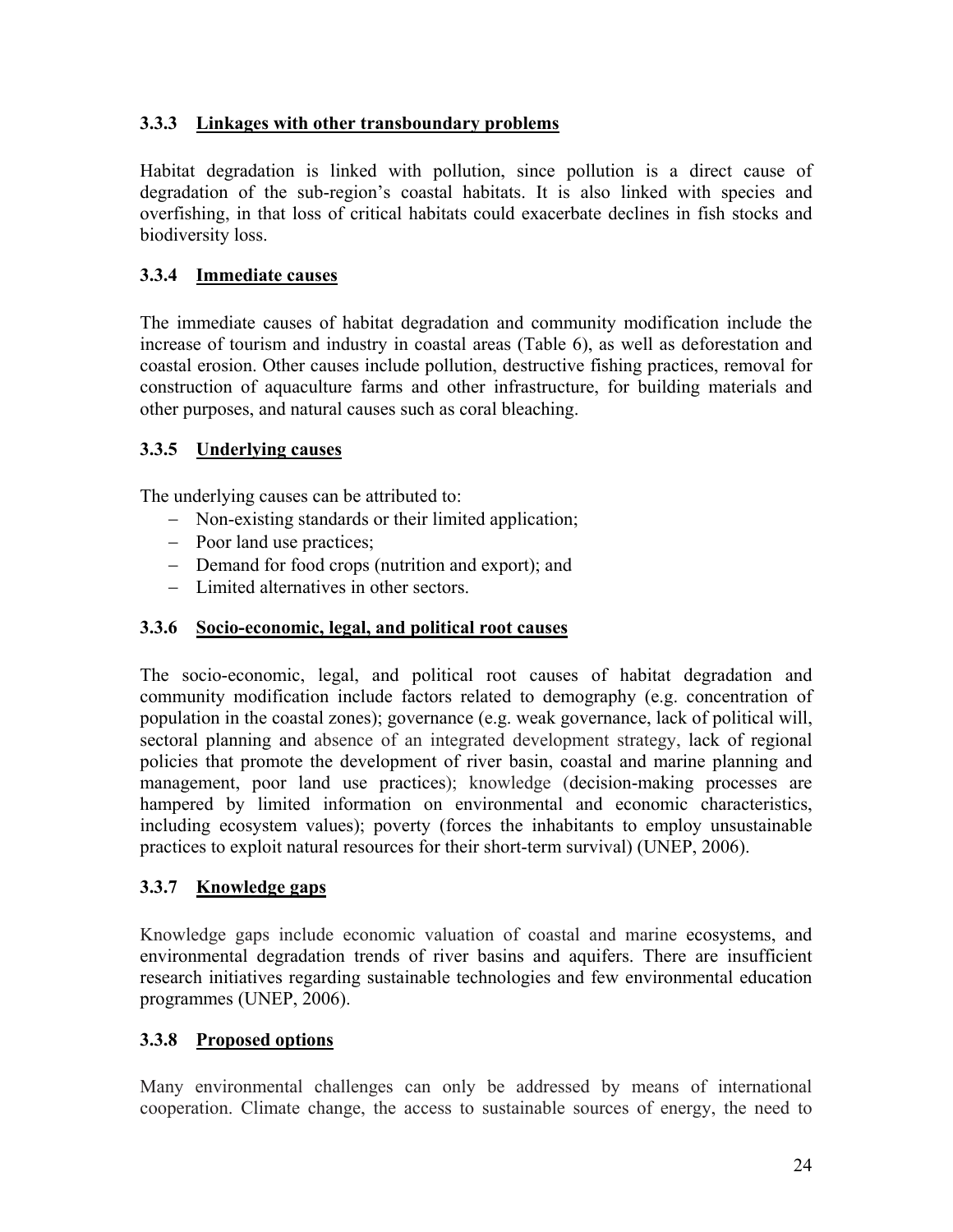protect rivers, lakes, and coastal zones from the pollution and degradation are challenges that require efficient multilateral focus (PNUD, 2006). Olsen *et al*. (2006) advocate that the governments regulate the extraction and the use of the resources of the LME in order to mitigate excessive exploitation, pollution, and destruction of habitats. Furthermore, they propose that the supervision, surveillance, and conduct of economic activities by relevant sectors (fishing, mining, tourism, waste management, and land use) should be linked.

# **4 STAKEHOLDERS ANALYSIS**

Key stakeholders who participate in living marine resource utilization and management have different reasons and purposes for their involvement. For some, it is a regulatory role, such as governments who are charged with management of the resources while for others, it is the pursuit of an economic activity and the maximization of profits, such as the small-scale and industrial-scale fishers. A list of key stakeholders is given in Table 7. Figure 3 describes the basic commercialization chain (assessment, harvesting, processing, and sale), including wild fish captures by industrial or artisanal fishers, as well as of aquaculture production.

In general, utilization of living marine resources starts with the availability of the resource (stock), the assessment of its status, and management by the regulators in order to establish a catch quota and the required level of fishing effort. Both the Fisheries Departments and the Environmental Agencies work collaboratively to determine the allocated quotas for both artisanal and industrial fishers, with the latter providing information on landings, fishing effort, processing, and fisheries explorations. In most cases the artisanal fishing sector is more difficult to manage. Processing, exportation, and internal marketing are carried out by the private sector. Table 7 shows the key stakeholders, their present and potential roles, and their capacity to carry out their functions.

## **5 GOVERNANCE ANALYSIS**

The institutions involved in the governance of living marine resources in the Central/South American sub-region relate to the sectors involved in economic and/or conservations activities, with those related to fishing, environment, and tourism being the most important (ANNEX II).

## *5.1 Fishing*

In most of the countries, fishing has traditionally been controlled by the Agriculture and Livestock Ministries, a tendency that continues today with little exception, as shown in Table 8. The most important recent changes have been in the administrative structures, such as in Mexico and Nicaragua. During the 1980s these countries had ministries of fisheries and aquaculture, which have now been absorbed by other ministries or secretaries; this is considered a step backward for these sectors. Within Central America, Costa Rica and Panama have established administrative agencies, which have technical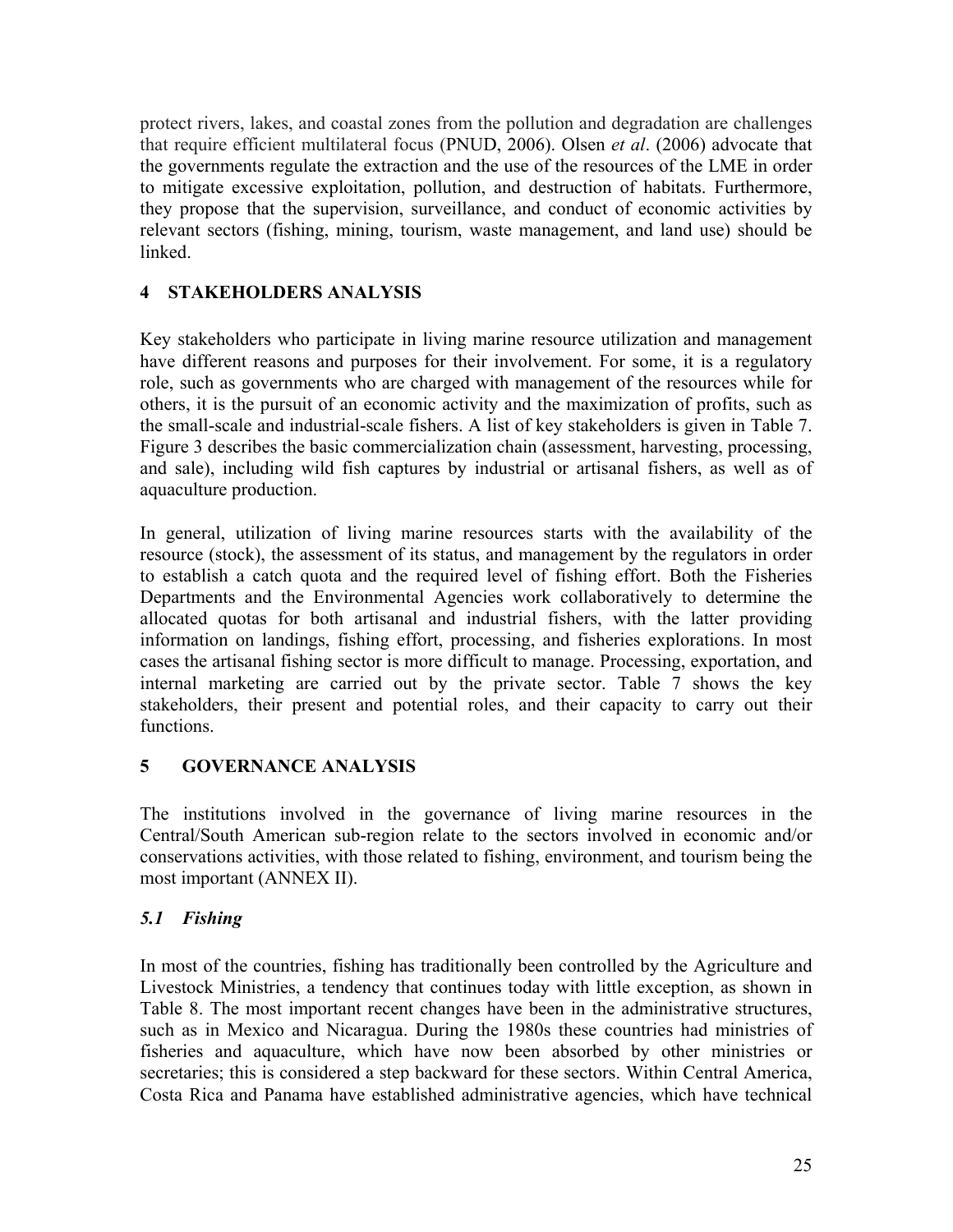and financial independence. This allows them to operate under more flexible schemes, consistent with the dynamics of the fishing and aquaculture sectors.

With the exception of Colombia, all the countries in the Central/South American subregion are members of the Latin American Organization for Fishery Development (OLDEPESCA), created in 1982 and based in Lima, Peru. The purpose of OLDEPESCA is to assist in adequately meeting the food requirements of the people of Latin America, using their potential fisheries resources, through agreed joint actions for the sustainable development of the countries and to permanently strengthen regional cooperation in the sector (OLDEPESCA $8$ ).

The Central American countries are also members of the Fishing and Aquaculture Organization of the Central American Isthmus  $(OSPESCA<sup>9</sup>)$ , an inter-governmental organization created in 1995 and based in San Salvador, El Salvador. The purpose of OSPESCA is to promote sustainable and coordinated development in fisheries and aquaculture within the Central American integration process, defining, approving, and implementing regional fishing and aquaculture strategies, programmes, and projects.

Belize belongs to the Caribbean Community  $(CARICOM<sup>10</sup>)$  and to the Caribbean Regional Negotiation Machinery  $(CRNM<sup>11</sup>)$ , which are organizations for exchange and trade, inside as well as outside the region. Belize also belongs to the CARICOM Regional Fisheries Mechanism (CRFM<sup>12</sup>), whose mission is to promote the sustainable use of the fisheries resources within and among the Member states, through the development, administration, and conservation of these resources, in collaboration with all the users and actors, for the benefit of the population of the Caribbean Region.

All the countries in the sub-region are members of FAO, as well as of its regional body, WECAFC, which includes all the states of the FAO statistical area 31.

The countries benefit from the Caribbean Basin Initiative (CBI), which is a USA government programme to promote the economic development of the region, through the exemption of taxes in American territory for the majority of the products coming from the region. The CBI began in January 1984, with 12 years duration. This was made permanent by the CBI II in August 1990.

## *5.2 Environment*

The importance of and the political will that the countries show towards living marine resources and the environment is reflected in the position of the responsible agencies, all of which are at the highest level in the government hierarchy (Table 9). These institutions are charged with protecting the environment and preventing damages from economic activities within the sub-region. This is usually carried out with the support of Non-

 $\frac{8}{9}$ : www.oldepesca.org/

<sup>&</sup>lt;sup>9</sup>: www.sica.int/ospesca<br>
<sup>10</sup> : http://www.caricom.com/<br>
<sup>11</sup> : http://www.crnm.org/<br>
<sup>12</sup> : www.caricom-fisheries.com/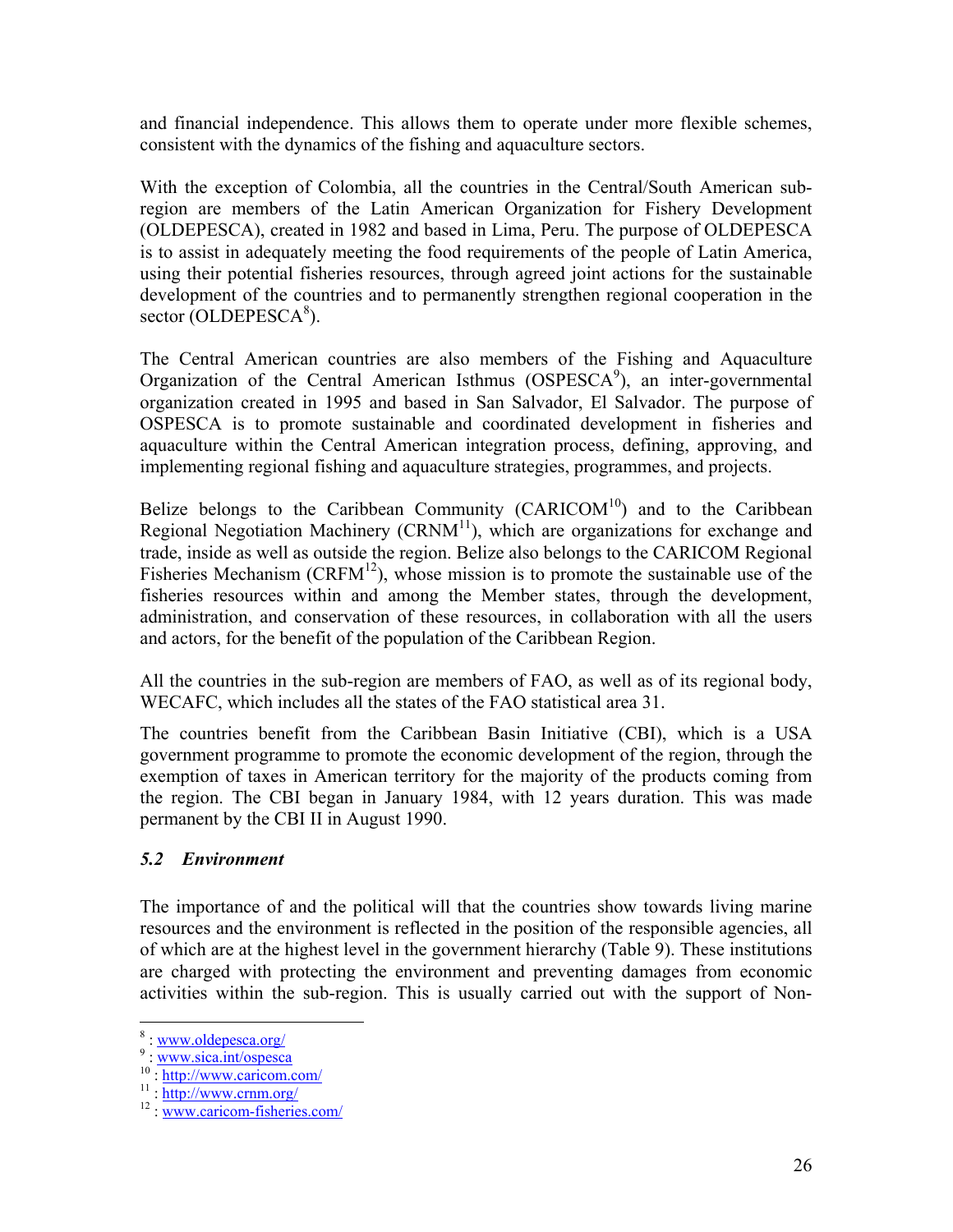Governmental Organizations (NGO) such as the World Wildlife Fund (WWF), the World Conservation Union (IUCN), The Nature Conservancy (TNC) among others, and UN organizations such the United Nations Environment Programme (UNEP).

With more than four decades in existence, WWF is the world's biggest conservationist independent organization, and has been one of the organizations most involved in the continental and coastal areas of the Central/South American sub-region. Well known is the Meso-American Barrier Reef project, in which Mexico, Belize, Guatemala, and Honduras are participating.

In the General Secretary of the Central American Integration Systems (SICA), the Central American Environment and Development Commission  $(CCAD<sup>13</sup>)$ , stands out, and has developed the environmental agenda of the region for 15 years, playing an environmental conservation and protection, and pollution prevention role. The Constituting Agreement of CCAD was signed in February 1989 in Costa Rica by the Presidents of Costa Rica, El Salvador, Guatemala, Honduras, and Nicaragua, with the mission to develop the regional environmental cooperation and integration regime, which may contribute to improving the quality of life of the Central American people. The highest decision-making body of CCAD is the Ministerial Council, consisting of the seven ministers of the Central American isthmus countries, as well as Dominican Republic, which has adhered to the agreement of SICA.

The Environment and Natural Resources Secretariat (SEMARNAT $<sup>14</sup>$ ) from Mexico has</sup> been recently created, and according to the Public Administration Organic Law (2003) its main purpose is "to promote the protection, restoration, and conservation of the ecosystems and the natural resources, and environmental goods and services, in order to promote sustainable development". Under this objective, Mexico has the highest number of protected areas among the countries in the region, covering more than eight million ha (Table 10). The Presidential Decree of the Official Diary of the Federation was published on January  $20<sup>th</sup>$ , 1986, thus creating the Sian Ka'an Biosphere Reserve, with a surface area of about 528,148 ha located in Quintana Roo (SAM, 2005).

In Colombia there are 27 regional autonomous corporations, including eight for Sustainable Development, six Environmental Urban Units, five research institutes, and the Colombian Oceanographic Commission – presided over by the Vice-President of the Republic. This is a national government inter-sectoral body to assess, consult, plan, and coordinate matters regarding the Ocean and Coastal Spaces National Policies and their different connecting, strategic, scientific, technological, economical, and environmental themes related to the sustainable development of the Colombian seas and its resources<sup>15</sup>.

In Venezuela, the main objective of the Ministry of Environment is "to guarantee the rational use of the natural resources through its systematic administration and the improvement of the environment and the population quality of life." A mechanism that

 $13:$  www.ccad.ws/

 $14 : www.semarnat.gov.mx  
 $15 : www.cco.gov.co$$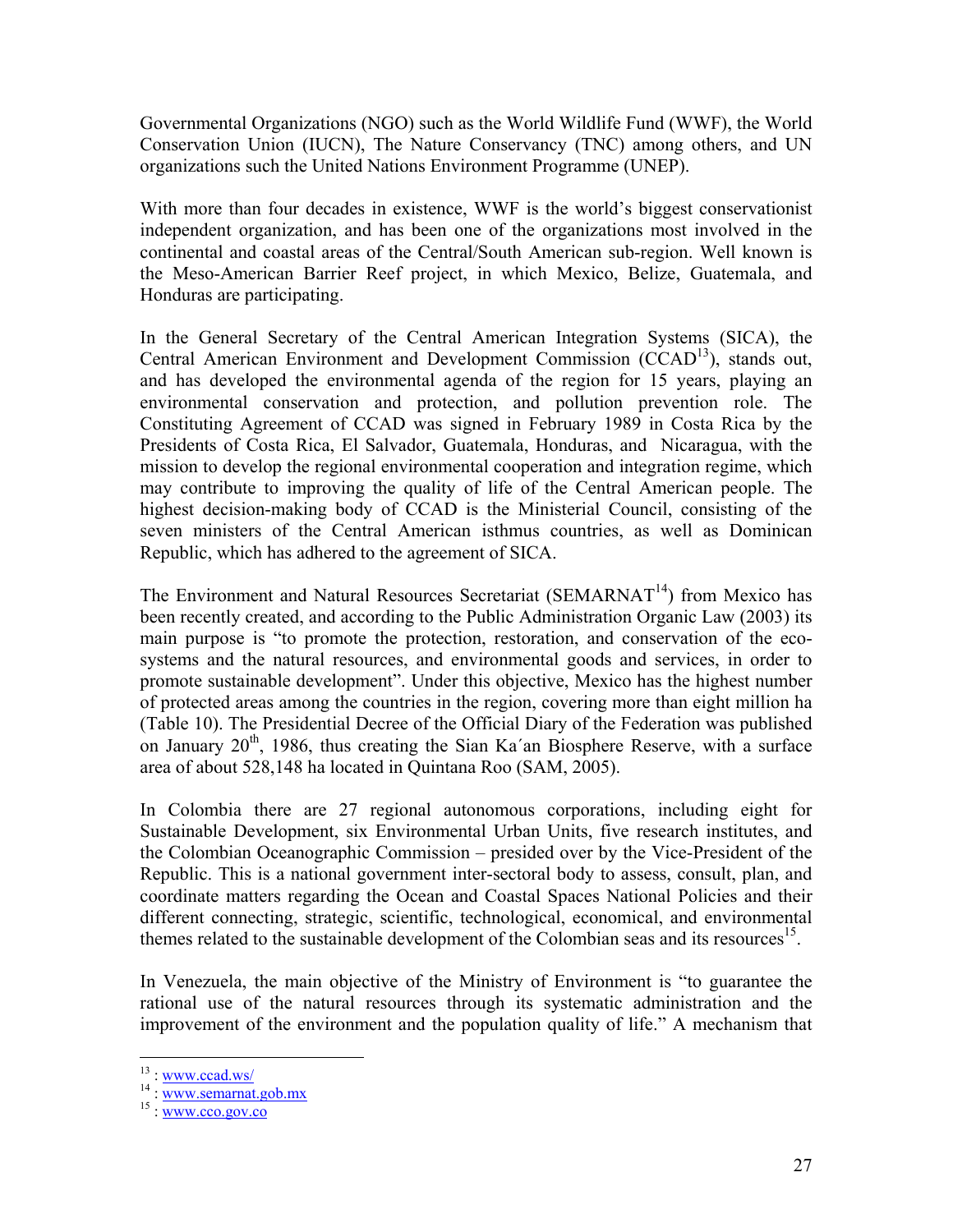allows the vigilance, supervision, and control of the use and deterioration of natural resources has been created<sup>16</sup>. Much of the efforts made by Venezuela are directed towards wide terrestrial conservation zones and to address contamination in Lake Maracaibo. It must be noted, however, that it is the second most advanced country in the Central/South American sub-region regarding marine protected areas, as well as the ratification of the Cartagena convention and its three protocols:

- − **Convention for the Protection and Development of the Marine Environment in the Wider Caribbean Region,** of which the objective is to protect and manage the marine area and the coastal zones of the Wider Caribbean Region (Cartagena Convention);
- − **Protocol Concerning Cooperation in Combating Oil Spills in the Wider Caribbean Region,** in order to promote regional cooperation for the adoption of preventive as well as corrective measures necessary to protect the marine and coastal areas of the Wider Caribbean Region from hydrocarbon spills;
- − **Protocol Concerning Specially Protected Areas and Wildlife (SPAW),** of which the objective is the protection of rare and vulnerable ecosystems as well as the habitat of threatened or endangered species;
- − **Protocol Concerning Pollution from Land-based Sources and Activities,** to adopt adequate measures to prevent, reduce, and control pollution from landbased sources and activities in the Greater Caribbean Region.

# *5.3 Tourism*

The arrangement of the agencies in charge of tourism in the sub-region is irregular (Table 11). In five of them the agencies come under a Minister or Secretary, with a similar position, while the other four are institutes, most of which have technical but not financial autonomy.

# **6 SUMMARY AND CONCLUSIONS**

The concept of Large Marine Ecosystems as an approach to assessment and management of the living marine resources is relatively recent. It has also been useful in efforts to manage the resources that, because of their migratory characteristics, transcend national marine boundaries. A focus at the LME level also serves to recognize changes in the alterations to the ecosystem, especially the anthropogenic interventions in the coastal zone, pollution, introduction of exotic species, and the natural resource management processes.

Within the Central/South American sub-region, five areas of concern related to transboundary living marine resources were identified:

 $\overline{a}$ 

 $16:$  www.marn.gob.ve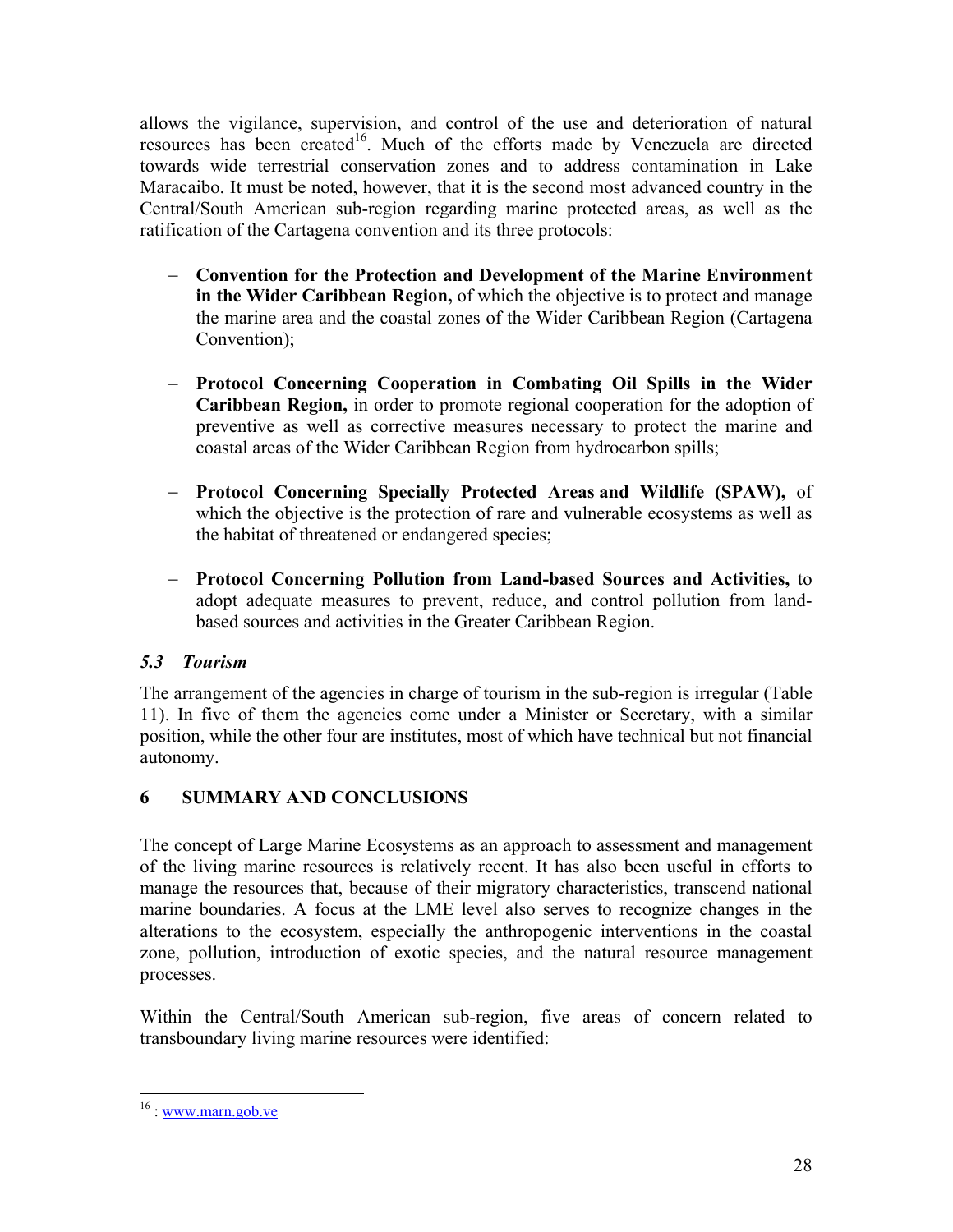- Species and overfishing;
- Pollution;
- Degradation of habitats;
- Resources with trophic transboundary linkages; and
- Socio-economic aspects.

In the case of species and overfishing, an assessment was made of the main fisheries of the sub-region: shrimps, lobsters, queen conch, as well as some demersal and large pelagic species. The assessment showed that most of the countries in the sub-region have shrimp, lobster, and queen conch fisheries that are considered fully exploited and, in some cases, overexploited. The problems associated with these fisheries include excessive fishing effort and growth and recruitment overfishing, which have led to noticeable declines in the stocks of these species, accompanied by decreasing sizes. Some fishing methods – such as for lobster and queen conch – can be harmful or lethal for the fishers.

With the exception of Venezuela, the landings of demersal and pelagic species in all the countries tend to be under-reported, mainly due to the lack of logistics and appropriate technology. The fishing fleets are specialized according to the species fished, with most of the fishing done with artisanal vessels and gear. Most of the catch from the coastal lagoons is consumed or sold locally, and some is even exported.

The problem of the capture of turtles and/or eggs for food has still not been solved; some coastal communities do not have alternative sources of proteins, apart from marine products. A consequence is the absence of recovery of the turtle populations, with the exception of the leatherback turtle. This is a continuing problem, for which data and information are needed in order to be effectively addressed.

There is evidence that the main migratory and highly migratory fisheries resources of the sub-region have transboundary trophic linkages during their life cycle. One of the major problems in the management of these resources is that they are largely managed at the local or national level, rather than at transboundary levels. Although the International Commission for Conservation of Atlantic Tunas (ICCAT) is charged with the assessment and management of large migratory pelagics at the regional level, its mandate does not extend to artisanal fishing, which is the dominant fishing activity in the Central/South American sub-region.

Pollution is greatest in the coastal zones, and minimal in the open sea. Important contributing factors are both natural and anthropogenic, and result in the introduction into coastal areas of a range of pollutants from land-based, marine, and atmospheric sources, which hamper natural processes in coral reefs, mangrove swamps, and seagrass beds. The sectors largely responsible for pollution of the sub-region's coastal zone are tourism, fishing and aquaculture, industries (including petroleum), and maritime shipping.

In general, the impacts of the transboundary problems in the Central/South American sub-region are high, even though the problems of overfishing and pollution can be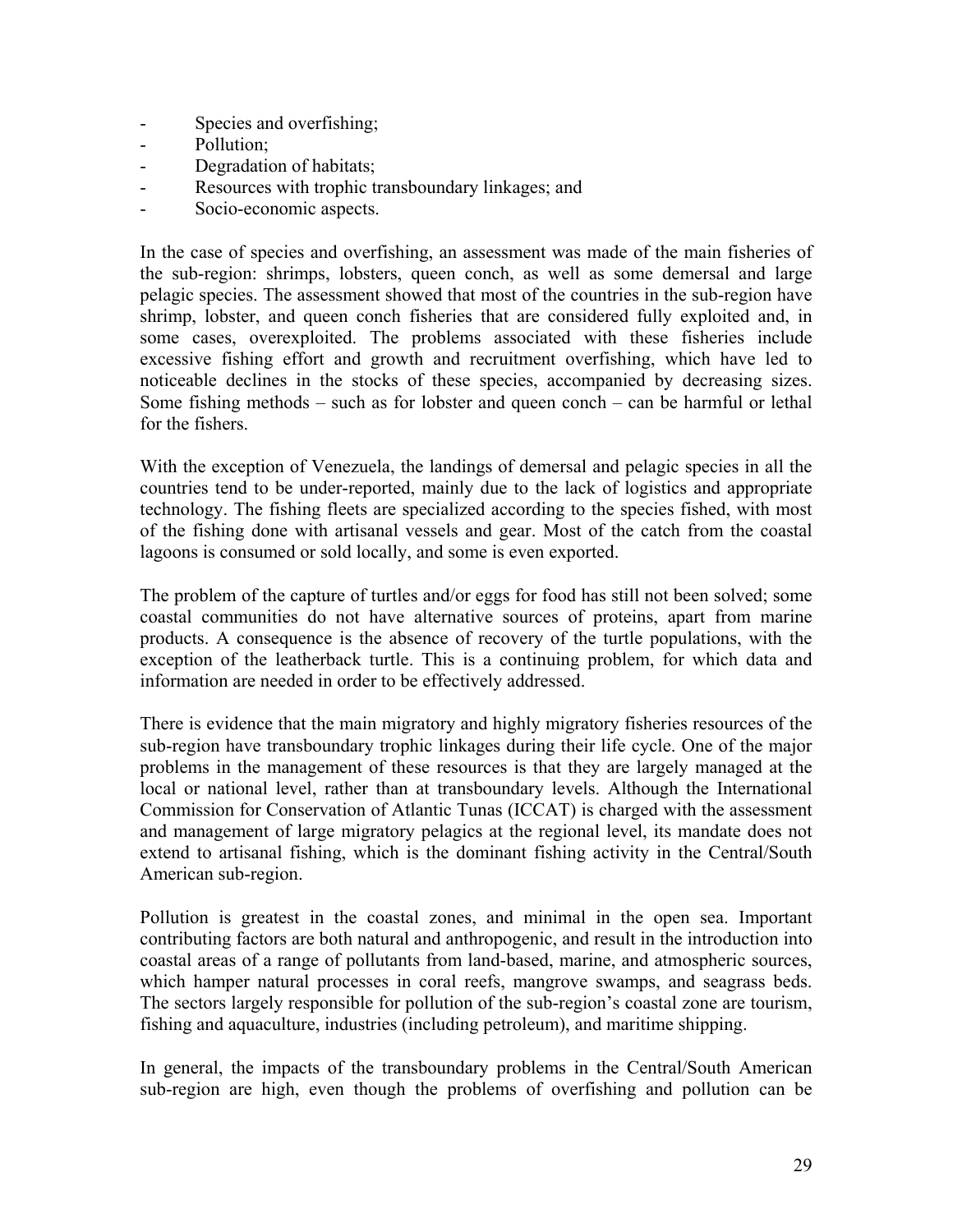considered very high. The institutional problems vary between high/very high, with marked differences between Mexico, Colombia, and Venezuela, and the Central American countries. This is reflected in the degree of utilization of the demersal and pelagic resources, which is carried out at the small-scale and arise from the lack of appropriate fishing technologies and processing facilities in the Central American countries.

Overfishing, pollution of the coastal zone, and habitat degradation and community modification have significant socio-economic consequences for the countries of the Central/South American sub-region. These countries, especially the coastal communities, are highly dependent on living marine resources for food and livelihoods. These resources are also a source of national income, and continued fisheries overexploitation and habitat degradation could seriously compromise the sustainable development of these countries.

The governments of the sub-region need to better manage the exploitation of the living marine resources of the LME in order to mitigate overexploitation, pollution, and habitat destruction. Furthermore, monitoring, surveillance, conduct of economic activities by other sectors (such as fishing, mining, and tourism), waste management, and land use should be integrated. It is not sufficient to establish a sound management regime for the transboundary living marine resources in the countries of the Central/South American sub-region. It is necessary to develop policies and strategies that will reverse the poor practices that are employed in the utilization of these resources, through effective governance for the entire region of the CLME, under the widely accepted concept of ecosystem-based management and the support of resource users, local governments and other stakeholders, through co-management approaches.

#### **REFERENCES**

- ALTÉS, C. 2006. Tourism in Latin America and the Caribbean and the BID Experience. BID Series of Technical Reports from the Sustainable Development Department. ENV-149. 57 p.
- ANISIMOV, V.P. et al. 1986. Report on the Results from Cooperative Investigations of Nicaragua-Soviet Union of the Biological Resources in the Sea Areas of the Republic of Nicaragua, 1984-1985. Min. de la Ind. Pesq. de la U.R.S.S./AtlanNIRO. 265 p.
- APPELDOORN, R.S. 1988. Age determination, growth, mortality and age of first reproduction in adult conch, *Strombus gigas* L. off Puerto Rico. Fisheries Research 6:363-378.
- BARNUTTI, R. 2000. Application of cohort analysis to spiny lobster fishing (*Panulirus argus*) in the Caribbean Sea from Nicaragua. Inf. Tec. CIPA.
- BARNUTTI, R. 2001. Evaluation of the Present Exploitation Status of the Lobster in the Caribbean Sea off Nicaragua and Estimate of the Biologically Acceptable Quota for the Biological Period June 2001-May 2002. CIPA.
- BELKIN, I.M., CORNILLON, P.C., ULLMAN D.S. and SHAN, Z. 2005. Global Survey of Oceanic Fronts from Satellite SST Data: I. Atlantic Ocean; II. Pacific Ocean; III. Indian Ocean (to be submitted to Progress in Oceanography).
- BORER, E; K. ANDERSON, C. A. BLANCHETTE, B. BROITMAN, S. D. COOPER, B. S., HALPERN, ERIC W. SEABLOOM and SHURIN, J.B. 2005. Topological approaches to food web analyses: a few modifications may improve our insights. FORUM/OIKOS 99 (2): 397-401.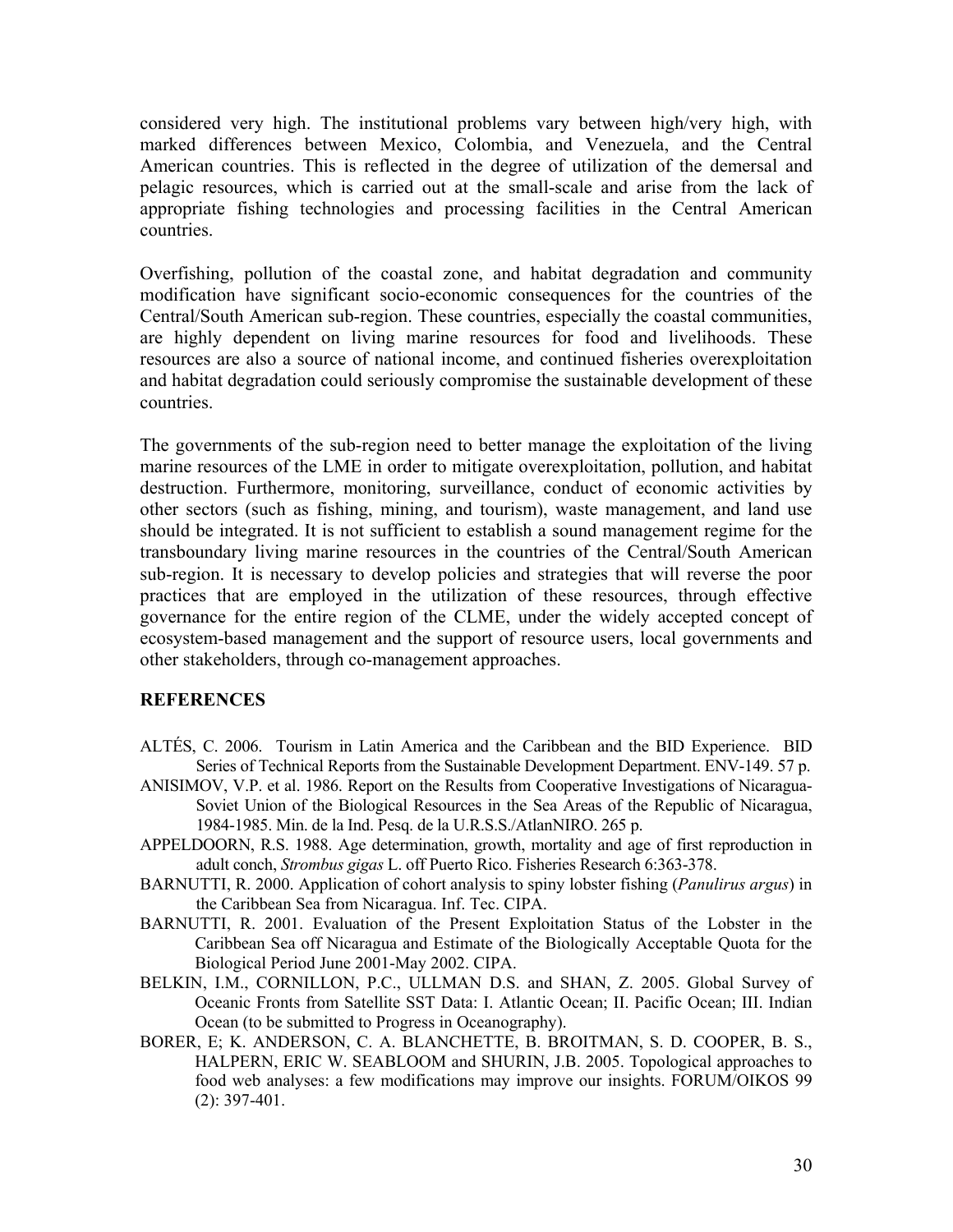- BOTERO, L. 1984. Observations on a *Strombus gigas* L. population at the cove Nenguance, Colombian Caribbean. An. Inst. de Invest.Mar. de Punta de Betin, Sta. Marta, Colombia, 14:47-66.
- BURKE, L. and MAIDENS, J. 2005. Reefs in Danger in the Caribbean. World Resources Institute Washington, D.C. 84 p.
- BOWEN, B.K. 1980. Spiny Lobsters Fisheries Management. The Biology and Management of Lobsters, Vol. II. Academic Press Inc.: 243-217.
- BROWNELL, W. and STEVELY, J.M. 1981. The biology, fisheries, and management of the queen conch, *Strombus gigas*. Marine Fisheries Review, 43(7): 1-12.
- CARLETON, R. *et al.* 1979. Critical Marine Habitats of the Wider Caribbean Area. IUCN Project Number 1037. Intercontinental Maps and Charts Ltd. 50 p.
- CARPENTER, K.E. (ed.) 2002. The Living Marine Resources of the Western Central Atlantic. Volume 1: Introduction, Mollusks, Crustaceans, Hagfishes, Sharks, Batoid Fishes, and Chimaeras. FAO Species Identification Guide for Fishery Purposes and American Society of Ichthyologists and Herpetologists Special Publication No. 5*:* 1-600.
- CEPAL, 2005. Statistical Yearbook from Latin America and the Caribbean, 2005. Social Statistics. CEPAL. 52 p.
- CLME PROJECT COORDINATING OFFICE, 2006. Caribbean Sea Large Marine Ecosystem: Sustainable Management of the Shared Marine Resources of the Caribbean Large Marine Ecosystem and Adjacent Regions (The CLME Project). 4 p.
- COI, 2002. Why IOCARIBE-GOOS: Strategic Plan, Intergovernmental Oceanographic Commission. GOOS Report No. 115. UNESCO IOC/INF-1170. 59 p.
- COLIN, P.L. 1988. Marine Invertebrates and Plants of the Living Reef. T.F.H. Publications Inc., 512  $p_{\perp}$
- CONAPESCA, 2003. Statistics Yearbook on Aquaculture and Fishing. National Commission on Aquaculture and Fishing (CONAPESCA)/SAGARPA. 252 p.
- CRUZ, R. 1987. The Lobster Resources in the Cuban Archipelago. Contribution No.6, Working Group on Lobsters. FAO/WECAF/PNUD, WECAFC Report No. 36 (Spanish): 125-150.
- DÍAZ, J.M., BARRIOS, L.M., CENDALES, M.H., GARZÓN-FERREIRA, J., GEISTER, J., LÓPEZ-VICTORIA, M., OSPINA, G.H., PARRA-VELANDIA, F., PINZON, J., VARGAS-ANGEL, B., ZAPATA, F. and ZEA, S. 2000. Áreas Coralinas de Colombia. Ser. Publicaciones Especiales. INVEMAR, Santa Marta, Colombia.
- DUDA, A. M. and SHERMAN, K. 2002. A new imperative for improving management of Large Marine Ecosystems. Ocean and Coastal Management, 45:797 – 833.
- EGGLESTON, D. B., GROVER J. J. and LIPCIUS, R. N. 1998. Ontogenetic diet shifts in Nassau grouper: Trophic linkages and predatory impact. Bulletin of Marine Science, 63 (1): 111- 126 p.
- EHRHARDT, N. 1994. The lobster fisheries of the Caribbean Coast of Central America., in: Spiny Lobster Management, B.F. Phillips, J.S.Coob, J.Kittaka. (eds), Fishing News Books. 133- 143 p.
- ESPINAL, C. F., H. J. MARTÍNEZ and GONZALEZ, F.A. 2005. Fishing shrimp chain in Colombia; a global look at its structure and dynamics. Ministerio de Agricultura y Desarrollo Rural. Work document No. 97. 16 p.
- FAO, 1982. Fish By-catch… Bonus from the Sea: Report of a Technical Consultation on Shrimp By-catch Utilization, Georgetown, Guyana, 27-30 October 1981. Ottawa, Ont., Canada, IDRC. 163 p.
- FAO, 1997. Work Group on Evaluation of Marine Resources. Belize, 2-5 December 1997. FAO Fisheries Report No. 576. 47 p.
- FAO, 2003a. Report of the Second Workshop on Management of Lobster Fisheries in the Area. COPACO. Havana, Cuba, September 30 - October 4, 2002. FAO Fisheries Report No. 715. 273 p.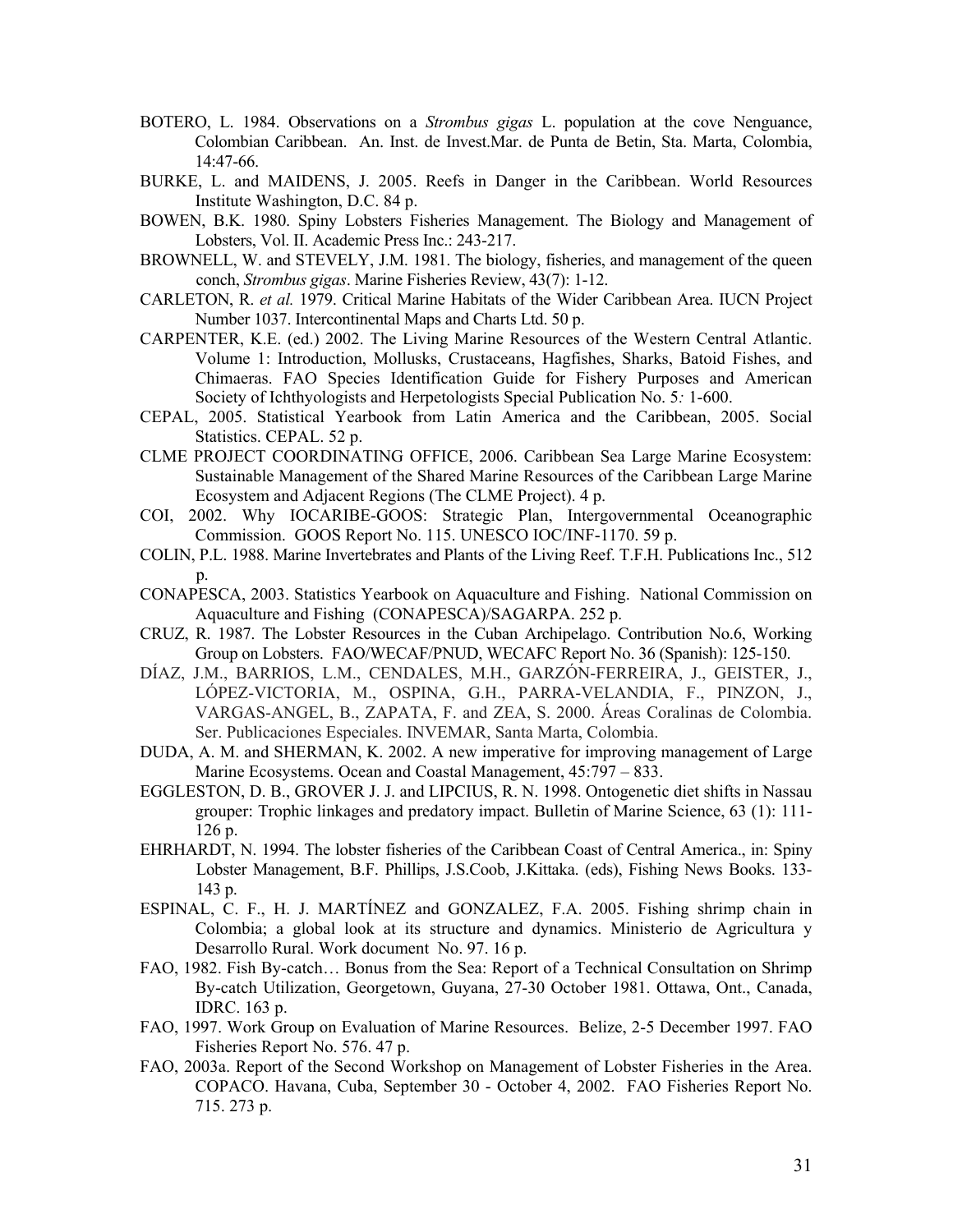- FAO, 2003b. Information Summary of Fishing by Countries: FAO. FID/CP/COL. 13 p.
- FAO, 2005a. Information Summary of Fishing by Countries: Belize. FAO . FID/CP/BLZ. 15 p.
- FAO, 2005b. Information Summary of Fishing by Countries: Venezuela. FAO . FID/CP/VEN. 48 p.
- FISCHER, W. 1978. FAO Species identification sheets for fishery purposes. Western Central Atlantic (Fishing Area 31).Vols.1-7.
- FRATANTONI, D.M. 2001. North Atlantic surface circulation during the 1990's observed with satellite-tracked drifters. Journal of Geophysical Research*,* 106: 22067-22093.
- GARCIA, A. 1980. Lobster in México: their Biology and Fisheries. Inst. Ciencias del Mar y Limnología. Univ. Nac. Autón. México, 7(2): 111-128.
- GARCIA, S. and LE RESTE. 1986. Vital Cycle, Dynamics, Exploitation and Management of Shrimp Coastal Populations. FAO Fisheries Technical Report 203. 180 p.
- GESAMP, 1996. Monitoring the Ecological Effects of Coastal Aquaculture Wastes. IMO/FAO/UNESCO-WOC/WMO/WHO/IAEA /UN/UNEP Joint Group of Experts on the Scientific Aspects of Marine Environmental Protection (GESAMP). 43 p.
- GIUDICELLI, M. 1971. Fishing Explorations in the Caribbean Sea in Central America with Emphasis in Deep Waters. R/V "CANOPUS" Abr.-Oct.1971. CCDP-FAO-PNUD. Bol. Téc. 5(5): 90 p.
- GOBIERNO DE QUINTANA ROO, 2002. Quintana Roo: Nuestro Estado. http://www.quintanaroo.gob.mx/nuestroestado/1.htm
- GORDON, A.L. 1967. Circulation of the Caribbean Sea. Journal of Geophysical Research*,* 72: 6207-6223.
- GRAY, J. S. 1997. Marine Biodiversity: Patterns, Threats and Conservation Needs. IMO/FAO /UNESCO -IOC/WMO/WHO/IAEA/UN/UNEP. Joint Group of Experts on the Scientific Aspects of Marine Environmental Protection (GESAMP). GESAMP Reports and Studies No. 62. 28 p.
- GULLAND, J. and ROTHSCHILD, B. J. 1984. Penaeid Shrimp Their Biology and Management. Fishing News Book Ltd. 308 p.
- HESSE, K.O. 1979. Movement and migration of the queen conch, *Strombus gigas*, in the Turks and Caicos Islands. Bulletin of Marine Science 29(3): 303-311.
- HEYMAN, W. D. and KJERFVE, B. 1999. Hydrological and oceanographic considerations for integrated coastal zone management in southern Belize. Environmental Management 24(2): 229-245.
- HOAGLAND P. and JIN, D. 2006. Accounting for Marine Economic Activities in Large Marine Ecosystem and Regional Seas. United Nations Environment Programme Regional Seas Programme (UNEP/RSP). Project No. CP/6000-04-71-2108. 116 p.
- INCOPESCA, 2005. Institutional Memoires. Costa Rican Institute for Fishing and Acquaculture. 2002-2006. ISSN 1659-1062. 92 p.
- INVEMAR, 2003. Monitoreo de las Condiciones Ambientales y de los Cambios Estructurales y Funcionales de las Comunidades Vegetales y de los Recursos Pesqueros Durante la Rehabilitación de la Ciénaga Grande de Santa Marta. Informe Técnico Final. 72 p.
- JUNTA DIRECTIVA DE LA AUTORIDAD DEL CANAL DE PANAMÁ, 2003. Agreement No. 71 (December 16<sup>th</sup>, 2003) Panama Canal Board of Directors. 3 p.
- KINDER, T.H. 1983. Shallow currents in the Caribbean Sea and Gulf of Mexico as observed with satellite-tracked drifters. Bulletin of Marine Science 33: 239-246.
- MARTÍNEZ, C. S. 1997. Nicaraguan Report on Lobster in the Caribbean. Working Group on Evaluation of Marine Fisheries Resources. Belize, 2-5 December 1997. FAO Fisheries Report No. 576. 47 p.
- MARX, J.M. and HERNNKIND, W. 1986. Spiny Lobster. Species Profiles: Life Histories and Environmental Requirements of Coastal Fishes and Invertebrates (South Florida). Biological Report 82 (11-61). U.S. Department of the Interior/U.S. Army Corps of Engineers. 21 p.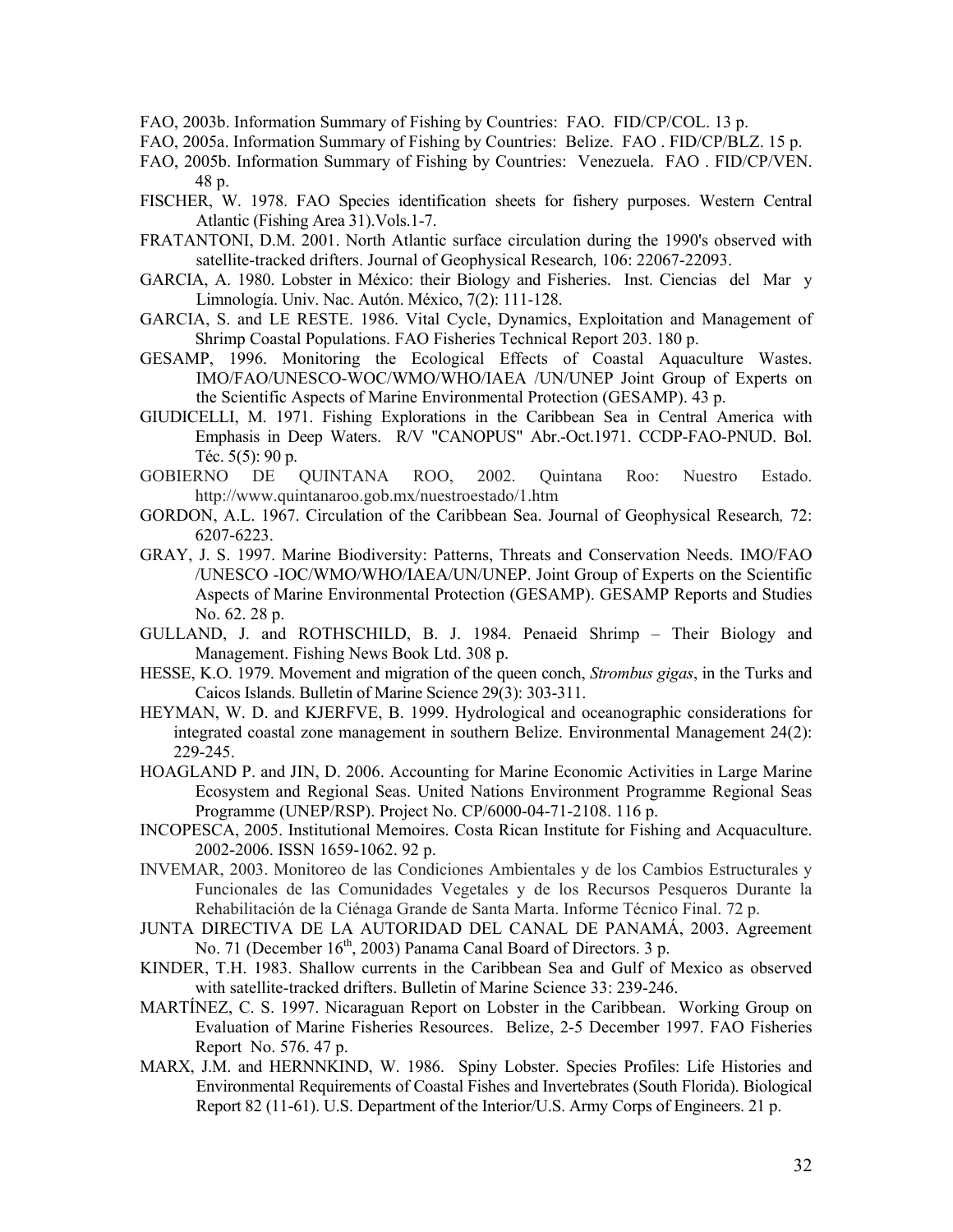- MONAGHAN, P. 1996. Relevance of the behavior of seabirds to the conservation of marine environments, Oiko*s* 77(2): 227-237.
- NOAA, 2007. LME 12: Caribbean Sea. http://na.nefsc.noaa.gov/lme/text/lme12.htm
- OLSEN B. S., SUTINEN, J.G., JUDA, L., HENNESSEY, T.M. and GRIGALUNAS, T.A. 2006. A Handbook on Governance and Socioeconomics of Large Marine Ecosystems. Coastal Resources Center. University of Rhode Island. 105 p.
- OLSEN, D.A. and KOBLIC, I. 1975. Population Dynamics, Ecology and Behavior of Spiny Lobster *Panulirus argus*, of St. John, U.S.V.I. (II). Growth and Mortality; Results of the Tektite Program. Bull. of the Nat. Hist. Museum of Los Angeles County No. 20:17-21.
- PARKER, G. C. 2002. Poverty from a Human Development Perspective: A Challenge for Public Policies on Human Development. UNDP. 22 p.
- PENCHASZADEH, P., LEON, C., ALVAREZ, H., BONE, D., CASTELLANO, P., CASTILLO, M., DIAZ, Y., GARCIA, M., LEMUS, M., LOZADA, F., MARIN, A., MILASLOVICH, P., PAREDES, C., PEREZ, D., SEBASTIANY, M., STECCONI, D., ROA, V. and VILLAMIZAR, A. 2000. Venezuela. Chapter 41: p 643 – 661 In: Seas at the Millennium: An Environmental Evaluation (C. Sheppard, ed.). Elsevier Sciences.
- PHILLIPS, B.F., COBB, J.S. and KITTAKA, J. 1994. Spiny Lobster Management. (B.F. Phillips, J.S.Coob and J.Kittaka, eds.), Fishing News Books. 550 p.
- PNUD, 2006. Una Alianza Mundial para el Desarrollo. Programa De Las Naciones Unidas Para El Desarrollo. Informe Anual 2006. 40 p.
- RATHIER, I. 1992. Le Stock de Lambis (*Strombus gigas* L.) en Martinique: Analyse de la Situation 1986-1987, Modelisation de L'explotation, Options de Gestion et D'amenagement. Thesis, Université de Bretange Occidentale. 254 p.
- RIVERA, C., N. PALACIOS and BRENES, B. 2005. Anuario Pesquero y Acuícola 2005. Administración Nacional de Pesca y Acuicultura (AdPesca)/MIFIC. 56 p.
- RIVEROS, G. 1972. Ganancia hipotética de los pesos de *Panulirus argus* durante las mudas frente La Guaira. Bol. Inf. Bogotá 2(3): 29-45.
- SAM, 2005. Manual Guía Común para la Evaluación de Estudios de Impacto Ambiental de Proyectos Turísticos en la Zona comprendida en el SAM. Documento Técnico No. 9. Proyecto para la Conservación y Uso Sostenible del Sistema Arrecifal Mesoamericano. 102 p.
- SIERRA-CORREA, P.C. 2001. Coastal landscape analysis using advanced remote sensing techniques for ICZM: case study Guapi-Iscuande, Pacific coast, Colombia. M.Sc. Thesis International Institute for Aerospace Surveys and Earth Sciences, ITC, The Netherlands. 101 p.
- SUAREZ, A. M., I. FRAGA., L. MUÑOZ., A. MIRABAL and BRITO, M. 1990. Estudio de la alimentación del cobo (*Strombus gigas*) en la costa Norte de Matanzas, Cuba. Revista de Investigaciones Marinas 11(1):27-34.
- TROËNG, S. and DREWS, C. 2004. Hablemos de Plata: Aspectos Económicos del Uso y Conservación de las Tortugas Marinas. WWF-International, Gland, Switzerland. www.panda.org
- UNEP, 2001. Message from the United Nations Secretary-General. UNEP. 48 p.
- UNEP, 2006. Isaza, C.F.A., Sierra-Correa, P.C., Bernal-Velasquez, M., Londoño, L.M. and W. Troncoso. Caribbean Sea/Colombia and Venezuela, Caribbean Sea/Central America and Mexico, GIWA Regional Assessment 3b, 3c. University of Kalmar, Kalmar, Sweden. 94 p.
- U.S. Commission on Ocean Policy. 2004. An Ocean Blueprint for the 21<sup>st</sup> Century. Final Report. Washington, DC. 676 p.
- WDI. 2006. Latinoamérica y el Caribe. Regional Fact Sheet from the World Development Indicators 2006. World Development Indicators. 2 p.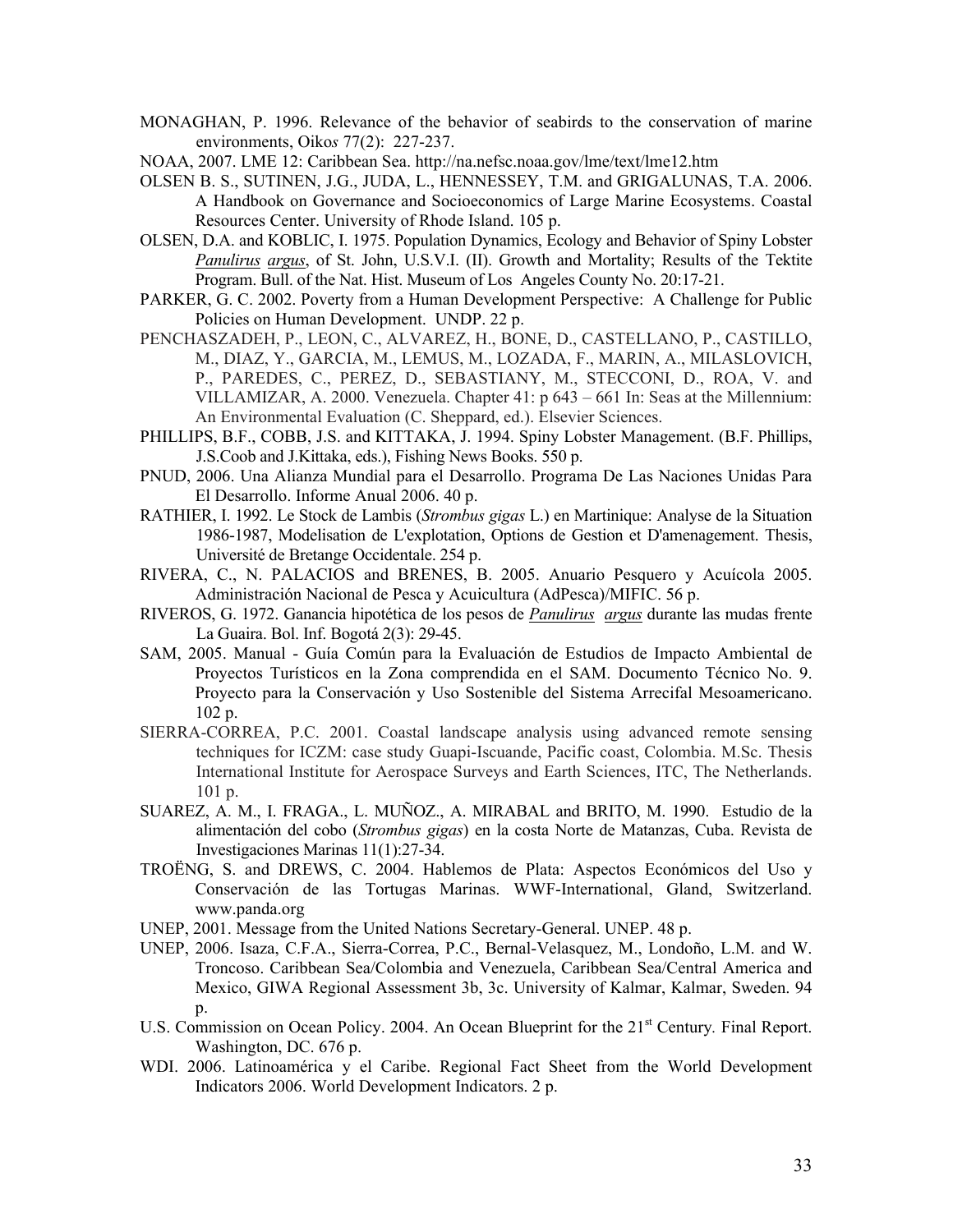# **ACRONYMS AND ABBREVIATIONS**

| <b>CARICOM</b>   | Caribbean Community                                                                    |
|------------------|----------------------------------------------------------------------------------------|
| <b>CBI</b>       | Caribbean Basin Initiative                                                             |
| <b>CCAD</b>      | Central American Environment and Development Commission                                |
| <b>CEPAL</b>     | Latin American Economic Commission                                                     |
| <b>CITES</b>     | Convention on International Trade of Endangered Species                                |
| <b>CLME</b>      | Caribbean Large Marine Ecosystem                                                       |
| <b>CONAPESCA</b> | <b>Agricultural and Fishing National Commission</b>                                    |
| <b>CRFM</b>      | Caribbean Regional Fishing Mechanism                                                   |
| <b>CRNM</b>      | Caribbean Regional Negotiation Machinery                                               |
| EEZ              | <b>Exclusive Economic Zone</b>                                                         |
| <b>FAO</b>       | United Nations Food and Agricultural Organization                                      |
| <b>GEF</b>       | World Environmental Fund                                                               |
| <b>GESAMP</b>    | Group of Experts on Scientific Aspects for the Protection of the Marine<br>Environment |
| HDI              | Human Development Index                                                                |
| <b>ICCAT</b>     | International Commission for Conservation of Atlantic Tunas                            |
| <b>IOCARIBE</b>  | Inter-governmental Oceanographic Commission - Caribbean                                |
| <b>IUCN</b>      | International Union for the Conservation of Nature                                     |
| LME              | Large Marine Ecosystem                                                                 |
| <b>MARPOL</b>    | Convention on the Prevention of Marine Pollution from Ships                            |
| <b>NGO</b>       | Non-Governmental Organization                                                          |
| <b>OLDEPESCA</b> | Fishing Development Latin American Organization                                        |
| <b>OSPESCA</b>   | Organization of the Fishing and Aquaculture Sector of the Central American<br>Isthmus  |
| <b>SCUBA</b>     | Self Contained Underwater Breathing Apparatus                                          |
| <b>SEMARNAT</b>  | <b>Environment and Natural Resources Secretariat</b>                                   |
| <b>SICA</b>      | Central American Integration System General Secretariat                                |
| <b>SPAW</b>      | Protocol Concerning Specially Protected Areas and Wildlife                             |
| <b>TDA</b>       | Transboundary Diagnostic Analysis                                                      |
| <b>TED</b>       | <b>Turtle Excluder Device</b>                                                          |
| <b>TNC</b>       | The Nature Conservancy                                                                 |
| <b>UNDP</b>      | United Nations Development Programme                                                   |
| <b>UNEP</b>      | United Nations Environment Programme                                                   |
| <b>WB</b>        | World Bank                                                                             |
| WDI              | World Development Institute                                                            |
| <b>WECAFC</b>    | West Central Atlantic Fisheries Commission                                             |
| <b>WWF</b>       | World Nature Fund                                                                      |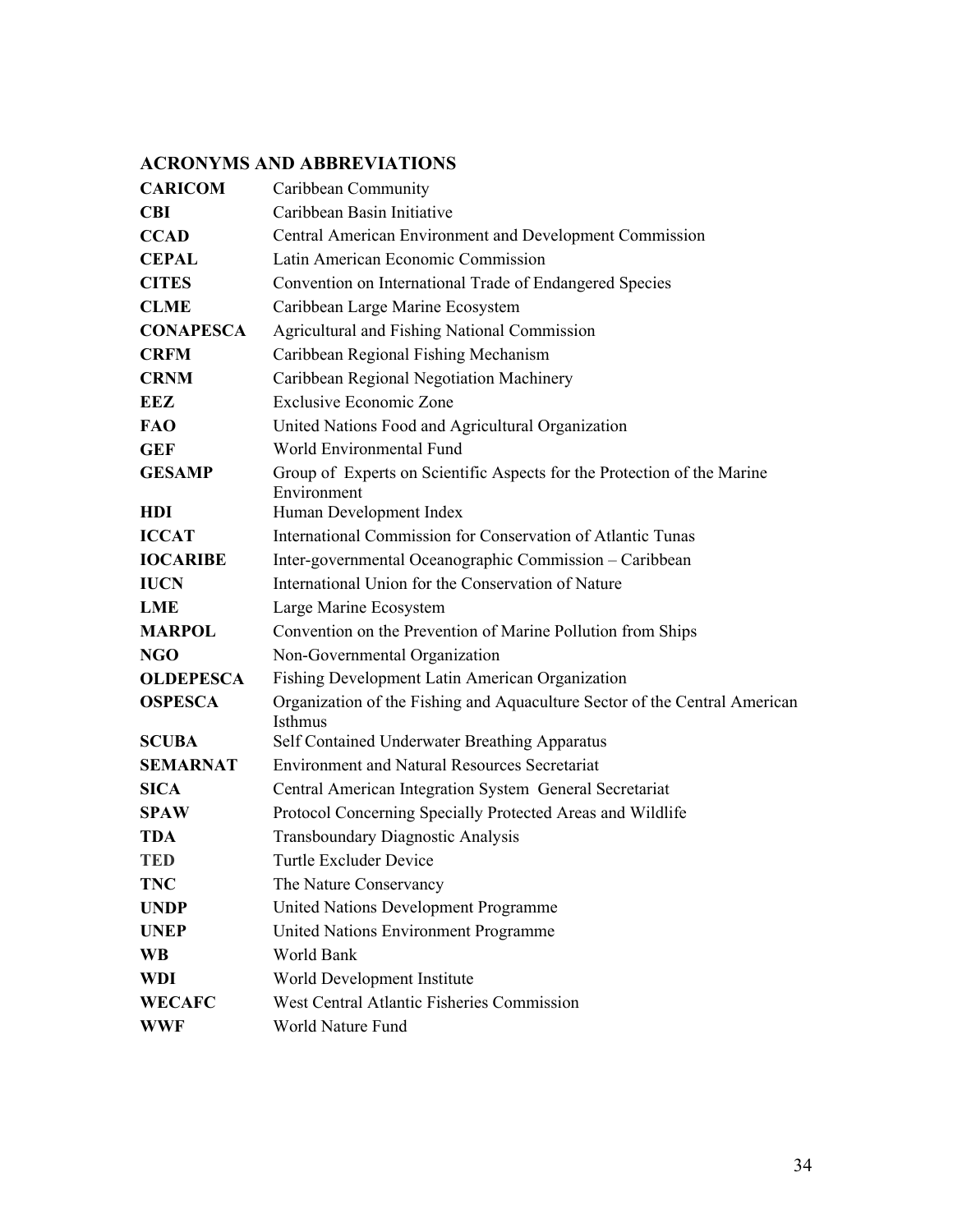# **TABLES**

# **Table 1. Fisheries landings (kg) in the Central/South American countries**

|                                 | <b>Shrimp</b> | Lobster                  | Conch         | <b>Snapper</b> | Sea bass       | Pelagic       |
|---------------------------------|---------------|--------------------------|---------------|----------------|----------------|---------------|
| Belize $(2004)$ <sup>a</sup>    | 74,000        | 278,000                  | 241,000       | າ              | ?              | 9             |
| Colombia $(2002)^b$             |               | 338,800                  | ?             | ?              | ?              | $\mathcal{P}$ |
| Costa Rica $(2005)^c$           | 37,503        | 34,109                   |               |                | 116            | 5,966         |
| Guatemala $(2005)^d$            | 224,400       | 83,600                   | 77,000        | 44,000         |                | 286,000       |
| Honduras (2005-06) $e$          | 968,460       | 958,780                  | <b>Closed</b> |                | 620,240        | ?             |
|                                 |               |                          | season        |                |                |               |
| Mexico (Q. Roo 2003) $^{\rm f}$ | 467,000       | 416,000                  | 275,000       | 258,000        | 799,000        | 461,000       |
| Nicaragua (2005) $\frac{8}{5}$  | 1,355,909     | 1,269,545                | 45,000        | 441,818        | 212,727        | 728,636       |
| Panama $(2006)^h$               | 1,000         | 5,000                    |               | 5,000          | $\gamma$       | 5,000         |
| Venezuela $(2005)^1$            | 10.480.000    | 139,312 <sup>1</sup>     |               | 3,836,000      |                | 5,060,000     |
| a: FA0, 2005 a                  |               | e: DIGEPESCA (2005-2006) |               |                | h: Personal    |               |
| communication                   |               |                          |               |                |                |               |
| b: FAO, 2003 b                  |               | f: CONAPESCA, 2003       |               |                | i: FAO, 2005 b |               |
| c: INCOPESCA (2004)             |               | g: Rivera et al $(2005)$ |               |                | i: FAO, 2003 a |               |

d: UNIPESCA (personal communication)

# **Table 2. Social Indicators for the Central/South American countries (2005)**

| <b>Countries</b> | <b>Population</b><br>(x 1000) | <b>Gross mortality</b><br>(x 1000) | <b>Child mortality</b><br>(x c/1000 born<br>alive $\frac{1}{2}$ | <b>Illiteracy</b> rate<br>$%$ (15 or more<br>years) | <b>HDI</b><br>$\overline{2}$ / |
|------------------|-------------------------------|------------------------------------|-----------------------------------------------------------------|-----------------------------------------------------|--------------------------------|
| <b>Belize</b>    | 270                           | 5.1                                | 30.5                                                            | 5.3                                                 | 0.802                          |
| Colombia         | 46 039                        | 5.5                                | 25.6                                                            | 7.1                                                 | 0.737                          |
| Costa Rica       | 4 3 2 2                       | 4.0                                | 10.5                                                            | 3.8                                                 | 0.649                          |
| Guatemala        | 12 700                        | 6.1                                | 38.6                                                            | 28.2                                                | 0.672                          |
| Honduras         | 7347                          | 5.1                                | 31.2                                                            | 22.0                                                | 0.667                          |
| Mexico           | 106 147                       | 5.1                                | 28.2                                                            | 7.4                                                 | 0.834                          |
| Nicaragua        | 5483                          | 5.1                                | 30.1                                                            | 31.9                                                | 0.791                          |
| Panama           | 3 2 2 8                       | 5.1                                | 20.6                                                            | 7.0                                                 | 0.773                          |
| Venezuela        | 26 577                        | 5.1                                | 17.5                                                            | 6.0                                                 | 0.778                          |

Source: CEPAL (2005)

1/: Period 200-2005

 $\frac{2}{2}$ : UNDP, 2002 (quoted in Hoagland P. & D. Jin, 2006)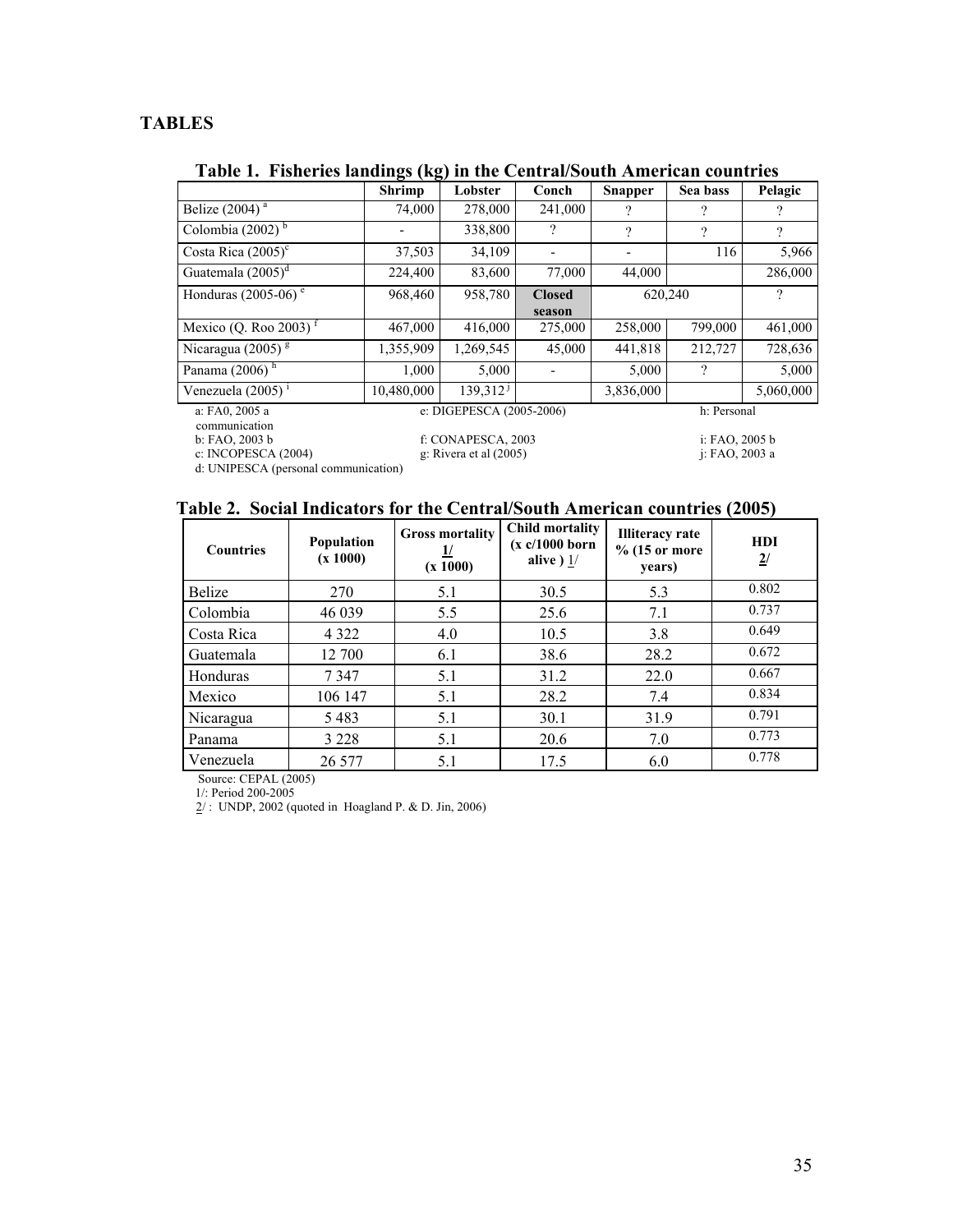|            | <b>PEA</b><br>(x 1000) | <b>Variation</b><br>of the<br><b>PIB</b> | <b>Aggregated</b><br>value to<br>production 1/ | Unemployment<br>(annual average<br>rate) |
|------------|------------------------|------------------------------------------|------------------------------------------------|------------------------------------------|
| Belize     | .                      | 3.1                                      | 185.3                                          | 11.0                                     |
| Colombia   | 28 608                 | 5.1                                      | 11,572.5                                       | 13.9                                     |
| Costa Rica | 2 762                  | 5.9                                      | 1,447.4                                        | 6.9                                      |
| Guatemala  | 8688                   | 3.2                                      | 4,848.0                                        | $\cdots$                                 |
| Honduras   | 5 2 0 1                | 4.1                                      | 969.0                                          | 6.9                                      |
| Mexico     | 64 708                 | 3.0                                      | 24,025.7                                       | 4.8                                      |
| Nicaragua  | 3827                   | 4.0                                      | 796.1                                          | $\cdots$                                 |
| Panama     | 1982                   | 6.4                                      | 966.5                                          | 12.0                                     |
| Venezuela  | 16 743                 | 9.3                                      | 4,720.9                                        | 12.4                                     |

**Table 3. Economical Indicators for the Central/South American countries** 

Source: CEPAL (2005)

1/: \$Millions at constant 2000 prices

|                      |                                             |                                            | таріс в гіатніе пічази у пічнасці р              |                                                       | .                                          |                                         |                                             |
|----------------------|---------------------------------------------|--------------------------------------------|--------------------------------------------------|-------------------------------------------------------|--------------------------------------------|-----------------------------------------|---------------------------------------------|
| Indicator<br>Country | <b>Marine</b><br>fishing<br>(TM) <u>1</u> / | <b>Marine</b><br>plants<br>(TM) <u>1</u> / | <b>International</b><br>tourism<br>(Visitors) 2/ | <b>Naval</b><br>construction<br>s(100)<br>$TM$ ) $3/$ | Cargo<br>traffic<br>(1,000)<br>$TM$ ) $3/$ | Sea oil<br>production<br>$(bbl/day)$ 4/ | <b>Devices</b><br>in the<br>sea (No.)<br>5/ |
| Belize               | 5,193                                       | 10,160                                     | 215,000                                          | $\theta$                                              | $^{\circ}$                                 | 0                                       | $\theta$                                    |
| Colombia             | 97,335                                      | 16,503                                     | 508,400                                          | $\theta$                                              | $\Omega$                                   | 0                                       | $\theta$                                    |
| Costa Rica           | 28,327                                      | 5.051                                      | 1,237,000                                        | $\theta$                                              | 7,033                                      | 0                                       | $\theta$                                    |
| Guatemala            | 16,834                                      | 3.776                                      | 1.004.000                                        | $\theta$                                              | $\theta$                                   | 0                                       | $\Omega$                                    |
| Honduras             | 10.700                                      | 16,527                                     | 688,200                                          | $\theta$                                              | 5,782                                      | 0                                       | $\Omega$                                    |
| Mexico               | 1,398,250                                   | 47,991                                     | 20,237,400                                       | $\overline{2}$                                        | 34,776                                     | 2,603,816                               | 39                                          |
| Nicaragua            | 14.921                                      | 7,005                                      | 521800                                           | $\theta$                                              | $\theta$                                   |                                         | $\Omega$                                    |
| Panama               | 223,398                                     | 6.105                                      | 592200                                           | $\theta$                                              | $\Omega$                                   | 0                                       | $\Omega$                                    |
| Venezuela            | 475,395                                     | 14,259                                     | 347,800                                          | $\Omega$                                              | $\Omega$                                   |                                         | 12                                          |

**Table 4. Marine Industry Indicators by Nations** 

Source: Hoagland P. & D. Jin (2006)

1/: FAO (2003)

2/: WB (2004)

3/: Number of ordered ships (*Shipping Statistics Yearbook 2004;* ISL 2004)

4/: US Department of the Interior (2005)

5/: *Oil and Gas Journal Databook 2004* (OGJ 2004)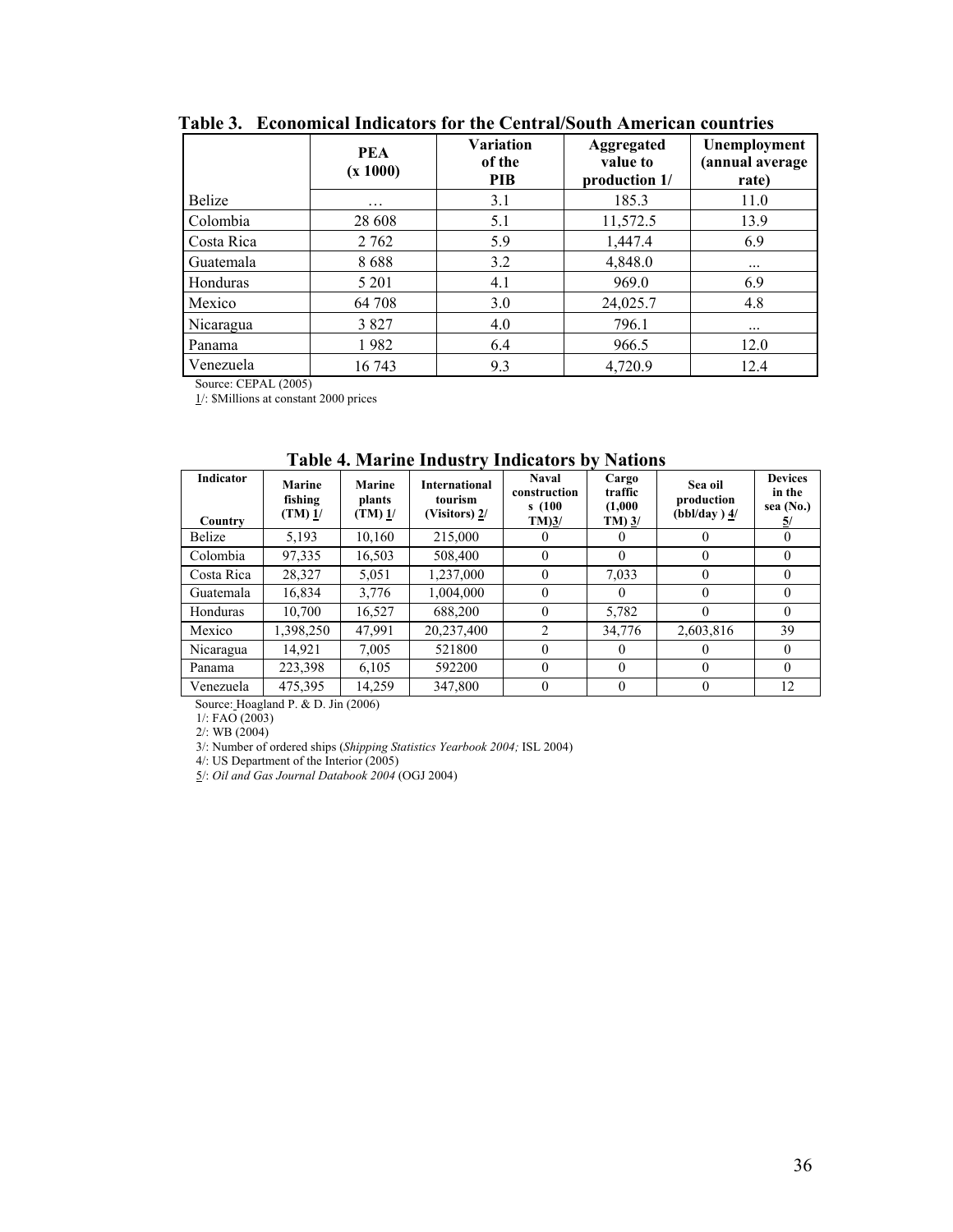| <b>SUBJECT</b>                                            | <b>PROBLEM</b>                                                                                                                | <b>IMPACT</b>     | <b>TENDENCY</b> | <b>RESOURCES</b><br><b>AFFECTED</b>                                                |
|-----------------------------------------------------------|-------------------------------------------------------------------------------------------------------------------------------|-------------------|-----------------|------------------------------------------------------------------------------------|
| <b>Social</b>                                             | Little income,<br>Lack of basic<br>services, permanent<br>damages and death<br>from deep sea<br>diving.                       | High              | Increase        | All the<br>hydrobiological<br>resources, human<br>resources.                       |
| <b>Institutional</b>                                      | Illegal fishing,<br>illegal fishing arts,<br>increase in<br>contamination                                                     | High/very<br>high | Unknown         | All the resources<br>that require special<br>treatment for<br>sustainability.      |
| <b>Species</b>                                            | Species in danger,<br>discarding in the<br>sea, post-harvest<br>loss.                                                         | Moderate          | Unknown         | Queen conch, sea<br>bass, turtles,<br>demersal species,<br>exotic species.         |
| <b>Excessive</b><br>fishing                               | Decrease in<br>captures, decrease<br>in the sizes.                                                                            | Very high         | Increase        | Shrimp, Queen<br>conch, lobster, sea<br>bass, red snapper<br>and pelagics.         |
| Contamination                                             | Contamination due<br>to petroleum and its<br>derivatives,<br>agrochemicals,<br>plastic and<br>packaging material,<br>erosion. | Very high         | Increase        | Mangrove swamps,<br>marine pastures,<br>coral reefs and all<br>associated species. |
| Degradation of<br>habitats                                | Reduction of coastal<br>zones, destruction<br>of marine pastures<br>and coral reefs.                                          | High              | Increase        | Coastal zone,<br>bottom of the sea,<br>reefs and associated<br>species.            |
| <b>Resources with</b><br>trophic trans-<br>boundary links | Lack of consensus<br>in utilization and<br>administration of<br>the resources.                                                | High              | Unknown         | All the highly<br>migratory resources.                                             |

## **Table 5. Appraisal of the Impact and Tendency of the Transboundary Problems in the Central/South America sub-region**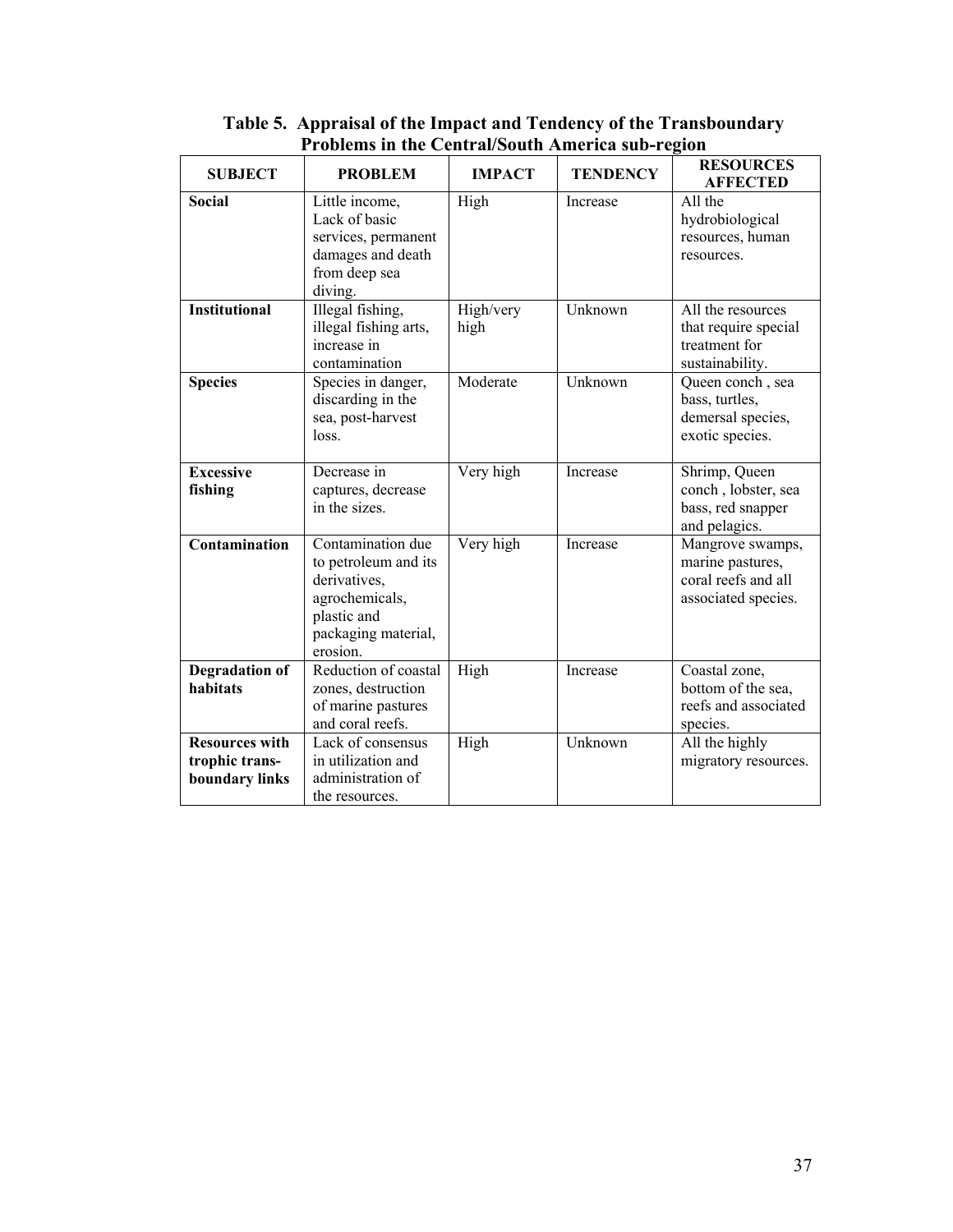| <b>SUBJECT</b>                                            | <b>PROBLEM</b>                                                                                                                             | <b>IMMEDIATE CAUSE</b>                                                                                                           | <b>UNDERLYING CAUSE</b>                                                                                                |
|-----------------------------------------------------------|--------------------------------------------------------------------------------------------------------------------------------------------|----------------------------------------------------------------------------------------------------------------------------------|------------------------------------------------------------------------------------------------------------------------|
| Social                                                    | Little income,<br>lack of basic services,<br>health and safety issues<br>including permanent<br>damages and death from<br>deep sea diving. | Few work alternatives,<br>illiteracy, high risk work.                                                                            | Limited development of the<br>coastal communities                                                                      |
| <b>Institutional</b>                                      | Illegal fishing, illegal<br>fishing gear, increase in<br>contamination.                                                                    | Deficient monitoring,<br>control and surveillance                                                                                | Low budget and lack of<br>political willingness to<br>assign funds.                                                    |
| <b>Species</b>                                            | Species in danger,<br>discarding in the ocean,<br>loss of post-harvest.                                                                    | Trawler fishing, poor<br>handling of the harvest                                                                                 | Deficiencies in the<br>application of the legal<br>standards.                                                          |
| <b>Excessive</b><br>fishing                               | Decrease in fish harvest<br>decrease in fish sizes                                                                                         | Excess of industrial effort<br>and failure to acknowledge<br>small scale fishing efforts.                                        | Little clarity in the<br>proprietary rights and free<br>access to the use of the<br>resources by artisanal<br>fishing. |
| Contamination                                             | Contamination due to<br>petroleum and its<br>derivatives, agro-<br>chemicals, plastic and<br>packaging material,<br>erosion.               | Spillages and leakages of<br>disposable substances due<br>to poor handling and poor<br>agricultural and industrial<br>practices. | Deficient information and<br>bad application of the<br>national and international<br>standards.                        |
| <b>Degradation of</b><br>habitats                         | Reduction of coastal zones,<br>destruction of sea grass<br>beds and coral reefs                                                            | Increase of tourism and<br>industry in coastal zones.                                                                            | Non-existing standards or<br>standards with limited<br>application.                                                    |
| <b>Resources with</b><br>trophic trans-<br>boundary links | Lack of consensus in the<br>utilization and<br>administration of the<br>resources.                                                         | Administration at a local or<br>national level, lack of<br>information.                                                          | Excessive nationalism.                                                                                                 |

## **Table 6. Analysis of the causes of the main transboundary problems in the Central/South America sub-region**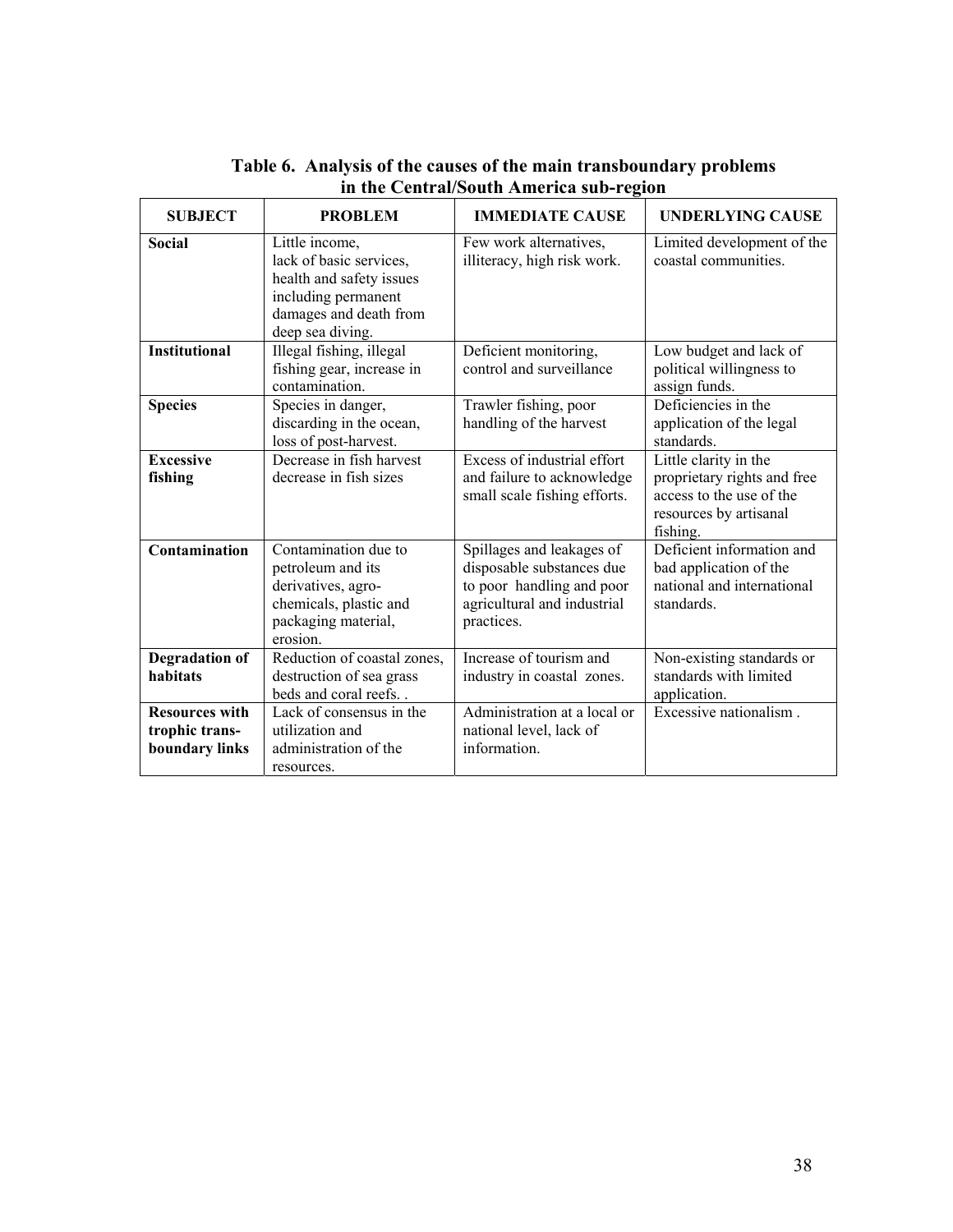| <b>Scope</b><br><b>Potential role</b><br>Player<br><b>Present role</b><br>Capacity<br>Entities responsible<br>National<br>Good capacity, if<br>Administration of living<br>Guarantee the<br>there is political<br>for the fishing<br>marine resources.<br>sustainability of the<br>fisheries.<br>willingness to do it.<br>sector.<br>National<br>Entities responsible<br>Good capacity, if<br>Conservation of the living<br>Improve the use<br>marine resources.<br>and legislation of<br>there is political<br>for the<br>areas of influence.<br>willingness to do it.<br>environmental<br>sector.<br>National<br>Extraction of resources by<br>Good, if we<br>Industrial fishing<br>Involvement in<br>industrial methods.<br>defining methods<br>consider<br>managers.<br>and gear used in<br>sustainable fishing.<br>the fisheries<br>Good, if we<br>Artisan fishermen.<br>National<br>Extraction of resources by<br>Involvement in<br>artisanal methods.<br>consider<br>defining methods<br>and gear used in<br>sustainable fishing.<br>the fisheries<br>Production, use of the medium<br>Aquaculturalists<br>National<br>Poor, due to<br>Control and<br>cultivation<br>for cultivation.<br>management<br>methods.<br>measures.<br>Very good, if the<br>Industrialization of the<br>Compliance with<br>National<br>Fishing product<br>work is done with<br>rules and<br>harvests; in most cases, they<br>processors.<br>regulations<br>the government<br>are exporters.<br>sector.<br>Very good, if the<br>Product collectors.<br>National<br>They purchase the product<br>Compliance with<br>from the artisan fishermen in<br>rules and<br>work is done with<br>the different landing sites.<br>regulations<br>the government<br>sector.<br>Very good, if the<br>Middlemen<br>National<br>Compliance with<br>Processing company<br>purchasers, who can also<br>work is done with<br>rules and<br>finance the capture operations.<br>regulations<br>the government<br>sector.<br>Very good, if the<br>National /<br>Companies in charge of<br>Compliance with<br>Exporters<br>International<br>exporting the processed<br>rules and<br>work is done with<br>regulations<br>the government<br>products.<br>sector.<br>Very good, if the<br>National /<br>Compliance with<br>Commercial<br>Companies that commercialize<br>International<br>the products at a national level<br>rules and<br>work is done with<br>companies<br>regulations<br>and eventually export.<br>the government<br>sector.<br>Universities<br>National<br>Academies in charge of doing<br>Increase areas of<br>Good, if there are<br>research.<br>knowledge.<br>financing sources.<br>Very good, if there<br>Research centers<br>National /<br>Government or university<br>Increase areas of<br>International<br>entities that carry out timely<br>knowledge.<br>is a budget<br>research.<br>assignment.<br>National /<br>Civil society organizations that<br>Participate in and<br>Very good, if there<br>Non-governmental<br>Organizations<br>International<br>promote, carry out and finance<br>is greater dialogue<br>agree on measures<br>activities in order to know the<br>with the<br>needed for<br>state of the resources and<br>protection and<br>governments and<br>obtain their protection and<br>conservation with<br>with the donating<br>sustainable use.<br>the government<br>entities.<br>agencies.<br>Generate regional<br>Regional<br>Regional<br>Organisms that bring together<br>Good, if there is | <u>or ene ny m</u> | $\Box$ mat me i esoul ees in the central south function sub-region |                     |               |
|--------------------------------------------------------------------------------------------------------------------------------------------------------------------------------------------------------------------------------------------------------------------------------------------------------------------------------------------------------------------------------------------------------------------------------------------------------------------------------------------------------------------------------------------------------------------------------------------------------------------------------------------------------------------------------------------------------------------------------------------------------------------------------------------------------------------------------------------------------------------------------------------------------------------------------------------------------------------------------------------------------------------------------------------------------------------------------------------------------------------------------------------------------------------------------------------------------------------------------------------------------------------------------------------------------------------------------------------------------------------------------------------------------------------------------------------------------------------------------------------------------------------------------------------------------------------------------------------------------------------------------------------------------------------------------------------------------------------------------------------------------------------------------------------------------------------------------------------------------------------------------------------------------------------------------------------------------------------------------------------------------------------------------------------------------------------------------------------------------------------------------------------------------------------------------------------------------------------------------------------------------------------------------------------------------------------------------------------------------------------------------------------------------------------------------------------------------------------------------------------------------------------------------------------------------------------------------------------------------------------------------------------------------------------------------------------------------------------------------------------------------------------------------------------------------------------------------------------------------------------------------------------------------------------------------------------------------------------------------------------------------------------------------------------------------------------------------------------------------------------------------------------------------------------------------------------------------------------------------------------------------------------------------------------------------------------------------------------------------------------------------------------------------------------------------------------------------------------------------------------------|--------------------|--------------------------------------------------------------------|---------------------|---------------|
|                                                                                                                                                                                                                                                                                                                                                                                                                                                                                                                                                                                                                                                                                                                                                                                                                                                                                                                                                                                                                                                                                                                                                                                                                                                                                                                                                                                                                                                                                                                                                                                                                                                                                                                                                                                                                                                                                                                                                                                                                                                                                                                                                                                                                                                                                                                                                                                                                                                                                                                                                                                                                                                                                                                                                                                                                                                                                                                                                                                                                                                                                                                                                                                                                                                                                                                                                                                                                                                                                                  |                    |                                                                    |                     |               |
|                                                                                                                                                                                                                                                                                                                                                                                                                                                                                                                                                                                                                                                                                                                                                                                                                                                                                                                                                                                                                                                                                                                                                                                                                                                                                                                                                                                                                                                                                                                                                                                                                                                                                                                                                                                                                                                                                                                                                                                                                                                                                                                                                                                                                                                                                                                                                                                                                                                                                                                                                                                                                                                                                                                                                                                                                                                                                                                                                                                                                                                                                                                                                                                                                                                                                                                                                                                                                                                                                                  |                    |                                                                    |                     |               |
|                                                                                                                                                                                                                                                                                                                                                                                                                                                                                                                                                                                                                                                                                                                                                                                                                                                                                                                                                                                                                                                                                                                                                                                                                                                                                                                                                                                                                                                                                                                                                                                                                                                                                                                                                                                                                                                                                                                                                                                                                                                                                                                                                                                                                                                                                                                                                                                                                                                                                                                                                                                                                                                                                                                                                                                                                                                                                                                                                                                                                                                                                                                                                                                                                                                                                                                                                                                                                                                                                                  |                    |                                                                    |                     |               |
|                                                                                                                                                                                                                                                                                                                                                                                                                                                                                                                                                                                                                                                                                                                                                                                                                                                                                                                                                                                                                                                                                                                                                                                                                                                                                                                                                                                                                                                                                                                                                                                                                                                                                                                                                                                                                                                                                                                                                                                                                                                                                                                                                                                                                                                                                                                                                                                                                                                                                                                                                                                                                                                                                                                                                                                                                                                                                                                                                                                                                                                                                                                                                                                                                                                                                                                                                                                                                                                                                                  |                    |                                                                    |                     |               |
|                                                                                                                                                                                                                                                                                                                                                                                                                                                                                                                                                                                                                                                                                                                                                                                                                                                                                                                                                                                                                                                                                                                                                                                                                                                                                                                                                                                                                                                                                                                                                                                                                                                                                                                                                                                                                                                                                                                                                                                                                                                                                                                                                                                                                                                                                                                                                                                                                                                                                                                                                                                                                                                                                                                                                                                                                                                                                                                                                                                                                                                                                                                                                                                                                                                                                                                                                                                                                                                                                                  |                    |                                                                    |                     |               |
|                                                                                                                                                                                                                                                                                                                                                                                                                                                                                                                                                                                                                                                                                                                                                                                                                                                                                                                                                                                                                                                                                                                                                                                                                                                                                                                                                                                                                                                                                                                                                                                                                                                                                                                                                                                                                                                                                                                                                                                                                                                                                                                                                                                                                                                                                                                                                                                                                                                                                                                                                                                                                                                                                                                                                                                                                                                                                                                                                                                                                                                                                                                                                                                                                                                                                                                                                                                                                                                                                                  |                    |                                                                    |                     |               |
|                                                                                                                                                                                                                                                                                                                                                                                                                                                                                                                                                                                                                                                                                                                                                                                                                                                                                                                                                                                                                                                                                                                                                                                                                                                                                                                                                                                                                                                                                                                                                                                                                                                                                                                                                                                                                                                                                                                                                                                                                                                                                                                                                                                                                                                                                                                                                                                                                                                                                                                                                                                                                                                                                                                                                                                                                                                                                                                                                                                                                                                                                                                                                                                                                                                                                                                                                                                                                                                                                                  |                    |                                                                    |                     |               |
|                                                                                                                                                                                                                                                                                                                                                                                                                                                                                                                                                                                                                                                                                                                                                                                                                                                                                                                                                                                                                                                                                                                                                                                                                                                                                                                                                                                                                                                                                                                                                                                                                                                                                                                                                                                                                                                                                                                                                                                                                                                                                                                                                                                                                                                                                                                                                                                                                                                                                                                                                                                                                                                                                                                                                                                                                                                                                                                                                                                                                                                                                                                                                                                                                                                                                                                                                                                                                                                                                                  |                    |                                                                    |                     |               |
|                                                                                                                                                                                                                                                                                                                                                                                                                                                                                                                                                                                                                                                                                                                                                                                                                                                                                                                                                                                                                                                                                                                                                                                                                                                                                                                                                                                                                                                                                                                                                                                                                                                                                                                                                                                                                                                                                                                                                                                                                                                                                                                                                                                                                                                                                                                                                                                                                                                                                                                                                                                                                                                                                                                                                                                                                                                                                                                                                                                                                                                                                                                                                                                                                                                                                                                                                                                                                                                                                                  |                    |                                                                    |                     |               |
|                                                                                                                                                                                                                                                                                                                                                                                                                                                                                                                                                                                                                                                                                                                                                                                                                                                                                                                                                                                                                                                                                                                                                                                                                                                                                                                                                                                                                                                                                                                                                                                                                                                                                                                                                                                                                                                                                                                                                                                                                                                                                                                                                                                                                                                                                                                                                                                                                                                                                                                                                                                                                                                                                                                                                                                                                                                                                                                                                                                                                                                                                                                                                                                                                                                                                                                                                                                                                                                                                                  |                    |                                                                    |                     |               |
|                                                                                                                                                                                                                                                                                                                                                                                                                                                                                                                                                                                                                                                                                                                                                                                                                                                                                                                                                                                                                                                                                                                                                                                                                                                                                                                                                                                                                                                                                                                                                                                                                                                                                                                                                                                                                                                                                                                                                                                                                                                                                                                                                                                                                                                                                                                                                                                                                                                                                                                                                                                                                                                                                                                                                                                                                                                                                                                                                                                                                                                                                                                                                                                                                                                                                                                                                                                                                                                                                                  |                    |                                                                    |                     |               |
|                                                                                                                                                                                                                                                                                                                                                                                                                                                                                                                                                                                                                                                                                                                                                                                                                                                                                                                                                                                                                                                                                                                                                                                                                                                                                                                                                                                                                                                                                                                                                                                                                                                                                                                                                                                                                                                                                                                                                                                                                                                                                                                                                                                                                                                                                                                                                                                                                                                                                                                                                                                                                                                                                                                                                                                                                                                                                                                                                                                                                                                                                                                                                                                                                                                                                                                                                                                                                                                                                                  |                    |                                                                    |                     |               |
|                                                                                                                                                                                                                                                                                                                                                                                                                                                                                                                                                                                                                                                                                                                                                                                                                                                                                                                                                                                                                                                                                                                                                                                                                                                                                                                                                                                                                                                                                                                                                                                                                                                                                                                                                                                                                                                                                                                                                                                                                                                                                                                                                                                                                                                                                                                                                                                                                                                                                                                                                                                                                                                                                                                                                                                                                                                                                                                                                                                                                                                                                                                                                                                                                                                                                                                                                                                                                                                                                                  |                    |                                                                    |                     |               |
|                                                                                                                                                                                                                                                                                                                                                                                                                                                                                                                                                                                                                                                                                                                                                                                                                                                                                                                                                                                                                                                                                                                                                                                                                                                                                                                                                                                                                                                                                                                                                                                                                                                                                                                                                                                                                                                                                                                                                                                                                                                                                                                                                                                                                                                                                                                                                                                                                                                                                                                                                                                                                                                                                                                                                                                                                                                                                                                                                                                                                                                                                                                                                                                                                                                                                                                                                                                                                                                                                                  |                    |                                                                    |                     |               |
|                                                                                                                                                                                                                                                                                                                                                                                                                                                                                                                                                                                                                                                                                                                                                                                                                                                                                                                                                                                                                                                                                                                                                                                                                                                                                                                                                                                                                                                                                                                                                                                                                                                                                                                                                                                                                                                                                                                                                                                                                                                                                                                                                                                                                                                                                                                                                                                                                                                                                                                                                                                                                                                                                                                                                                                                                                                                                                                                                                                                                                                                                                                                                                                                                                                                                                                                                                                                                                                                                                  |                    |                                                                    |                     |               |
|                                                                                                                                                                                                                                                                                                                                                                                                                                                                                                                                                                                                                                                                                                                                                                                                                                                                                                                                                                                                                                                                                                                                                                                                                                                                                                                                                                                                                                                                                                                                                                                                                                                                                                                                                                                                                                                                                                                                                                                                                                                                                                                                                                                                                                                                                                                                                                                                                                                                                                                                                                                                                                                                                                                                                                                                                                                                                                                                                                                                                                                                                                                                                                                                                                                                                                                                                                                                                                                                                                  |                    |                                                                    |                     |               |
|                                                                                                                                                                                                                                                                                                                                                                                                                                                                                                                                                                                                                                                                                                                                                                                                                                                                                                                                                                                                                                                                                                                                                                                                                                                                                                                                                                                                                                                                                                                                                                                                                                                                                                                                                                                                                                                                                                                                                                                                                                                                                                                                                                                                                                                                                                                                                                                                                                                                                                                                                                                                                                                                                                                                                                                                                                                                                                                                                                                                                                                                                                                                                                                                                                                                                                                                                                                                                                                                                                  |                    |                                                                    |                     |               |
|                                                                                                                                                                                                                                                                                                                                                                                                                                                                                                                                                                                                                                                                                                                                                                                                                                                                                                                                                                                                                                                                                                                                                                                                                                                                                                                                                                                                                                                                                                                                                                                                                                                                                                                                                                                                                                                                                                                                                                                                                                                                                                                                                                                                                                                                                                                                                                                                                                                                                                                                                                                                                                                                                                                                                                                                                                                                                                                                                                                                                                                                                                                                                                                                                                                                                                                                                                                                                                                                                                  |                    |                                                                    |                     |               |
|                                                                                                                                                                                                                                                                                                                                                                                                                                                                                                                                                                                                                                                                                                                                                                                                                                                                                                                                                                                                                                                                                                                                                                                                                                                                                                                                                                                                                                                                                                                                                                                                                                                                                                                                                                                                                                                                                                                                                                                                                                                                                                                                                                                                                                                                                                                                                                                                                                                                                                                                                                                                                                                                                                                                                                                                                                                                                                                                                                                                                                                                                                                                                                                                                                                                                                                                                                                                                                                                                                  |                    |                                                                    |                     |               |
|                                                                                                                                                                                                                                                                                                                                                                                                                                                                                                                                                                                                                                                                                                                                                                                                                                                                                                                                                                                                                                                                                                                                                                                                                                                                                                                                                                                                                                                                                                                                                                                                                                                                                                                                                                                                                                                                                                                                                                                                                                                                                                                                                                                                                                                                                                                                                                                                                                                                                                                                                                                                                                                                                                                                                                                                                                                                                                                                                                                                                                                                                                                                                                                                                                                                                                                                                                                                                                                                                                  |                    |                                                                    |                     |               |
|                                                                                                                                                                                                                                                                                                                                                                                                                                                                                                                                                                                                                                                                                                                                                                                                                                                                                                                                                                                                                                                                                                                                                                                                                                                                                                                                                                                                                                                                                                                                                                                                                                                                                                                                                                                                                                                                                                                                                                                                                                                                                                                                                                                                                                                                                                                                                                                                                                                                                                                                                                                                                                                                                                                                                                                                                                                                                                                                                                                                                                                                                                                                                                                                                                                                                                                                                                                                                                                                                                  |                    |                                                                    |                     |               |
|                                                                                                                                                                                                                                                                                                                                                                                                                                                                                                                                                                                                                                                                                                                                                                                                                                                                                                                                                                                                                                                                                                                                                                                                                                                                                                                                                                                                                                                                                                                                                                                                                                                                                                                                                                                                                                                                                                                                                                                                                                                                                                                                                                                                                                                                                                                                                                                                                                                                                                                                                                                                                                                                                                                                                                                                                                                                                                                                                                                                                                                                                                                                                                                                                                                                                                                                                                                                                                                                                                  |                    |                                                                    |                     |               |
|                                                                                                                                                                                                                                                                                                                                                                                                                                                                                                                                                                                                                                                                                                                                                                                                                                                                                                                                                                                                                                                                                                                                                                                                                                                                                                                                                                                                                                                                                                                                                                                                                                                                                                                                                                                                                                                                                                                                                                                                                                                                                                                                                                                                                                                                                                                                                                                                                                                                                                                                                                                                                                                                                                                                                                                                                                                                                                                                                                                                                                                                                                                                                                                                                                                                                                                                                                                                                                                                                                  |                    |                                                                    |                     |               |
|                                                                                                                                                                                                                                                                                                                                                                                                                                                                                                                                                                                                                                                                                                                                                                                                                                                                                                                                                                                                                                                                                                                                                                                                                                                                                                                                                                                                                                                                                                                                                                                                                                                                                                                                                                                                                                                                                                                                                                                                                                                                                                                                                                                                                                                                                                                                                                                                                                                                                                                                                                                                                                                                                                                                                                                                                                                                                                                                                                                                                                                                                                                                                                                                                                                                                                                                                                                                                                                                                                  |                    |                                                                    |                     |               |
|                                                                                                                                                                                                                                                                                                                                                                                                                                                                                                                                                                                                                                                                                                                                                                                                                                                                                                                                                                                                                                                                                                                                                                                                                                                                                                                                                                                                                                                                                                                                                                                                                                                                                                                                                                                                                                                                                                                                                                                                                                                                                                                                                                                                                                                                                                                                                                                                                                                                                                                                                                                                                                                                                                                                                                                                                                                                                                                                                                                                                                                                                                                                                                                                                                                                                                                                                                                                                                                                                                  |                    |                                                                    |                     |               |
|                                                                                                                                                                                                                                                                                                                                                                                                                                                                                                                                                                                                                                                                                                                                                                                                                                                                                                                                                                                                                                                                                                                                                                                                                                                                                                                                                                                                                                                                                                                                                                                                                                                                                                                                                                                                                                                                                                                                                                                                                                                                                                                                                                                                                                                                                                                                                                                                                                                                                                                                                                                                                                                                                                                                                                                                                                                                                                                                                                                                                                                                                                                                                                                                                                                                                                                                                                                                                                                                                                  |                    |                                                                    |                     |               |
|                                                                                                                                                                                                                                                                                                                                                                                                                                                                                                                                                                                                                                                                                                                                                                                                                                                                                                                                                                                                                                                                                                                                                                                                                                                                                                                                                                                                                                                                                                                                                                                                                                                                                                                                                                                                                                                                                                                                                                                                                                                                                                                                                                                                                                                                                                                                                                                                                                                                                                                                                                                                                                                                                                                                                                                                                                                                                                                                                                                                                                                                                                                                                                                                                                                                                                                                                                                                                                                                                                  |                    |                                                                    |                     |               |
|                                                                                                                                                                                                                                                                                                                                                                                                                                                                                                                                                                                                                                                                                                                                                                                                                                                                                                                                                                                                                                                                                                                                                                                                                                                                                                                                                                                                                                                                                                                                                                                                                                                                                                                                                                                                                                                                                                                                                                                                                                                                                                                                                                                                                                                                                                                                                                                                                                                                                                                                                                                                                                                                                                                                                                                                                                                                                                                                                                                                                                                                                                                                                                                                                                                                                                                                                                                                                                                                                                  |                    |                                                                    |                     |               |
|                                                                                                                                                                                                                                                                                                                                                                                                                                                                                                                                                                                                                                                                                                                                                                                                                                                                                                                                                                                                                                                                                                                                                                                                                                                                                                                                                                                                                                                                                                                                                                                                                                                                                                                                                                                                                                                                                                                                                                                                                                                                                                                                                                                                                                                                                                                                                                                                                                                                                                                                                                                                                                                                                                                                                                                                                                                                                                                                                                                                                                                                                                                                                                                                                                                                                                                                                                                                                                                                                                  |                    |                                                                    |                     |               |
|                                                                                                                                                                                                                                                                                                                                                                                                                                                                                                                                                                                                                                                                                                                                                                                                                                                                                                                                                                                                                                                                                                                                                                                                                                                                                                                                                                                                                                                                                                                                                                                                                                                                                                                                                                                                                                                                                                                                                                                                                                                                                                                                                                                                                                                                                                                                                                                                                                                                                                                                                                                                                                                                                                                                                                                                                                                                                                                                                                                                                                                                                                                                                                                                                                                                                                                                                                                                                                                                                                  |                    |                                                                    |                     |               |
|                                                                                                                                                                                                                                                                                                                                                                                                                                                                                                                                                                                                                                                                                                                                                                                                                                                                                                                                                                                                                                                                                                                                                                                                                                                                                                                                                                                                                                                                                                                                                                                                                                                                                                                                                                                                                                                                                                                                                                                                                                                                                                                                                                                                                                                                                                                                                                                                                                                                                                                                                                                                                                                                                                                                                                                                                                                                                                                                                                                                                                                                                                                                                                                                                                                                                                                                                                                                                                                                                                  |                    |                                                                    |                     |               |
|                                                                                                                                                                                                                                                                                                                                                                                                                                                                                                                                                                                                                                                                                                                                                                                                                                                                                                                                                                                                                                                                                                                                                                                                                                                                                                                                                                                                                                                                                                                                                                                                                                                                                                                                                                                                                                                                                                                                                                                                                                                                                                                                                                                                                                                                                                                                                                                                                                                                                                                                                                                                                                                                                                                                                                                                                                                                                                                                                                                                                                                                                                                                                                                                                                                                                                                                                                                                                                                                                                  |                    |                                                                    |                     |               |
|                                                                                                                                                                                                                                                                                                                                                                                                                                                                                                                                                                                                                                                                                                                                                                                                                                                                                                                                                                                                                                                                                                                                                                                                                                                                                                                                                                                                                                                                                                                                                                                                                                                                                                                                                                                                                                                                                                                                                                                                                                                                                                                                                                                                                                                                                                                                                                                                                                                                                                                                                                                                                                                                                                                                                                                                                                                                                                                                                                                                                                                                                                                                                                                                                                                                                                                                                                                                                                                                                                  |                    |                                                                    |                     |               |
|                                                                                                                                                                                                                                                                                                                                                                                                                                                                                                                                                                                                                                                                                                                                                                                                                                                                                                                                                                                                                                                                                                                                                                                                                                                                                                                                                                                                                                                                                                                                                                                                                                                                                                                                                                                                                                                                                                                                                                                                                                                                                                                                                                                                                                                                                                                                                                                                                                                                                                                                                                                                                                                                                                                                                                                                                                                                                                                                                                                                                                                                                                                                                                                                                                                                                                                                                                                                                                                                                                  |                    |                                                                    |                     |               |
|                                                                                                                                                                                                                                                                                                                                                                                                                                                                                                                                                                                                                                                                                                                                                                                                                                                                                                                                                                                                                                                                                                                                                                                                                                                                                                                                                                                                                                                                                                                                                                                                                                                                                                                                                                                                                                                                                                                                                                                                                                                                                                                                                                                                                                                                                                                                                                                                                                                                                                                                                                                                                                                                                                                                                                                                                                                                                                                                                                                                                                                                                                                                                                                                                                                                                                                                                                                                                                                                                                  |                    |                                                                    |                     |               |
|                                                                                                                                                                                                                                                                                                                                                                                                                                                                                                                                                                                                                                                                                                                                                                                                                                                                                                                                                                                                                                                                                                                                                                                                                                                                                                                                                                                                                                                                                                                                                                                                                                                                                                                                                                                                                                                                                                                                                                                                                                                                                                                                                                                                                                                                                                                                                                                                                                                                                                                                                                                                                                                                                                                                                                                                                                                                                                                                                                                                                                                                                                                                                                                                                                                                                                                                                                                                                                                                                                  |                    |                                                                    |                     |               |
|                                                                                                                                                                                                                                                                                                                                                                                                                                                                                                                                                                                                                                                                                                                                                                                                                                                                                                                                                                                                                                                                                                                                                                                                                                                                                                                                                                                                                                                                                                                                                                                                                                                                                                                                                                                                                                                                                                                                                                                                                                                                                                                                                                                                                                                                                                                                                                                                                                                                                                                                                                                                                                                                                                                                                                                                                                                                                                                                                                                                                                                                                                                                                                                                                                                                                                                                                                                                                                                                                                  |                    |                                                                    |                     |               |
|                                                                                                                                                                                                                                                                                                                                                                                                                                                                                                                                                                                                                                                                                                                                                                                                                                                                                                                                                                                                                                                                                                                                                                                                                                                                                                                                                                                                                                                                                                                                                                                                                                                                                                                                                                                                                                                                                                                                                                                                                                                                                                                                                                                                                                                                                                                                                                                                                                                                                                                                                                                                                                                                                                                                                                                                                                                                                                                                                                                                                                                                                                                                                                                                                                                                                                                                                                                                                                                                                                  |                    |                                                                    |                     |               |
|                                                                                                                                                                                                                                                                                                                                                                                                                                                                                                                                                                                                                                                                                                                                                                                                                                                                                                                                                                                                                                                                                                                                                                                                                                                                                                                                                                                                                                                                                                                                                                                                                                                                                                                                                                                                                                                                                                                                                                                                                                                                                                                                                                                                                                                                                                                                                                                                                                                                                                                                                                                                                                                                                                                                                                                                                                                                                                                                                                                                                                                                                                                                                                                                                                                                                                                                                                                                                                                                                                  |                    |                                                                    |                     |               |
|                                                                                                                                                                                                                                                                                                                                                                                                                                                                                                                                                                                                                                                                                                                                                                                                                                                                                                                                                                                                                                                                                                                                                                                                                                                                                                                                                                                                                                                                                                                                                                                                                                                                                                                                                                                                                                                                                                                                                                                                                                                                                                                                                                                                                                                                                                                                                                                                                                                                                                                                                                                                                                                                                                                                                                                                                                                                                                                                                                                                                                                                                                                                                                                                                                                                                                                                                                                                                                                                                                  |                    |                                                                    |                     |               |
|                                                                                                                                                                                                                                                                                                                                                                                                                                                                                                                                                                                                                                                                                                                                                                                                                                                                                                                                                                                                                                                                                                                                                                                                                                                                                                                                                                                                                                                                                                                                                                                                                                                                                                                                                                                                                                                                                                                                                                                                                                                                                                                                                                                                                                                                                                                                                                                                                                                                                                                                                                                                                                                                                                                                                                                                                                                                                                                                                                                                                                                                                                                                                                                                                                                                                                                                                                                                                                                                                                  |                    |                                                                    |                     |               |
|                                                                                                                                                                                                                                                                                                                                                                                                                                                                                                                                                                                                                                                                                                                                                                                                                                                                                                                                                                                                                                                                                                                                                                                                                                                                                                                                                                                                                                                                                                                                                                                                                                                                                                                                                                                                                                                                                                                                                                                                                                                                                                                                                                                                                                                                                                                                                                                                                                                                                                                                                                                                                                                                                                                                                                                                                                                                                                                                                                                                                                                                                                                                                                                                                                                                                                                                                                                                                                                                                                  |                    |                                                                    |                     |               |
|                                                                                                                                                                                                                                                                                                                                                                                                                                                                                                                                                                                                                                                                                                                                                                                                                                                                                                                                                                                                                                                                                                                                                                                                                                                                                                                                                                                                                                                                                                                                                                                                                                                                                                                                                                                                                                                                                                                                                                                                                                                                                                                                                                                                                                                                                                                                                                                                                                                                                                                                                                                                                                                                                                                                                                                                                                                                                                                                                                                                                                                                                                                                                                                                                                                                                                                                                                                                                                                                                                  |                    |                                                                    |                     |               |
|                                                                                                                                                                                                                                                                                                                                                                                                                                                                                                                                                                                                                                                                                                                                                                                                                                                                                                                                                                                                                                                                                                                                                                                                                                                                                                                                                                                                                                                                                                                                                                                                                                                                                                                                                                                                                                                                                                                                                                                                                                                                                                                                                                                                                                                                                                                                                                                                                                                                                                                                                                                                                                                                                                                                                                                                                                                                                                                                                                                                                                                                                                                                                                                                                                                                                                                                                                                                                                                                                                  |                    |                                                                    |                     |               |
|                                                                                                                                                                                                                                                                                                                                                                                                                                                                                                                                                                                                                                                                                                                                                                                                                                                                                                                                                                                                                                                                                                                                                                                                                                                                                                                                                                                                                                                                                                                                                                                                                                                                                                                                                                                                                                                                                                                                                                                                                                                                                                                                                                                                                                                                                                                                                                                                                                                                                                                                                                                                                                                                                                                                                                                                                                                                                                                                                                                                                                                                                                                                                                                                                                                                                                                                                                                                                                                                                                  |                    |                                                                    |                     |               |
|                                                                                                                                                                                                                                                                                                                                                                                                                                                                                                                                                                                                                                                                                                                                                                                                                                                                                                                                                                                                                                                                                                                                                                                                                                                                                                                                                                                                                                                                                                                                                                                                                                                                                                                                                                                                                                                                                                                                                                                                                                                                                                                                                                                                                                                                                                                                                                                                                                                                                                                                                                                                                                                                                                                                                                                                                                                                                                                                                                                                                                                                                                                                                                                                                                                                                                                                                                                                                                                                                                  |                    |                                                                    |                     |               |
|                                                                                                                                                                                                                                                                                                                                                                                                                                                                                                                                                                                                                                                                                                                                                                                                                                                                                                                                                                                                                                                                                                                                                                                                                                                                                                                                                                                                                                                                                                                                                                                                                                                                                                                                                                                                                                                                                                                                                                                                                                                                                                                                                                                                                                                                                                                                                                                                                                                                                                                                                                                                                                                                                                                                                                                                                                                                                                                                                                                                                                                                                                                                                                                                                                                                                                                                                                                                                                                                                                  |                    |                                                                    |                     |               |
|                                                                                                                                                                                                                                                                                                                                                                                                                                                                                                                                                                                                                                                                                                                                                                                                                                                                                                                                                                                                                                                                                                                                                                                                                                                                                                                                                                                                                                                                                                                                                                                                                                                                                                                                                                                                                                                                                                                                                                                                                                                                                                                                                                                                                                                                                                                                                                                                                                                                                                                                                                                                                                                                                                                                                                                                                                                                                                                                                                                                                                                                                                                                                                                                                                                                                                                                                                                                                                                                                                  |                    |                                                                    |                     |               |
|                                                                                                                                                                                                                                                                                                                                                                                                                                                                                                                                                                                                                                                                                                                                                                                                                                                                                                                                                                                                                                                                                                                                                                                                                                                                                                                                                                                                                                                                                                                                                                                                                                                                                                                                                                                                                                                                                                                                                                                                                                                                                                                                                                                                                                                                                                                                                                                                                                                                                                                                                                                                                                                                                                                                                                                                                                                                                                                                                                                                                                                                                                                                                                                                                                                                                                                                                                                                                                                                                                  |                    |                                                                    |                     |               |
|                                                                                                                                                                                                                                                                                                                                                                                                                                                                                                                                                                                                                                                                                                                                                                                                                                                                                                                                                                                                                                                                                                                                                                                                                                                                                                                                                                                                                                                                                                                                                                                                                                                                                                                                                                                                                                                                                                                                                                                                                                                                                                                                                                                                                                                                                                                                                                                                                                                                                                                                                                                                                                                                                                                                                                                                                                                                                                                                                                                                                                                                                                                                                                                                                                                                                                                                                                                                                                                                                                  |                    |                                                                    |                     |               |
|                                                                                                                                                                                                                                                                                                                                                                                                                                                                                                                                                                                                                                                                                                                                                                                                                                                                                                                                                                                                                                                                                                                                                                                                                                                                                                                                                                                                                                                                                                                                                                                                                                                                                                                                                                                                                                                                                                                                                                                                                                                                                                                                                                                                                                                                                                                                                                                                                                                                                                                                                                                                                                                                                                                                                                                                                                                                                                                                                                                                                                                                                                                                                                                                                                                                                                                                                                                                                                                                                                  |                    |                                                                    |                     |               |
|                                                                                                                                                                                                                                                                                                                                                                                                                                                                                                                                                                                                                                                                                                                                                                                                                                                                                                                                                                                                                                                                                                                                                                                                                                                                                                                                                                                                                                                                                                                                                                                                                                                                                                                                                                                                                                                                                                                                                                                                                                                                                                                                                                                                                                                                                                                                                                                                                                                                                                                                                                                                                                                                                                                                                                                                                                                                                                                                                                                                                                                                                                                                                                                                                                                                                                                                                                                                                                                                                                  |                    |                                                                    |                     |               |
|                                                                                                                                                                                                                                                                                                                                                                                                                                                                                                                                                                                                                                                                                                                                                                                                                                                                                                                                                                                                                                                                                                                                                                                                                                                                                                                                                                                                                                                                                                                                                                                                                                                                                                                                                                                                                                                                                                                                                                                                                                                                                                                                                                                                                                                                                                                                                                                                                                                                                                                                                                                                                                                                                                                                                                                                                                                                                                                                                                                                                                                                                                                                                                                                                                                                                                                                                                                                                                                                                                  |                    |                                                                    |                     |               |
|                                                                                                                                                                                                                                                                                                                                                                                                                                                                                                                                                                                                                                                                                                                                                                                                                                                                                                                                                                                                                                                                                                                                                                                                                                                                                                                                                                                                                                                                                                                                                                                                                                                                                                                                                                                                                                                                                                                                                                                                                                                                                                                                                                                                                                                                                                                                                                                                                                                                                                                                                                                                                                                                                                                                                                                                                                                                                                                                                                                                                                                                                                                                                                                                                                                                                                                                                                                                                                                                                                  | Organizations      | two or more countries, in order                                    | information for the | channeling of |

**Table 7. Description of the main stakeholders in the management and exploitation of the living marine resources in the Central/South America sub-region**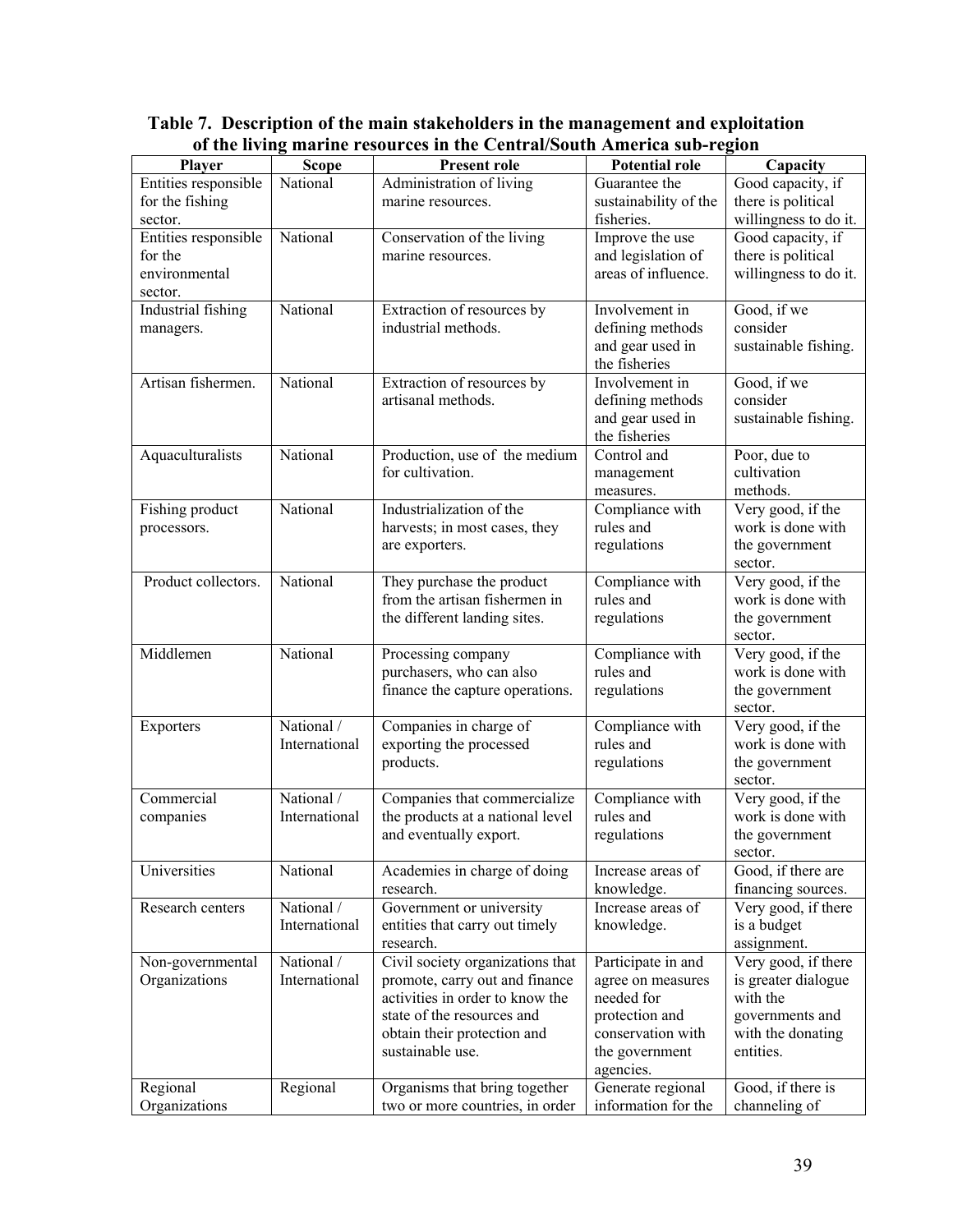|                                |               | to harmonize the arrangement<br>and conservation measures.                                                           | administration.                                                                  | information from<br>the region.                                  |
|--------------------------------|---------------|----------------------------------------------------------------------------------------------------------------------|----------------------------------------------------------------------------------|------------------------------------------------------------------|
| International<br>Organizations | International | United Nations organizations,<br>or from donating countries,<br>that support the negotiations of<br>third countries. | Support the<br>initiatives<br>pertaining to<br>management and<br>administration. | Good, if priorities<br>are identified and<br>funds are assigned. |

# **Table 8. Fishing and Aquaculture Agencies**

| Country       | <b>Competent Institutions</b>                                            |
|---------------|--------------------------------------------------------------------------|
| <b>Belize</b> | Ministry of Agriculture and Fishing                                      |
| Costa Rica    | Ministry of Production                                                   |
| Colombia      | Ministry of Agriculture and Rural Development                            |
| Guatemala     | Ministry of Agriculture, Agronomy and Food                               |
| Honduras      | Secretariat of Agriculture and Cattle                                    |
| Mexico        | Secretariat of Agriculture, Cattle, Social Development, Fishing and Food |
| Nicaragua     | Ministry de Industry and Trade                                           |
| Panama        | Panama Aquatic Resources Authority                                       |
| Venezuela     | Fishing and Aquaculture National Institute                               |
|               |                                                                          |

Source: Country information portals

# **Table 9. Natural Resources and Environment Agencies**

| <b>Belize</b> | Ministry of Natural Resources and Environment               |
|---------------|-------------------------------------------------------------|
| Costa Rica    | Ministry of Environment and Energy                          |
| Colombia      | Ministry of Environment, Living and Territorial Development |
| Guatemala     | Ministry of Environment and Natural Resources               |
| Honduras      | Secretary of Natural Resources and Environment              |
| Nicaragua     | Ministry of Environment and Natural Resources               |
| Mexico        | Secretary of Environment and Natural Resources              |
| Panama        | National Environment Authority                              |
| Venezuela     | Ministry of Environment                                     |

Source: Country information portals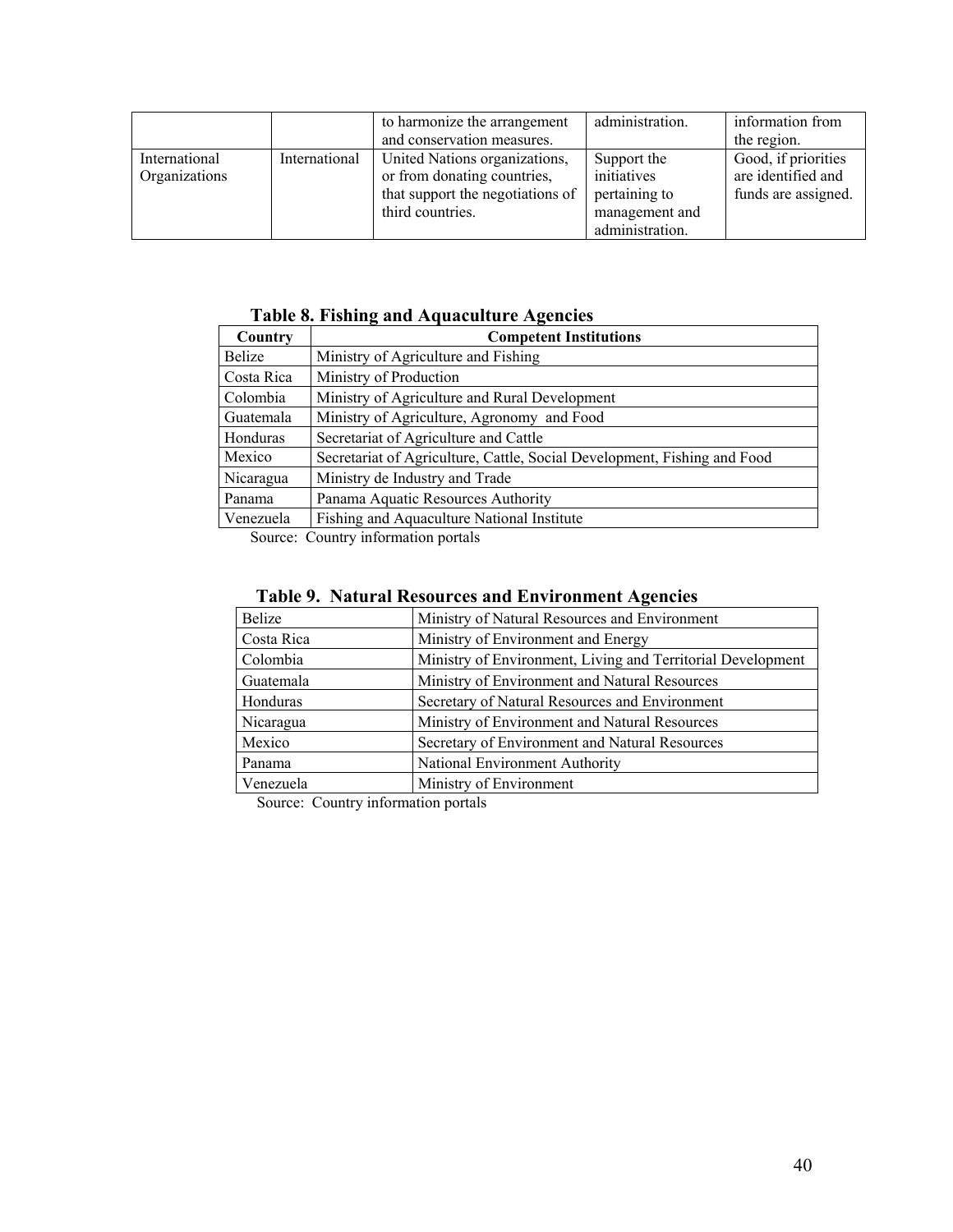|                  | <b>Protected areas</b>    |     |  |  |  |  |
|------------------|---------------------------|-----|--|--|--|--|
| <b>Countries</b> | <b>Hectares</b> x<br>1000 | No. |  |  |  |  |
| Belize           | 183                       | 22  |  |  |  |  |
| Colombia         | 811                       | 13  |  |  |  |  |
| Costa Rica       | 481                       | 21  |  |  |  |  |
| Guatemala        | 10                        | 3   |  |  |  |  |
| Honduras         | 190                       | 18  |  |  |  |  |
| Mexico           | 8,206                     | 37  |  |  |  |  |
| Nicaragua        | 130                       | 5   |  |  |  |  |
| Panama           | 1,004                     | 14  |  |  |  |  |
| Venezuela        | 2,134                     | 19  |  |  |  |  |

**Table 10. Marine protected areas in the Central/South American countries** 

Source: CEPAL (2005)

## **Table 11. Agencies responsible for tourism in the Central/South American sub-region**

| <b>Belize</b> | Ministry of Tourism, Information and National Emergencies |  |  |  |  |  |
|---------------|-----------------------------------------------------------|--|--|--|--|--|
| Costa Rica    | Costa Rican Tourism Institute                             |  |  |  |  |  |
| Colombia      | Ministry of Trade, Industry and Tourism                   |  |  |  |  |  |
| Guatemala     | Guatemala Tourism Institute                               |  |  |  |  |  |
| Honduras      | <b>Tourism Secretary</b>                                  |  |  |  |  |  |
| Mexico        | <b>Tourism Secretary</b>                                  |  |  |  |  |  |
| Nicaragua     | Nicaragua Tourism Institute                               |  |  |  |  |  |
| Panama        | Panamanian Tourism Institute                              |  |  |  |  |  |
| Venezuela     | <b>Tourism Ministry</b>                                   |  |  |  |  |  |

Source: Country information portals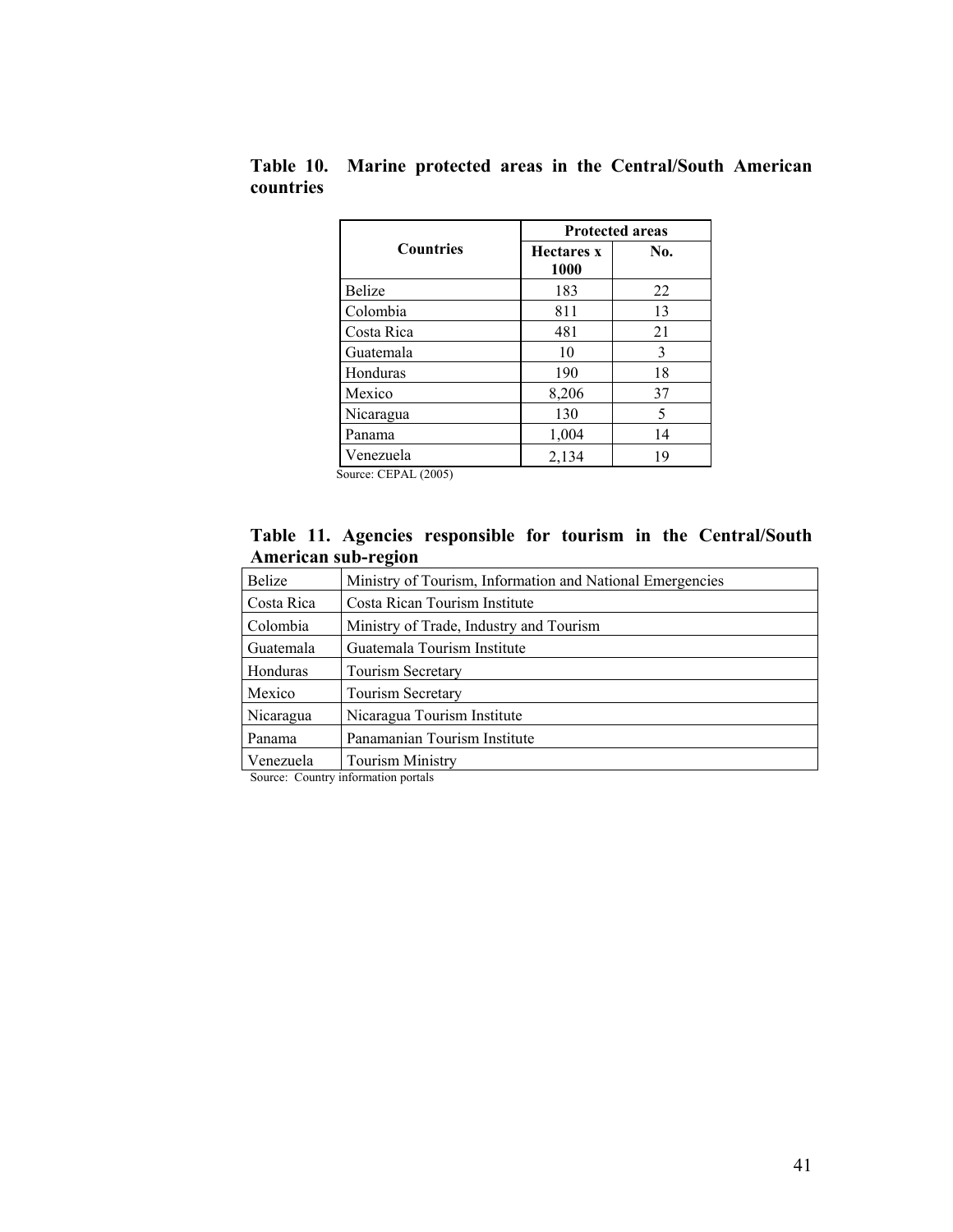#### **FIGURES**



**Figure 1. Borders of the Caribbean Sea sub-regions (as used by GIWA)** 

**Figure 2. Maritime Boundaries and the Economic Exclusive Zones of the coastal states of the Central West Atlantic** 

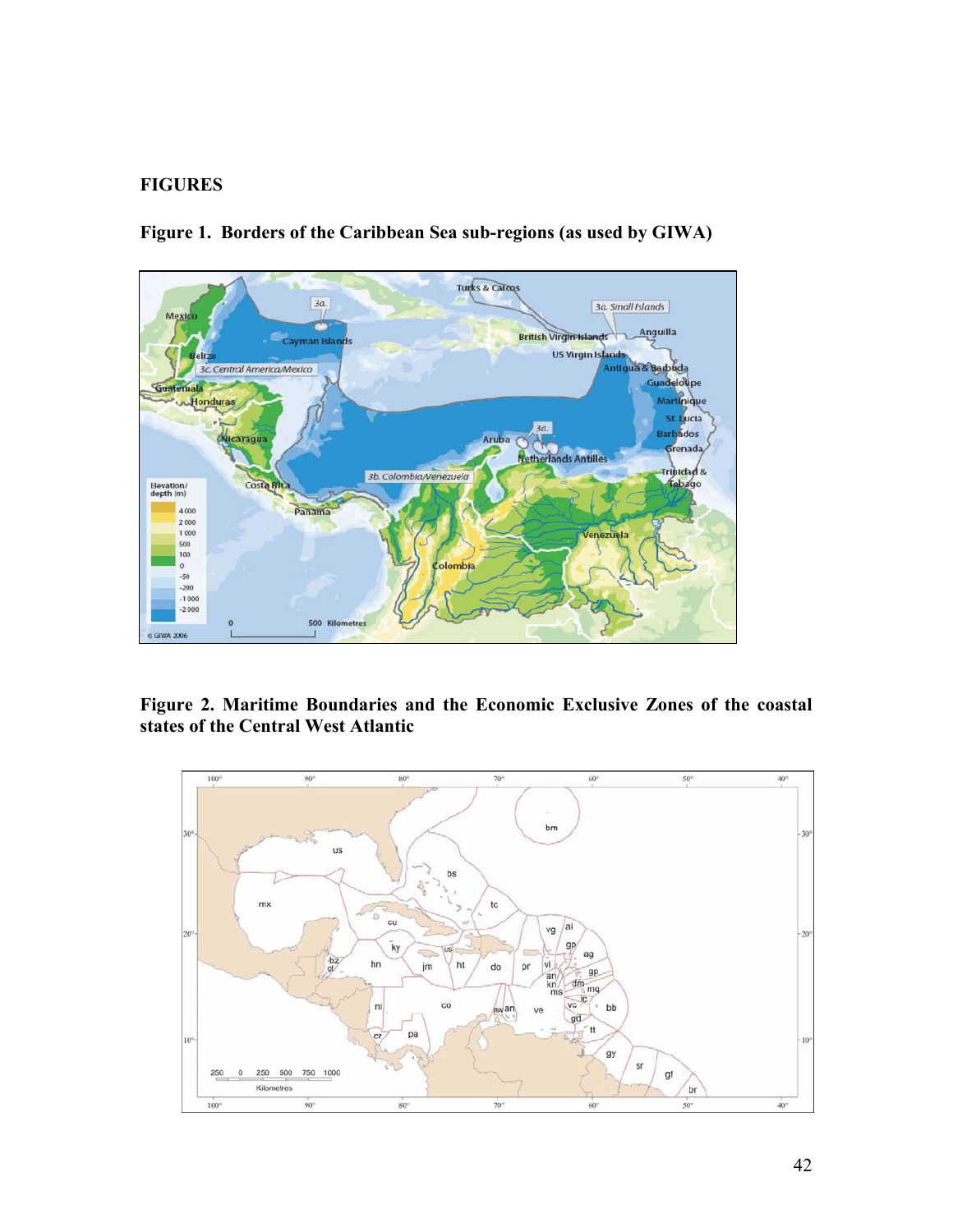

#### **Figura 3. Descripción de los actores que intervienen en el uso de los recursos marinos vivos**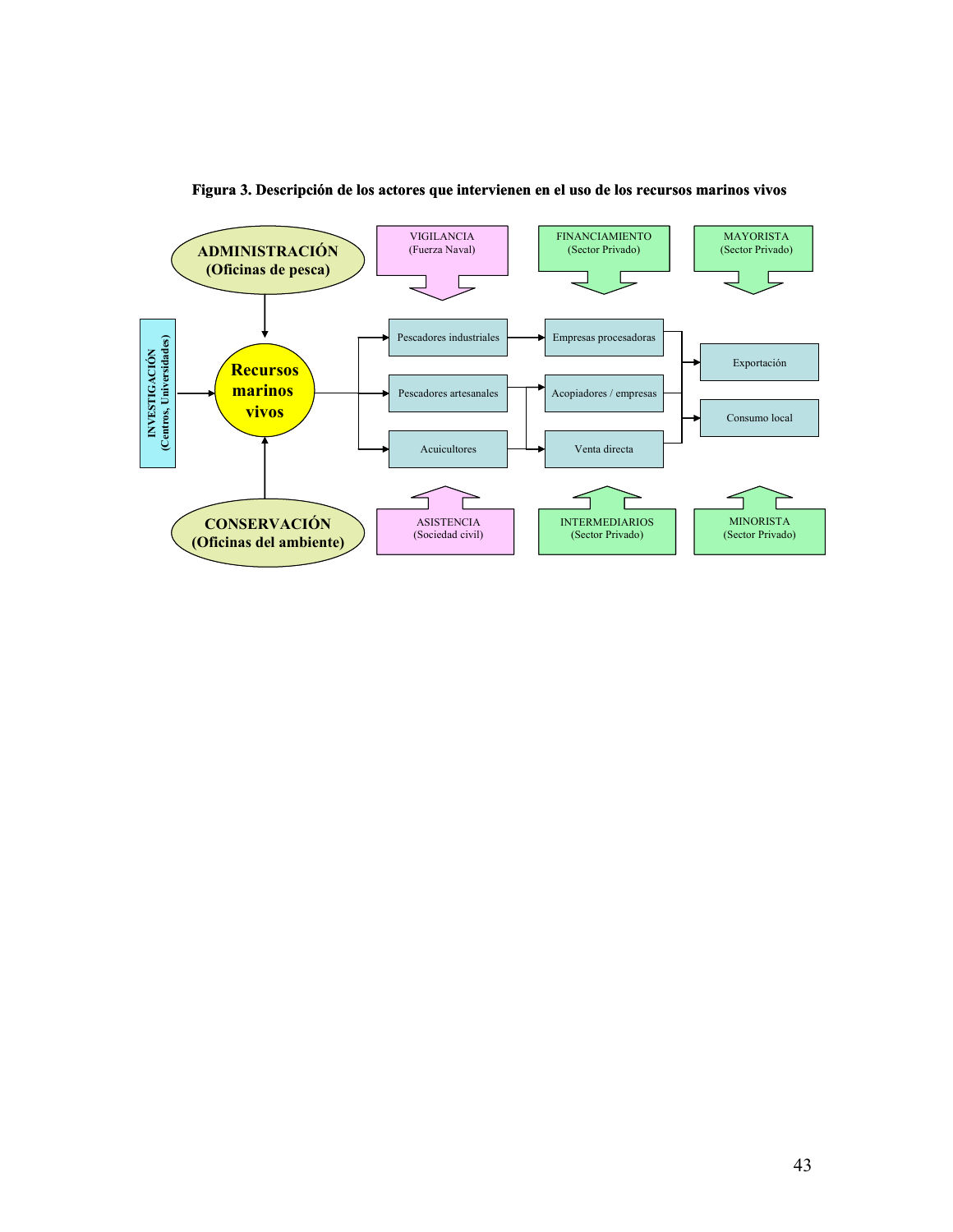#### **ANEXX I**

|                                 |                                 | Summary or the rishing and Aequaculture data in the central American Countries |                                 |                                       |                                        |                                                                 |              |
|---------------------------------|---------------------------------|--------------------------------------------------------------------------------|---------------------------------|---------------------------------------|----------------------------------------|-----------------------------------------------------------------|--------------|
|                                 | <b>Belice</b>                   | <b>Costa Rica</b>                                                              | Guatemala                       | <b>Honduras</b>                       | Nicaragua                              | Panama                                                          | <b>TOTAL</b> |
| Production (t)                  | 15353                           | 79580                                                                          | 60600                           | 54112                                 | 19746                                  | 285990                                                          | 515380,74    |
| Artisan                         | 666                             | 3799                                                                           | 19800                           | 21780                                 | 6052                                   | 36117                                                           | 88214        |
| Industrial                      | 3605                            | 57989                                                                          | 22000                           | 8450                                  | 3331                                   | 234526                                                          | 329901       |
| Continental                     | 36,74                           | 0                                                                              | 13346                           | 3882                                  | 730                                    | 3884                                                            | 21879        |
| Aqcuilture a                    | 11045                           | 17792                                                                          | 5454                            | 20000                                 | 9633                                   | 11463                                                           | 75387        |
|                                 |                                 |                                                                                |                                 |                                       |                                        |                                                                 |              |
| # of companies                  | 4                               | 44                                                                             | 13                              | 11                                    | 19                                     | 9                                                               | 100          |
| # of fishermen                  | 1700                            | 3500                                                                           | 25000                           | 22000                                 | 11000                                  | 11000                                                           | 74200        |
|                                 |                                 |                                                                                |                                 |                                       |                                        |                                                                 |              |
| # of vessels                    |                                 |                                                                                |                                 |                                       |                                        |                                                                 |              |
| Artisan l                       | 600                             | 3500                                                                           | 5500                            | 11000                                 | 2600                                   | 6600                                                            | 29800        |
| Industrial                      | 4                               | 66                                                                             | 90                              | 295                                   | 148                                    | 512                                                             | 1115         |
|                                 |                                 |                                                                                |                                 |                                       |                                        |                                                                 |              |
| Conribution to PIB $(\% )$      | 5                               | $0.5 - 1$                                                                      | 1,3                             | $\mathfrak{D}$                        | 1,5                                    | 2,76                                                            | 1,79         |
|                                 |                                 |                                                                                |                                 |                                       |                                        |                                                                 |              |
| Consumption per capita $(Kg/v)$ | 13,2                            | 5,8                                                                            | 2,0                             | 3,3                                   | 2,7                                    | 15,3                                                            | 6,04         |
| Export destination              | USA,<br>CARICOM,<br>UE, México, | UE, USA,<br>Caribe, CA.                                                        | USA, UE,<br>Taiwán              | <b>USA</b>                            | <b>USA</b>                             | USA, UE,<br>Japón,<br>China.                                    |              |
| Valor export (US\$ x 1000)      | 31153                           | 138400                                                                         | 25649                           | 154378                                | 104231                                 | 412708                                                          | 866519       |
| Main exporting products         | Lobster<br>Shrimps,<br>snail.   | Tuna fish,<br>shrimp,<br>tilapia, other<br>fishes                              | Tuna fish<br>shrimps,<br>fishes | Shirmps,<br>lobster, snail,<br>fishes | Shrimps,<br>lobsters,<br>snail, fishes | Shrimp,<br>snapper,<br>sword fish,<br>tuna fish<br>other fishes |              |
| Valor import (US\$ x 1000)      | 2574                            | 32100                                                                          | 16544                           | 15500                                 | 9200                                   | 7485                                                            | 83403        |

| Summary of the fishing and Acquaculture data in the Central American Countries |  |  |  |  |  |  |  |  |
|--------------------------------------------------------------------------------|--|--|--|--|--|--|--|--|
|                                                                                |  |  |  |  |  |  |  |  |

**FAO**, Resumen Informativo sobre la Pesca por Países (FAO; años 2002 y 2003)

**NMFS-NOAA**., National Marine Fisheries Services (División de Estadísticas y Economía Pesquera; Importaciones de USA por país; año 2005) **FAO/OSPESCA.**, 2006., Mejoramiento de los sistemas de información y recolección de datos pesqueros para América Central y el Caribe., Informe del Taller Regional FAO/OSPESCA sobre el Mejoramiento de los sistemas de infpormación y reolección de datos pesque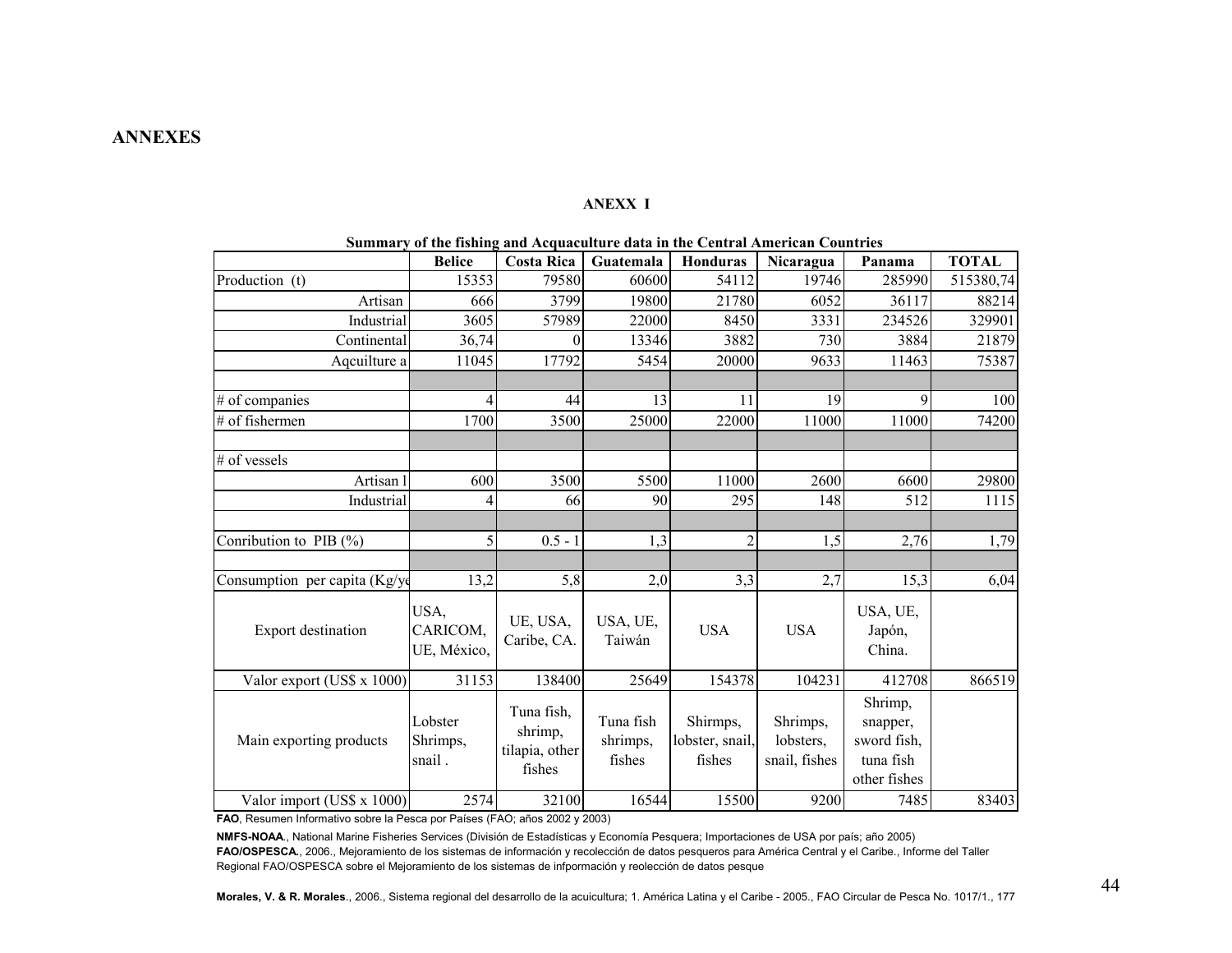#### **ANEXO II**

| Country    | <b>Institution</b>                                    |                                   |  |
|------------|-------------------------------------------------------|-----------------------------------|--|
| Belice     | Ministry of Agriculture and Fishing                   | http://www.agriculture.gov.bz/    |  |
| Costa Rica | Ministry of Agriculture and Cattle                    | http://www.mag.go.cr/             |  |
| Colombia   | Ministry of Agriculture and Rural Development         | http://www.minagricultura.gov.co/ |  |
| Guatemala  | Ministry of Agriculture, Cattle and Food              | www.maga.gob.gt                   |  |
| Honduras   | Secretary of Agriculture and Cattle                   | www.sag.gob.hn/                   |  |
|            | Secretary of Agriculture, Cattle, Social Development, |                                   |  |
| México     | Fishing and Food                                      | www.sagarpa.gob.mx/cgcs/          |  |
| Nicaragua  | Ministry of Promotion, Industry and Trade             | www.mific.gob.ni/                 |  |
| Panama     | Authority of Aquatic Resource Panama                  | (En construcción)                 |  |
| Venezuela  | Fishing and Acquaculture Nationa Institute            | www.inapesca.gob.ve/              |  |

#### **Fishing and Acquaculture Institutions**

#### **Leading Institutions in natural resources and environment**

| Belice     | Ministry of Natural Resources and Environment           | http://www.mnrei.gov.bz/ |
|------------|---------------------------------------------------------|--------------------------|
| Costa Rica | Ministry of Environment and Energy                      | http://www.minae.go.cr/  |
| Colombia   | Ministry of Environment, Living and Territorial Develp. | www.minambiente.gov.co   |
| Guatemala  | Ministry of Environment and Natural Resources           | http://www.marn.gob.gt/  |
| Honduras   | Secretary of Natural Resources and Environment          | www.serna.gob.hn/        |
| Nicaragua  | Ministry of Environment and Natural Resources           | www.semarnat.gob.mx/     |
| México     | Secretary of Environment and Natural Resources          | www.marena.gob.ni/       |
| Panama     | <b>Environment National Authority</b>                   | http://www.anam.gob.pa/  |
| Venezuela  | Ministry of Environment                                 | http://www.marn.gov.ve/  |

#### **Torurism leading entities in the Central/South American Sub Region**

| Belice     | Ministry of Tourisn, Culture, Information and Diffusion | http://www.belize.gov.bz/cabinet/m_espat/welcome.shtml              |
|------------|---------------------------------------------------------|---------------------------------------------------------------------|
| Costa Rica | Costa Rican Tourism Institute                           | http://www.mideplan.go.cr/pnd/actores/sector_publico/ict/index.html |
| Colombia   | Ministry of Trade, Industry and Tourisn                 | http://www.mincomercio.gov.co/eContent/home.asp                     |
| Guatemala  | Guatemala Tourisn Institute                             | www.inguat.gob.gt/                                                  |
| Honduras   | Tourism Secretariat                                     | http://www.gob.hn/portal/poder ejecutivo/secretarias/turismo/       |
| México     | Tourism Secretariat                                     | www.sectur.gob.mx/                                                  |
| Nicaragua  | Nicaragua Toursim Institute                             | http://www.intur.gob.ni/                                            |
| Panama     | Panama Tourism Institute                                | http://www.ipat.gob.pa/ipat/index.php                               |
| Venezuela  | Ministry of Tourism                                     | http://www.mintur.gob.ve/portal/index.php                           |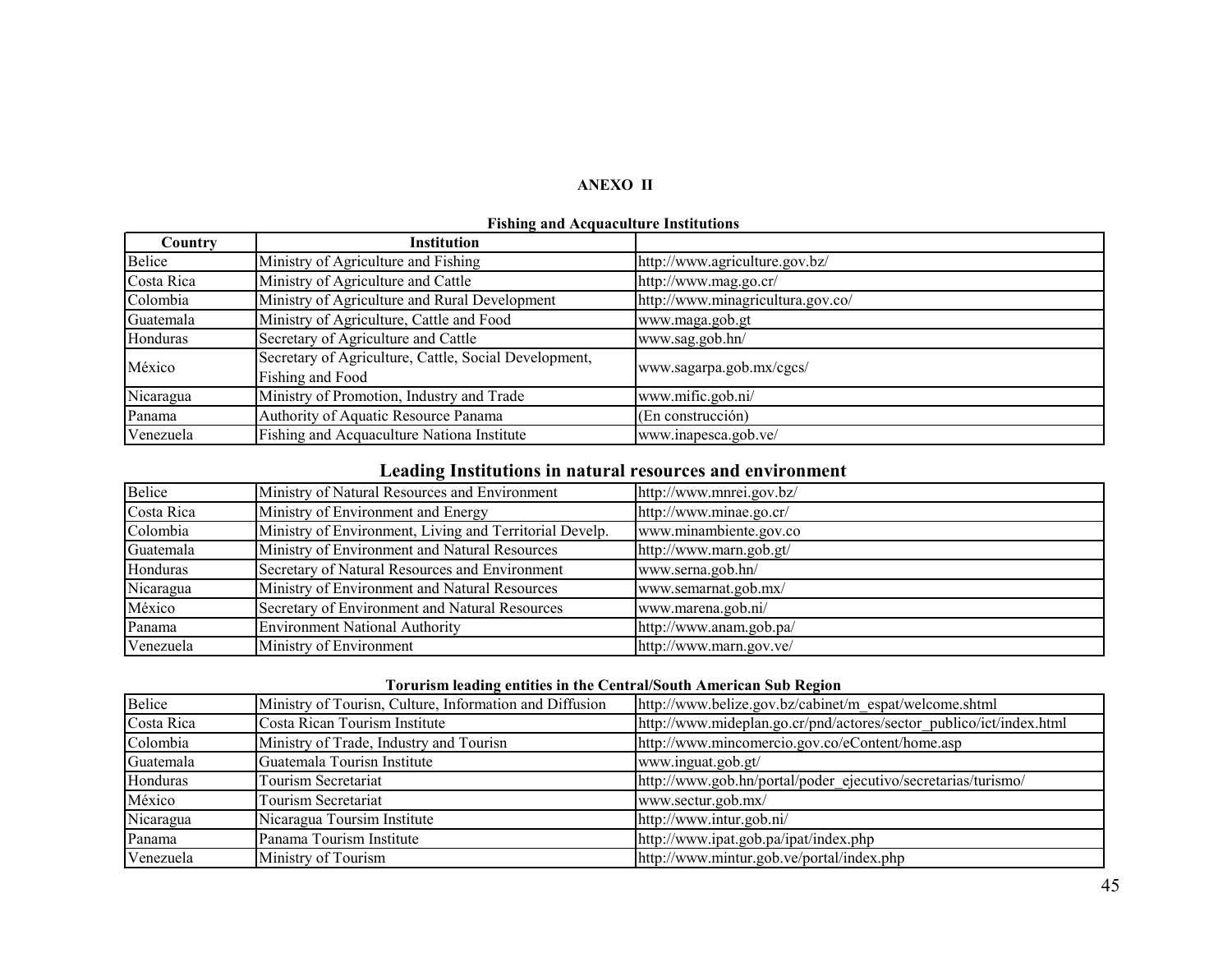# **INFORMATION ON FISHING LINKS IN THE SUB-REGION ANNEX III**

|                                 | Country           | <b>Institution/Organization/Company</b>      | <b>E-mail address</b>                       |
|---------------------------------|-------------------|----------------------------------------------|---------------------------------------------|
| <b>FISHING DIRECTORS</b>        |                   |                                              |                                             |
| <b>ALEJANDRO MATUTI</b>         | <b>HONDURAS</b>   | <b>DIGEPESCA</b>                             | digepesca@yahoo.com                         |
| <b>ANTONIO PORRAS</b>           | <b>COSTA RICA</b> | <b>INCOPESCA</b>                             | porrasantonio 1@yahoo.com                   |
| <b>DR. RICHARD PRETTO MALCA</b> | <b>PANAMA</b>     | Atoridad de los Recursos Acuáticos de Panamá | richardpretto@yahoo.com                     |
| <b>ERICK VILLAGRAN</b>          | <b>GUATEMALA</b>  | <b>UNIPESCA</b>                              | erick.villagran@gmail.com                   |
| <b>BEVERLY WADE</b>             | <b>BELICE</b>     | Fisheries Department of Belize               | species@btl.net                             |
| <b>GEORGE NOVEY</b>             | <b>PANAMA</b>     | Atoridad de los Recursos Acuáticos de Panamá | gfnovey@yahoo.com                           |
| <b>MIGUEL MARENCO URCUYO</b>    | <b>NICARAGUA</b>  | <b>MIFIC</b>                                 |                                             |
|                                 |                   |                                              |                                             |
| <b>GRUPO DE POLÍTICIAS</b>      |                   |                                              |                                             |
| <b>ALLAN FRANCO</b>             | <b>GUATEMALA</b>  | <b>UNIPESCA</b>                              | allanfranco2001@yahoo.com                   |
| <b>JAMES AZUETA</b>             | <b>BELICE</b>     | Fisheries Department of Belize               | jamesazueta $bz(a)$ yahoo.com               |
| <b>JOSE CENTENO</b>             | <b>COSTA RICA</b> | <b>INCOPESCA</b>                             | jcenteno33@hotmail.com                      |
| <b>JUAN PABLO MATUTE</b>        | <b>HONDURAS</b>   | <b>DIGEPESCA</b>                             | jmatute12000@yahoo.com                      |
| <b>LEIKA MARTINEZ</b>           | <b>PANAMA</b>     | Autoridad Marítima de Panamá                 | leikamartinez@yahoo.com                     |
| <b>REINALDO MORALES</b>         | <b>PANAMA</b>     | Autoridad Marítima de Panamá                 | dir acui@mida.gob.pa                        |
| <b>VIELKA MORALES</b>           | <b>PANAMA</b>     | <b>OSPESCA</b>                               | OSpesca@mida.gobpa                          |
|                                 |                   |                                              |                                             |
| <b>GRUPO DE ESTADÍSTICAS</b>    |                   |                                              |                                             |
| <b>ADAN CHACON</b>              | <b>COSTA RICA</b> | <b>INCOPESCA</b>                             | chacones@racsa.co.cr                        |
| <b>EDILBERTO RUIZ</b>           | <b>GUATEMALA</b>  |                                              | era240469@yahoo.com                         |
| <b>FREDY ALEJANDRO GONGORA</b>  | <b>GUATEMALA</b>  | <b>UNIPESCA</b>                              | fgongora@itelgua.com                        |
| <b>ISABEL DE PALACIOS</b>       | <b>PANAMA</b>     |                                              | isapalacios21@yahoo.es                      |
| <b>JUAN LUIS CORDOBA</b>        | <b>COSTA RICA</b> |                                              | $\overline{\text{icordoba}(a)}$ racsa.co.cr |
| <b>MANUEL MARRUFO HERRERA</b>   | <b>MEXICO</b>     | <b>CONAPESCA</b>                             | mmarrufo(a)conapesca.sagarpa.gov.mx         |
| <b>MAURO GONGORA</b>            | <b>BELICE</b>     | <b>Fisheries Department of Belize</b>        | megongora@hotmail.com                       |
| <b>MIGUEL SUAZO</b>             | <b>HONDURAS</b>   | <b>DIGEPESCA</b>                             | digepesca@yahoo.com                         |
| <b>NERY DE DIAZ</b>             | <b>PANAMA</b>     | Autoridad Marítima de Panamá                 | $d$ marinos@amp.gob.pa                      |
| <b>OLGA SOFIA REANOS</b>        | <b>HONDURAS</b>   | Secretaría de Agricultura y ganadería        | olgasofiaem@yahoo.com                       |
| <b>RAMON CARCAMO</b>            | <b>BELICE</b>     | <b>Fisheries Department of Belize</b>        | ramalive@yahoo.com                          |
| <b>VICTOR RIOS</b>              | <b>MEXICO</b>     | <b>CONAPESCA</b>                             | vriosa@conapesca.sagarpa.com.mx             |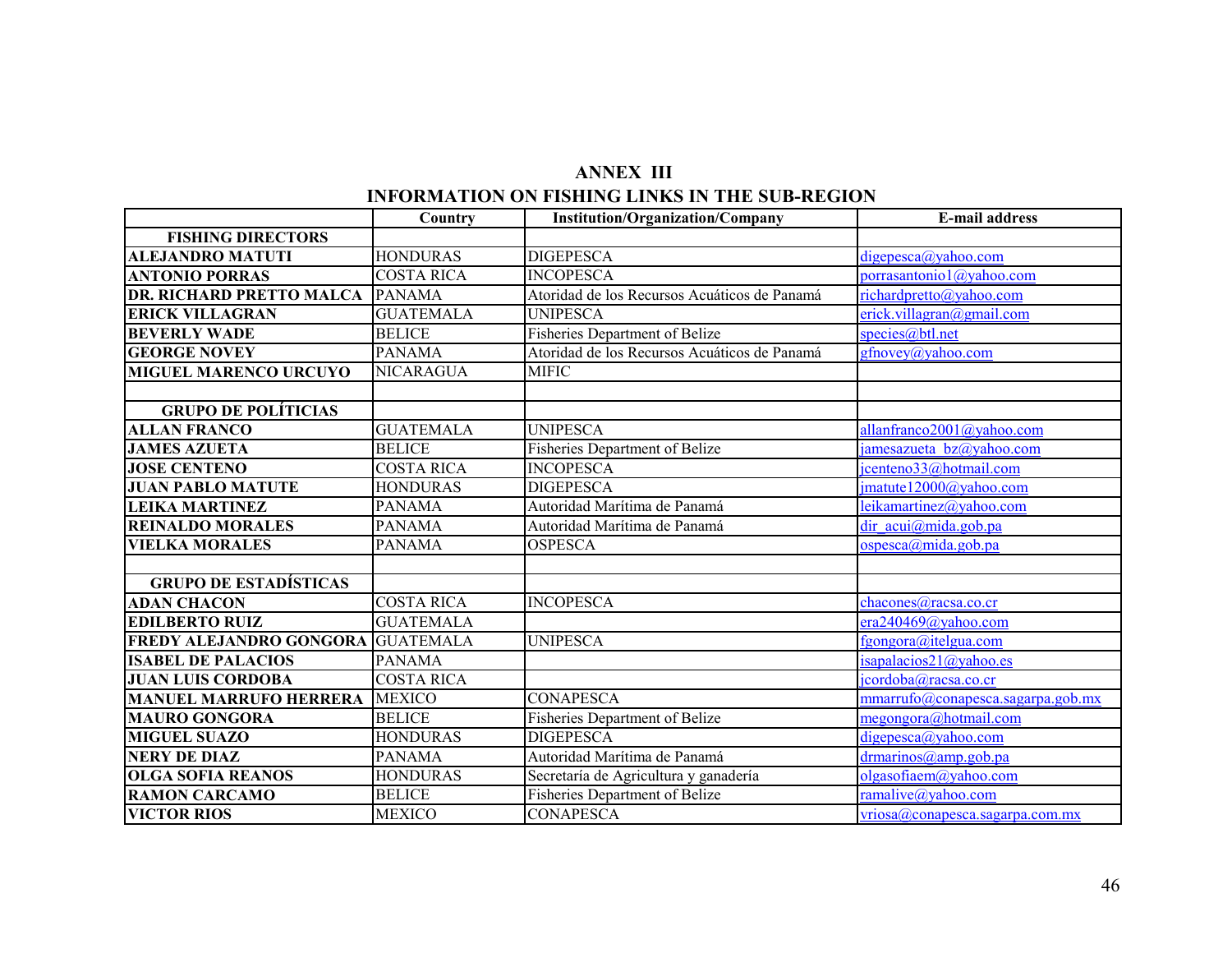|                            |                   |                                      | <b>ANEXO III (Cont)</b>                         |
|----------------------------|-------------------|--------------------------------------|-------------------------------------------------|
|                            |                   |                                      |                                                 |
| <b>JAIME GONZALEZ CANO</b> | <b>MEXICO</b>     | <b>CONANP</b>                        | jagoz@prodigy.net.mx                            |
|                            |                   |                                      | jgonzlez@comanp.gov.mx                          |
|                            |                   |                                      | $\frac{\text{imcun}(a)\text{conanp.gob.mx}}{a}$ |
| <b>JUAN CARLOS SEIJO</b>   | <b>MEXICO</b>     | <b>CINVESTAV</b>                     | $\frac{\text{jcseijo}(a)}{a}$ mda.cinvestav.mx  |
|                            |                   |                                      |                                                 |
| <b>JORGE ANGULO</b>        | <b>CUBA</b>       | Lead Consultant Stakeholder Analysis | jorge@cim.uh.cu                                 |
| <b>ROBIN MAHON</b>         | <b>BARBADOS</b>   | <b>CLME</b> Project Coordinator      | rmahon@caribsurf.com                            |
| <b>LUCIA FANNING</b>       | <b>BARBADOS</b>   | Project Administrator                | clme@uwichill.edu.bb                            |
| <b>DIEGO GIL</b>           | <b>COLOMBIA</b>   | <b>INVEMAR</b>                       | Diego.gil $@$ invemar.org.co                    |
| <b>CLAUDIA SANTIZO</b>     | <b>GUATEMALA</b>  | National Representative              | $\cscima(\vec{a})$ itelgua.com                  |
| <b>TIM TURNER</b>          | <b>INGLATERRA</b> | TDA Workshop Trainer                 | trturner@btinternet.com                         |
| <b>BISESSAR CHAKALALL</b>  | <b>WECAFC</b>     | Representative                       | Bisessar.chakalall@fao.org                      |
| <b>BERTHA SIMMONS</b>      | <b>BARBADOS</b>   | <b>CLME</b> Project Unit             | clme@uwichill.edu.bb                            |
| <b>CESAR TORO</b>          | <b>COLOMBIA</b>   | <b>IOC (UNESCO) - IOCARIBE</b>       | Xesar.toro@gmail.com                            |
|                            |                   |                                      |                                                 |
|                            |                   |                                      |                                                 |
|                            |                   |                                      |                                                 |
|                            |                   |                                      |                                                 |